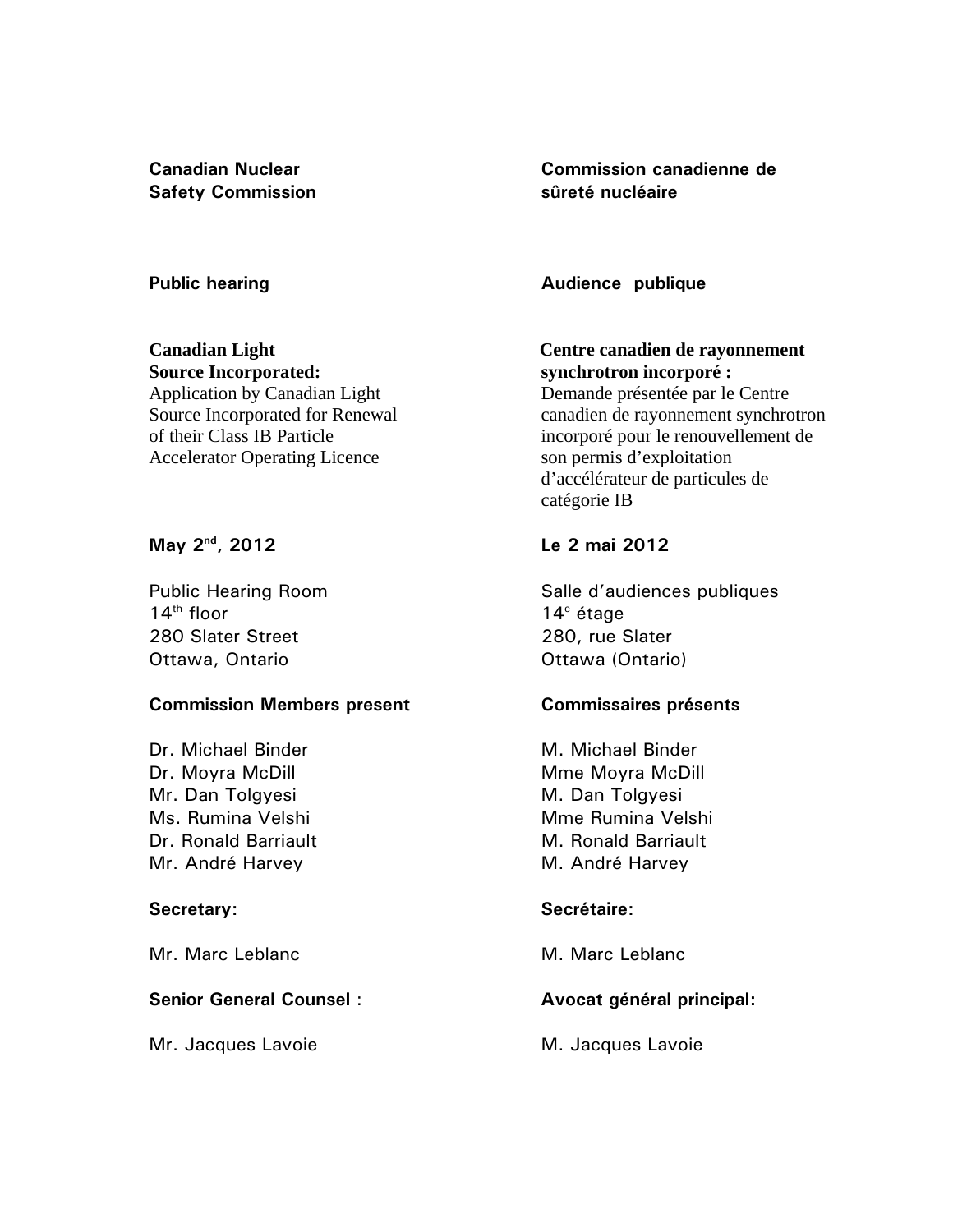**THE CHAIRMAN:** Do we have concurrence? For the record, the agenda is adopted. The first hearing today is the application by Canadian Light Source Inc. and we have representatives from Light Source Inc. and we have also some people that are coming to us via teleconference from Saskatoon. Can you hear us? Anybody on line? Technology is not working? Are they on line? Have they the mute button on? Okay. Marc? **Canadian Light Source Incorporated: Application by Canadian Light Source Incorporated for Renewal Of their Class IB Particle Accelerator Operating Licence MR. LEBLANC:** So this is a one-day public hearing. The Notice of Public Hearing 2012-H-02 was published on February  $7<sup>th</sup>$ . Submissions from CLSI and CNSC staff were due on March 2<sup>nd</sup>. The public was invited to participate 1 2 3 4 5 6 7 8 9 10 11 12 13 14 15 16 17 18 19 20 21 22 23 24 25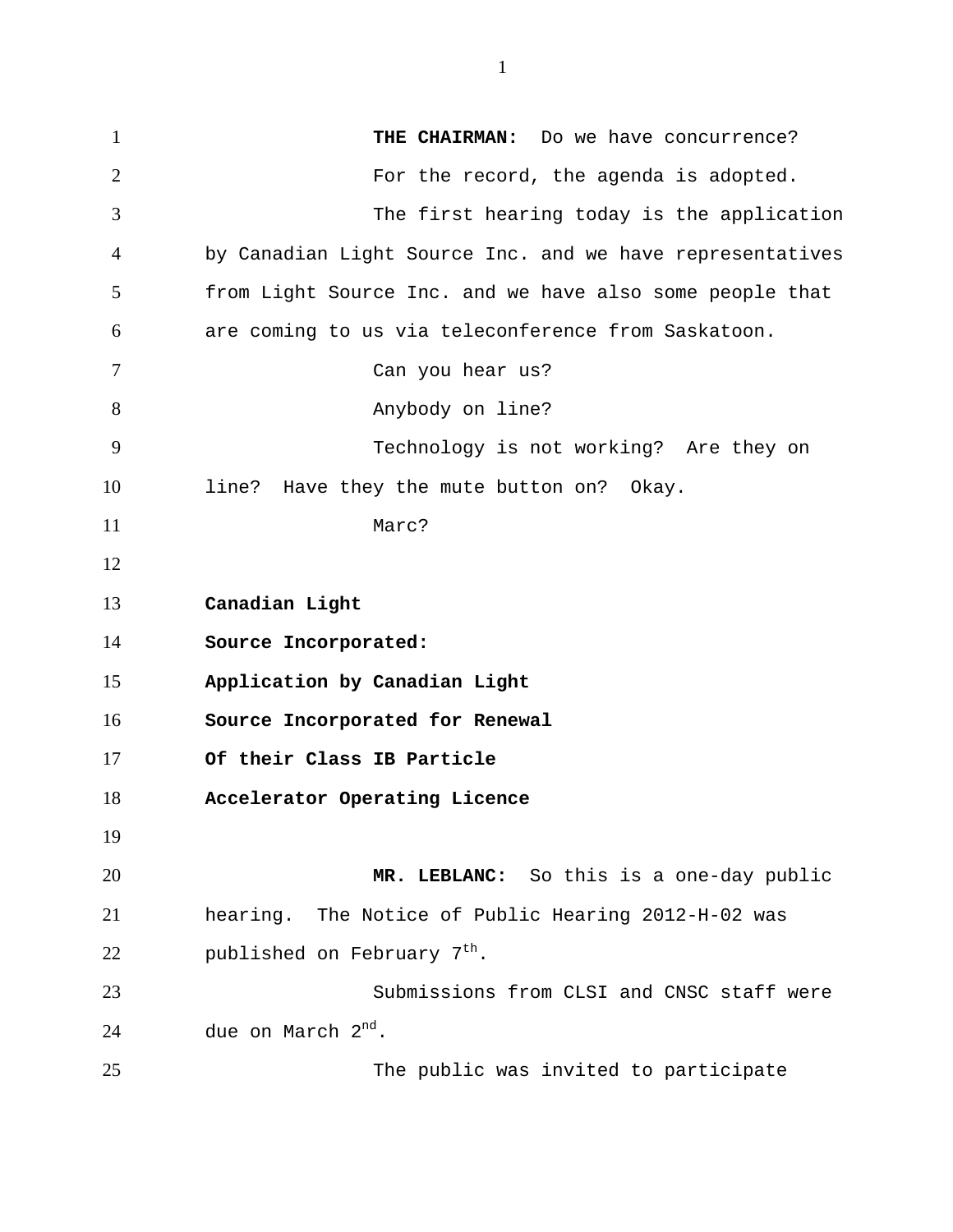either by oral presentation or written submission. April  $2^{nd}$  was the deadline set for filing by intervenors. The Commission received no requests for intervention. April 25<sup>th</sup> was the deadline for filing of supplementary information. I note that presentations have been filed by CNSC staff and CLSI. Commission Member Document or CMD 12-H4.A is confidential and would be discussed in closed session, if necessary, after the public portion of the hearing. This being said, it has already been determined that it will not be necessary to go in closed session. Mr. President. **THE CHAIRMAN:** Okay. Well let's start the hearing by calling on the presentation from Canadian Light Source Inc. as outlined in the CMD 12-H4.1 and 4.1A. I understand that Dr. Hormes will make the presentation. Please proceed. **12-H4.1 / 12-H4.1A Oral presentation by Canadian Light Source Incorporated DR. HORMES:** Good morning Mr. President, Members of the Commission, staff members of the Canadian 1 2 3 4 5 6 7 8 9 10 11 12 13 14 15 16 17 18 19 20 21 22 23 24 25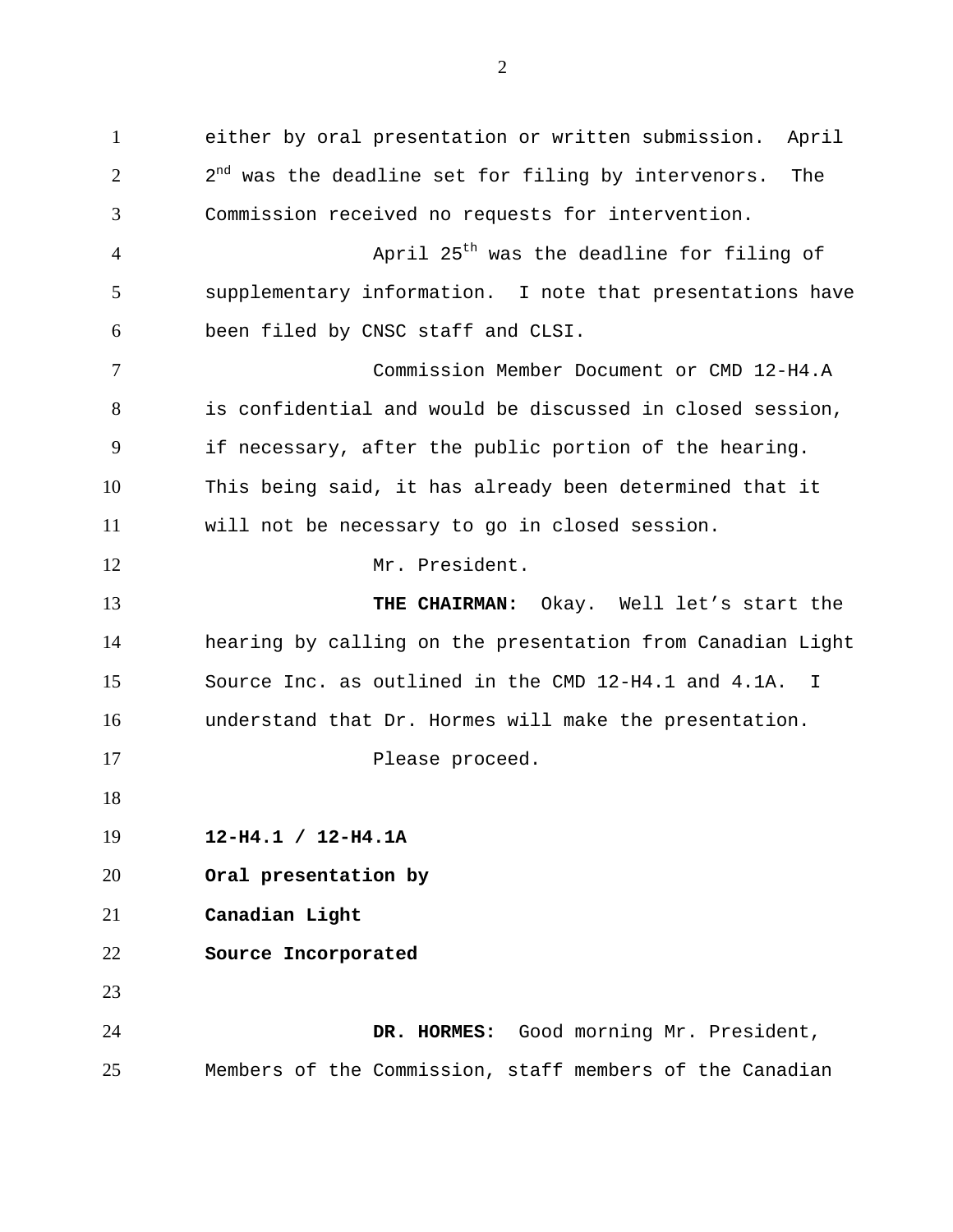1

Nuclear Safety Commission and colleagues.

As already mentioned, my name is Josef Hormes and I'm the Executive Director of the Canadian Light Source. I would like to start by introducing my colleagues. Somewhere in the audience there is my boss, Dr. Walter Davidson who is the Chair of our Board of Directors. He is not in the first row. Then there are three of my colleagues attending; that's Dr. Mark de Jong; he is the Director of Accelerators, Dr. Mo Benmerrouche; he is the Manager, Health, Safety & Environment and Mr. Aziz Ahmad who is our Quality Assurance Manager. 2 3 4 5 6 7 8 9 10 11

I hope that three of my colleagues are joining us by phone plus internet. They might not be in the office of CNSC in Saskatoon; and that is, Dr. Tom Ellis, our Director of Research, Dr. Jeff Cutler, our Deputy Director & Director of Industrial Science and Mr. Mike McKibben, our Director of Technical Services. They are, hopefully, also ready to answer detailed technical questions if there are coming up. 12 13 14 15 16 17 18 19

**THE CHAIRMAN:** So are there people trying to connect with them? Who's --- 20 21

**DR. ELLIS:** Yes, hello, we are here in Saskatoon. 22 23

**THE CHAIRMAN:** Okay. Welcome. 24

**DR. HORMES:** Thank you Tom. 25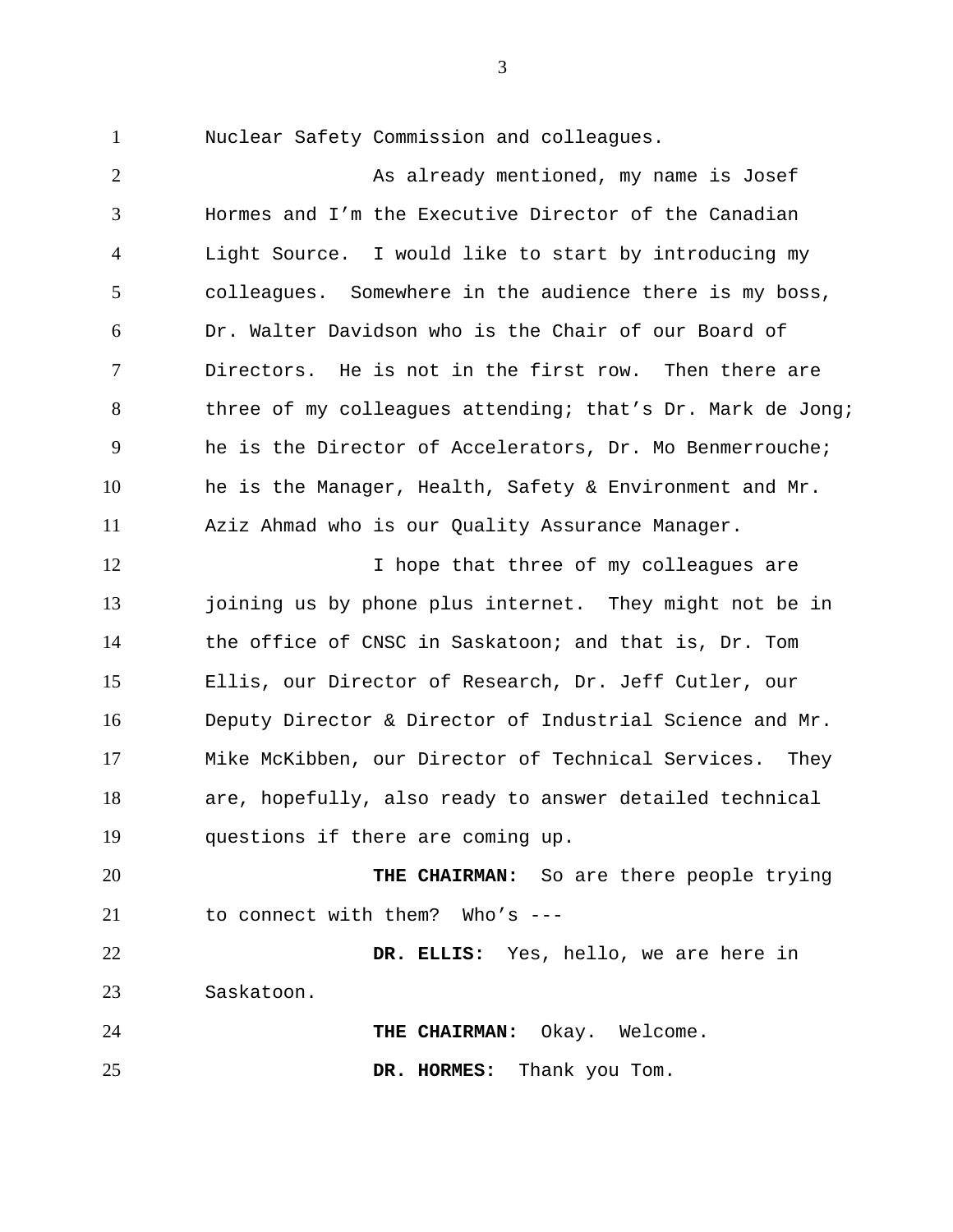THE CHAIRMAN: Okay. Let's proceed. **DR. HORMES:** Let me start with some historical note. As you might know, the first proposal for Canadian Light Source was submitted already in 1974 by Professor Bancroft and colleagues from Western. And it took 25 years before that proposal was finally approved. And the first licence to operate this facility was granted in 2001 by CNSC. This licence was renewed in 2006 for six years, and this operational licence is expiring on May  $31^{st}$  2012. And this is the main reason why we are here. We are here to ask the Commission to renew this CLSI Particle Accelerator Operating Licence for a period of 10 years starting on June 1st, 2012 and ending by the end of May 2022. The renewal of the licence is, of course, the central part of our application. However, there are three more issues that we would like to have approved for the next licensing period. The first issue is we would like to add one more routine operation mode to our modes of operation and that is top-up. Top-up mode means we are injecting electrons into the storage ring with the beam shutters of the beam lines open and the ultimate goal of this operation is to keep the current in the storage ring constant to a specific number – let's say .1 percent. 1 2 3 4 5 6 7 8 9 10 11 12 13 14 15 16 17 18 19 20 21 22 23 24 25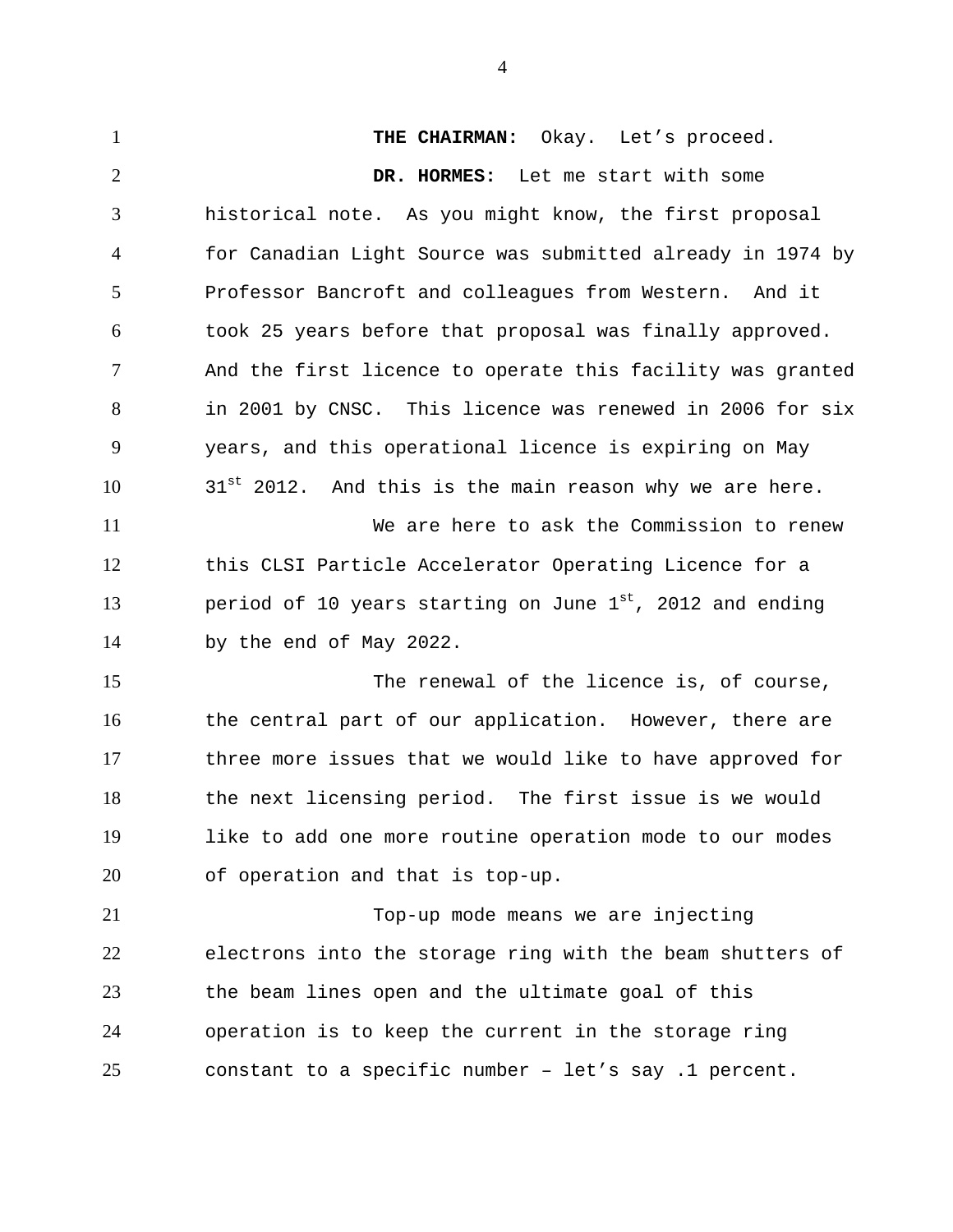Our second request addresses the scope of our annual re-validation of beam line safety systems. And the last one is – we would like to remove the personal radiation monitoring for non-nuclear energy workers. In my talk, I'm not covering all the 14 safety and control areas that are covered in the CMD, but I will focus on those topics that are of importance for our operation. And I would like to start this part of my presentation with a few more general remarks about the Light Source. The Canadian Light Source is Canada's only Synchrotron radiation facility and, therefore we call it Canada's national Synchrotron radiation facility. And perhaps just a reminder, most Commission members visited the Light Source some years ago. But just as a reminder what we are doing –- we are producing Synchrotron radiation. And Synchrotron radiation is just light, electromagnetic radiation that is produced by electrons that are moving with the speed of light on circular microscopic orbits. That means all those circular machines, cyclotrons, Synchrotrons, storage rings; you are dealing with Synchrotron radiation. Beside other properties, the most important 1 2 3 4 5 6 7 8 9 10 11 12 13 14 15 16 17 18 19 20 21 22 23 24 25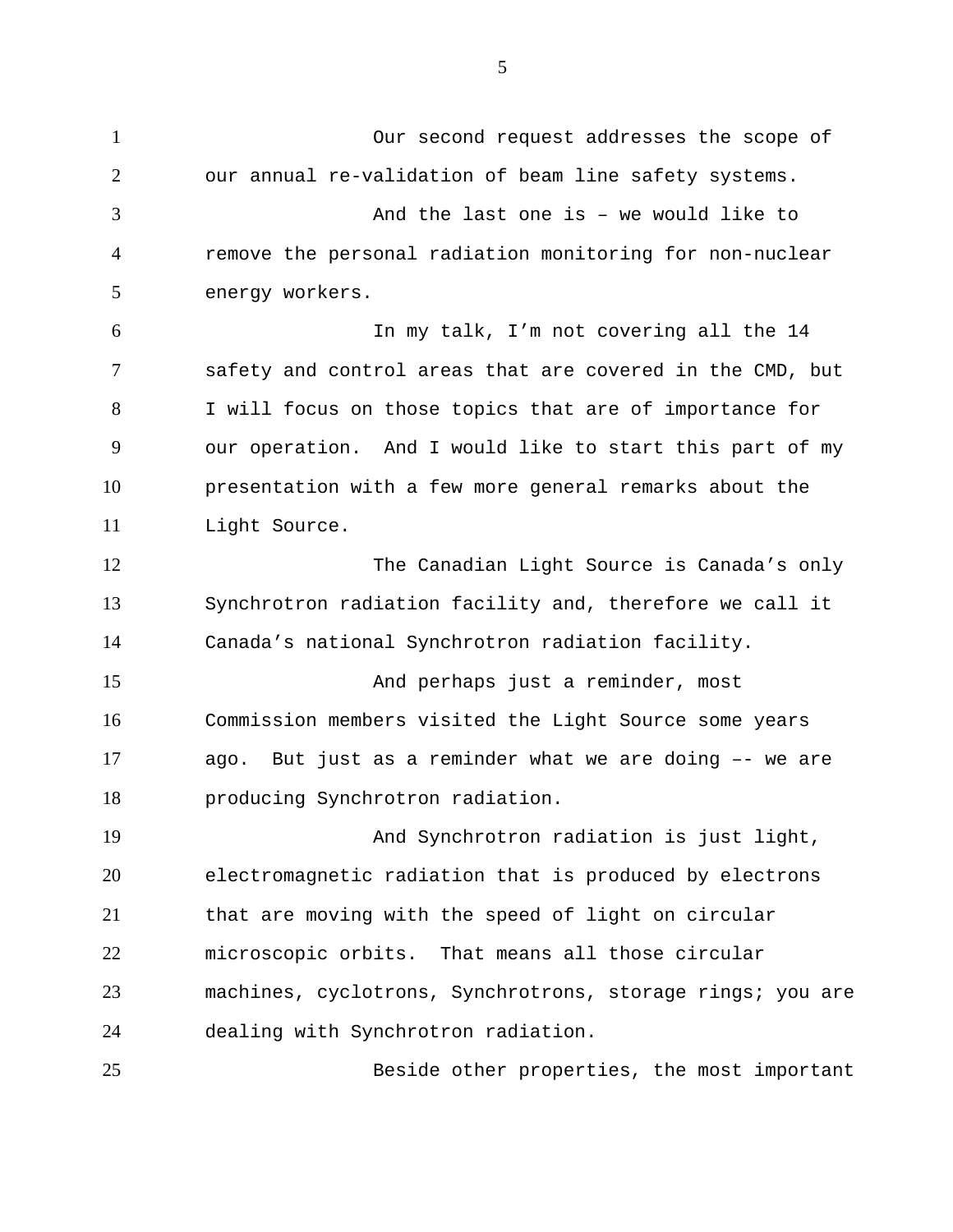one is that Synchrotron radiation is what we call a continuous spectrum that you can see in this light. Here we are plotting on the double logarithmic scale something like the intensity of the light versus decreasing wavelengths, that is, increasing energy. And as you can see in this double logarithmic scale, Synchrotron radiation is much more intense than all the other sources that are plotted here. That means brighter than the sun, what we normally say, and of course, order of magnitude more intense than medical x-ray generators. This slide shows the layout of our facility without any beam lines. That means what we see here is just our accelerator facility. We have three different accelerators. Somewhere at the beginning of the linear accelerator, we are producing electrons in principle just by heating a piece of metal and then our electrons are emitted. These electrons are accelerated in the LINAC system, then they are -- here's the mouse -- they are transferred in this inner circle that is our booster Synchrotron. They are accelerated to 2.9 GV and then they are transferred to the outermost. The blue one is our storage ring. And in this storage ring, the Synchrotron 1 2 3 4 5 6 7 8 9 10 11 12 13 14 15 16 17 18 19 20 21 22 23 24

radiation emitted in the storage ring, that's what we are

25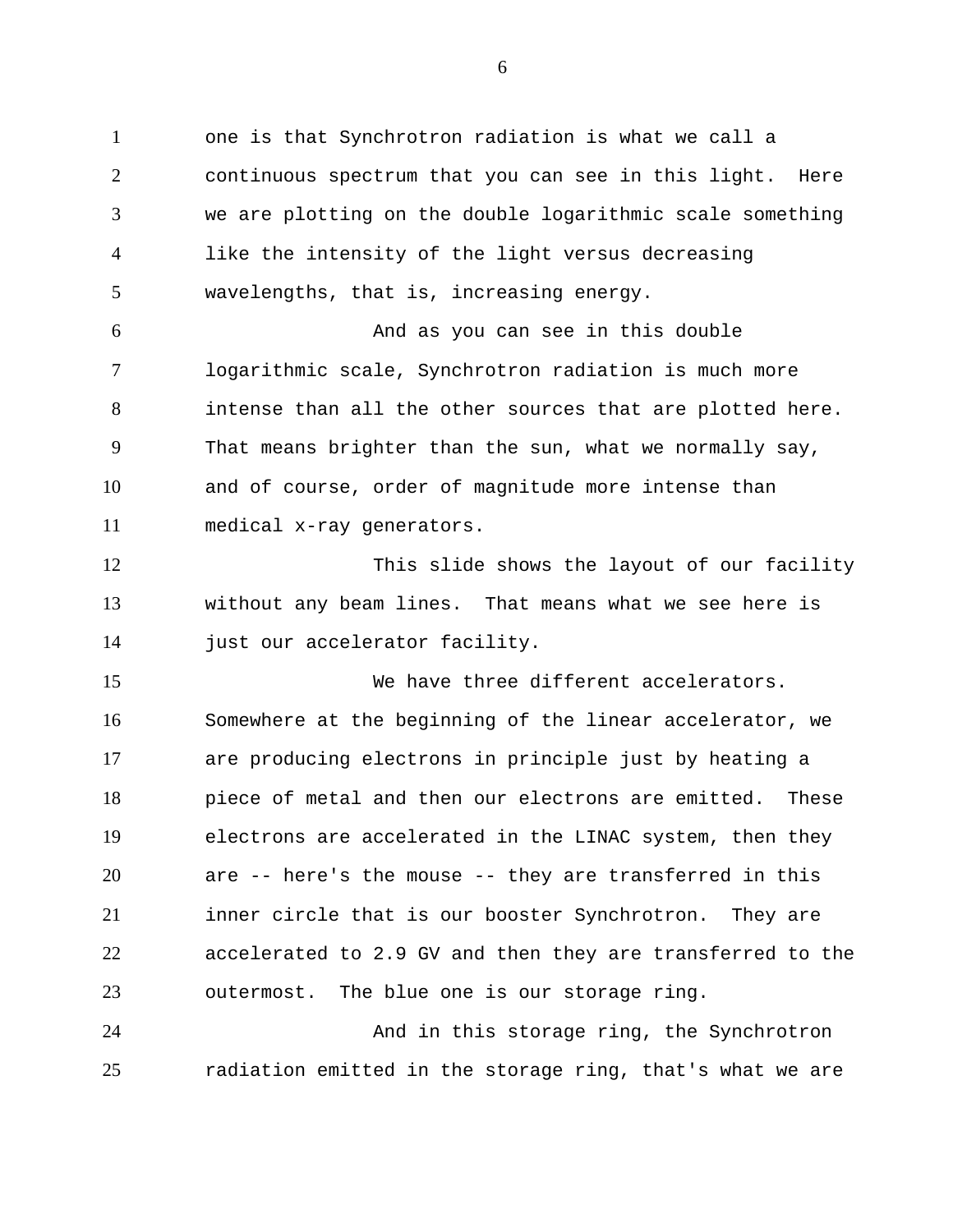7

using for experiments that I will discuss in a minute. What are the radiological hazards at this ELS? There are four sources of prompt radiation. It is Synchrotron radiation, what I talked about. There is Bremsstrahlung. There -- we are producing some neutrons, and there are some x-rays generated from the RF cavities and Klystrons. All this prompt radiation stops immediately 1 2 3 4 5 6 7 8

when, for example, the power is failing or if the machine is switched off. And from that point on no cooling or any other measures are required, yeah, for protecting people. 9 10 11

We have two sources of non-prompt radiation. That means we are on a very low level. We have activated some materials that are in direct contact in the accelerator system. We are using a few radioactive sources, sealed radioactive sources for calibrating our detectors and we are using also a few conventional x-ray generators for test experiments. 12 13 14 15 16 17 18

The last remark on the light source is the capital investment today. There is, all together, a capital investment of \$261 million plus 12 million as an investment from federal and provincial government for the isotope project that I'm going to mention at the end of my talk. 19 20 21 22 23 24

25

The management system of the light source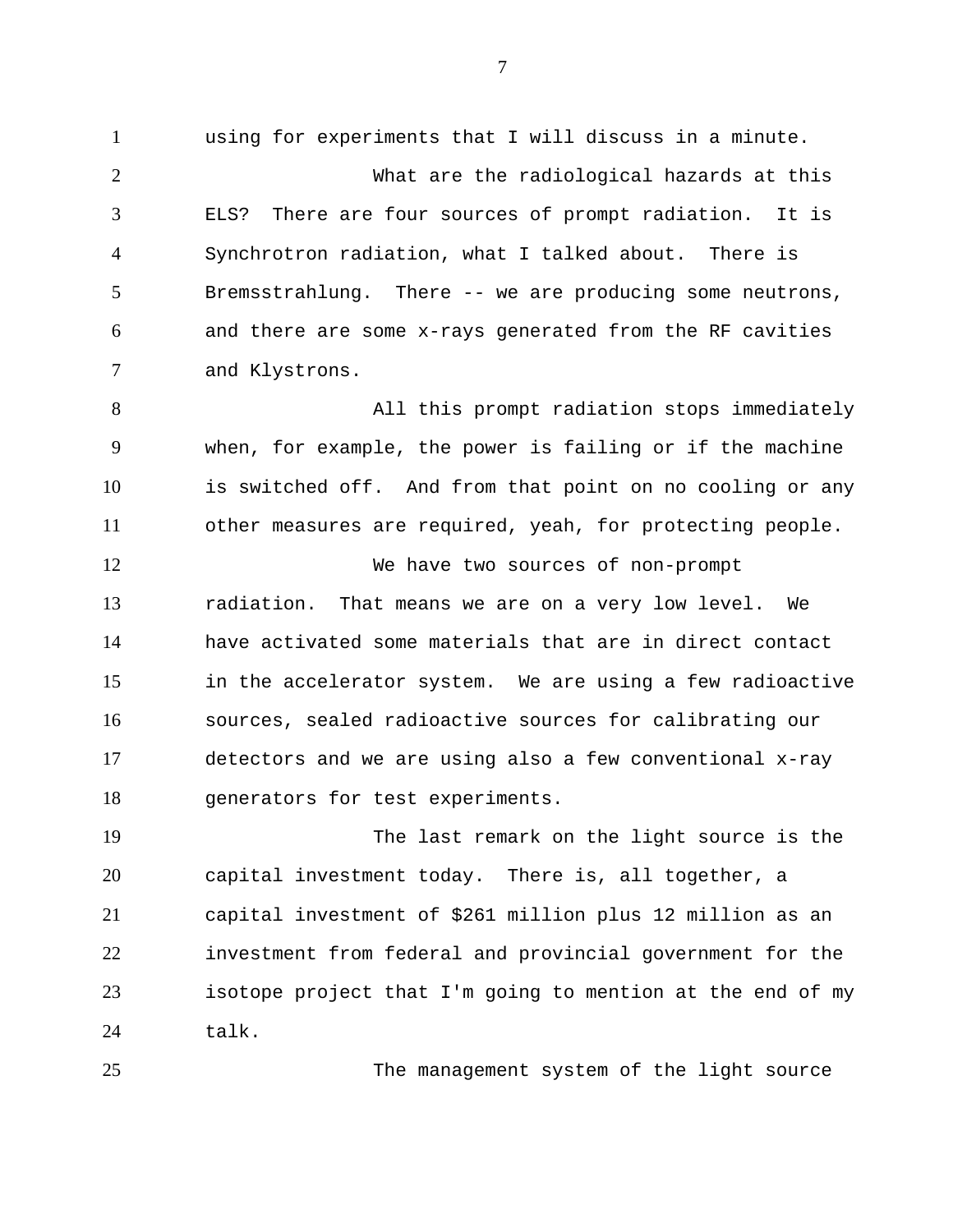is shown in this chart. The CLS is owned by the University of Saskatchewan and it's operated by the CLSI. We are a not for profit organization. 1 2 3

I am reporting -- the Executive Director is reporting to the Board of Directors, and that Board of Directors has members from industry, academia, government labs and representatives from provincial government and funding agencies. For the day-to-day operation, we have seven directors that are responsible for that business. 4 5 6 7 8 9

As all national research facilities of our type, we have advisory committees. We have two advisory committees that are very high ranked. It's our science advisory committee and our machine advisory committee. They are top international experts in those areas that are giving us advice how to improve and how to stay competitive. 10 11 12 13 14 15 16

Then we have a peer review committee that's responsible for the scientific ranking of proposals that are submitted by users. Then we have two user advisory committees, one a direct user advisory committee and one for beam lines. 17 18 19 20 21

And finally, we have a business development advisory committee that will help us to reach our industrial goals. 22 23 24

25

The central part of our management systems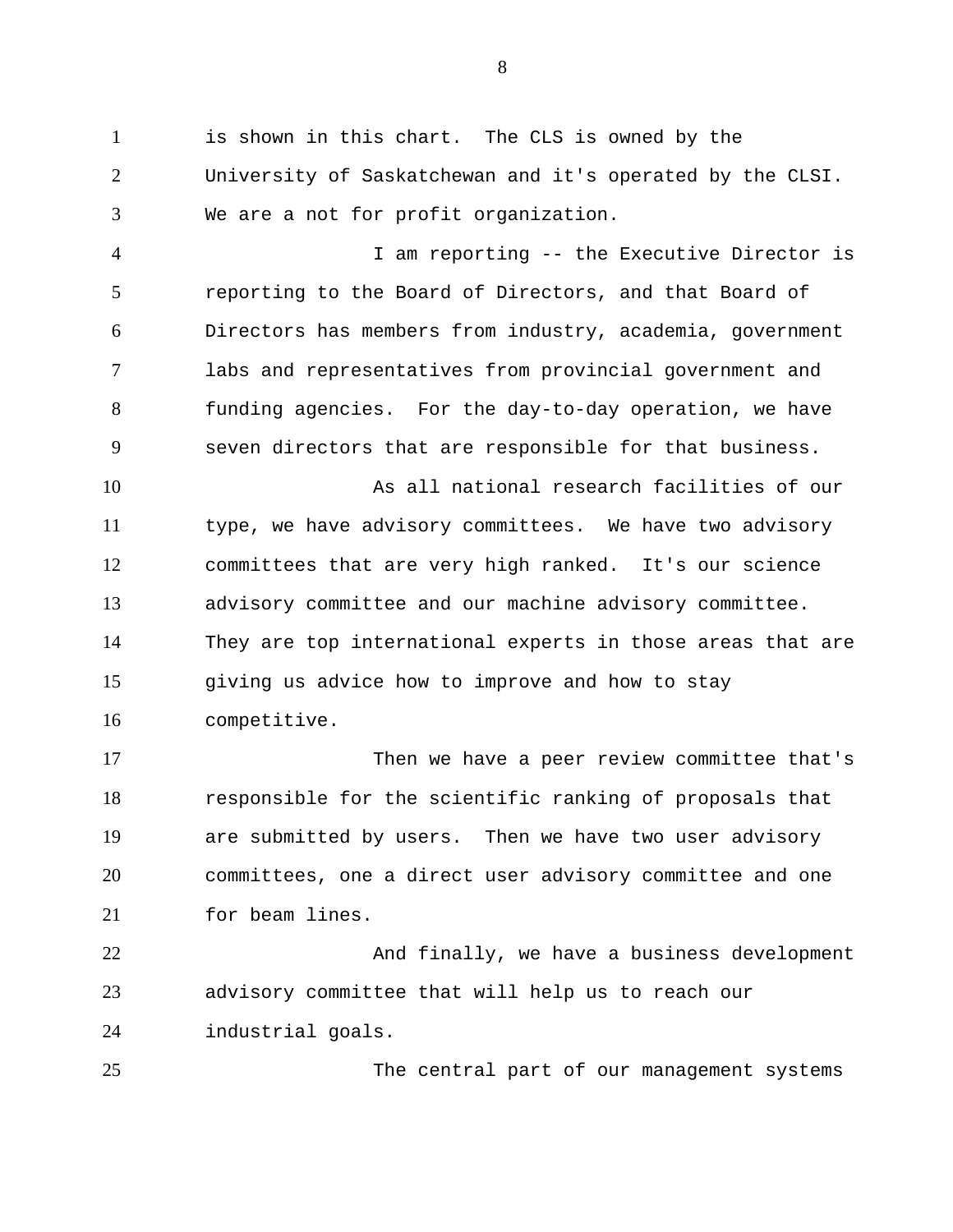are the quality assurance system and the health, safety and environment system. Guided by ISO 9001 principles, the CLSI quality assurance system complies with CNSC's expectation for our Class 1B particle accelerators as well as all federal, provincial and municipal legislation. The same is true for our HSE management system as described in the HSE manual. The internal management system includes the quality assurance, the health, safety and environment department. And those two are -- there's an oversight from our Board of Directors HSE committee. We have another committee that's the occupational health and safety committee with employees and management representatives. This committee conducts regular inspections at the CLS to ensure compliance with federally mandated health, safety and other laws and legislation. In close collaboration with staff members from the CNSC, we have identified over the last year 11 processes that are crucial for the safe operation of our facility. And, over the last months, we have focused, not exclusively but very much, on the five topics that are in green on my transparency. And we hope that we can make additional progress in all of those, but specifically in those five, over the next months of our operation. 1 2 3 4 5 6 7 8 9 10 11 12 13 14 15 16 17 18 19 20 21 22 23 24 25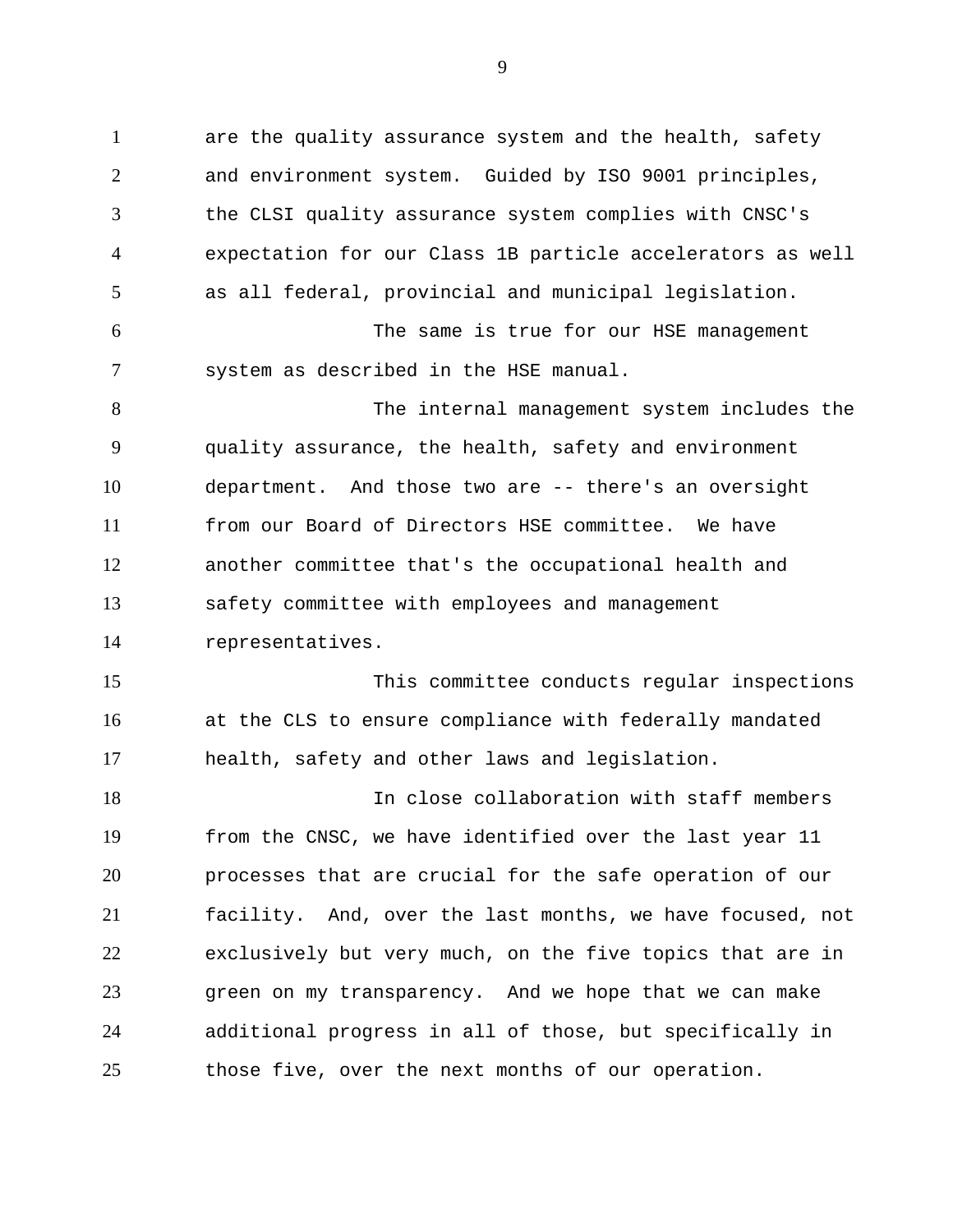Let's now switch over to the next topic. That's human performance management. 1 2

The data that we are presenting in this table is an update of the information that we submitted a few weeks ago in our CMD. The table on the top -- where is my mouse -- okay. That is summarizing the number of people that have been trained for unescorted access to the facility. 3 4 5 6 7 8

And as you can see, we are training the users; we are training contractors; we are training our staff. These numbers don't reflect the number of users or staff directly because in many cases those training units are valid for two years and then they have to be redone. And therefore, that is not reflecting directly what we are doing. 9 10 11 12 13 14 15

The second table on this slide is summarizing the various training modules that were delivered again for unescorted access to the facility. And you can see that there's a group of training modules that people have to take for that access. 16 17 18 19 20

And beyond those training modules, we have a broad range of very specific training units. That means if someone is using a beam line and that you can see in the last line, the person has to take that beam line specific orientation. And again, there are the numbers of 21 22 23 24 25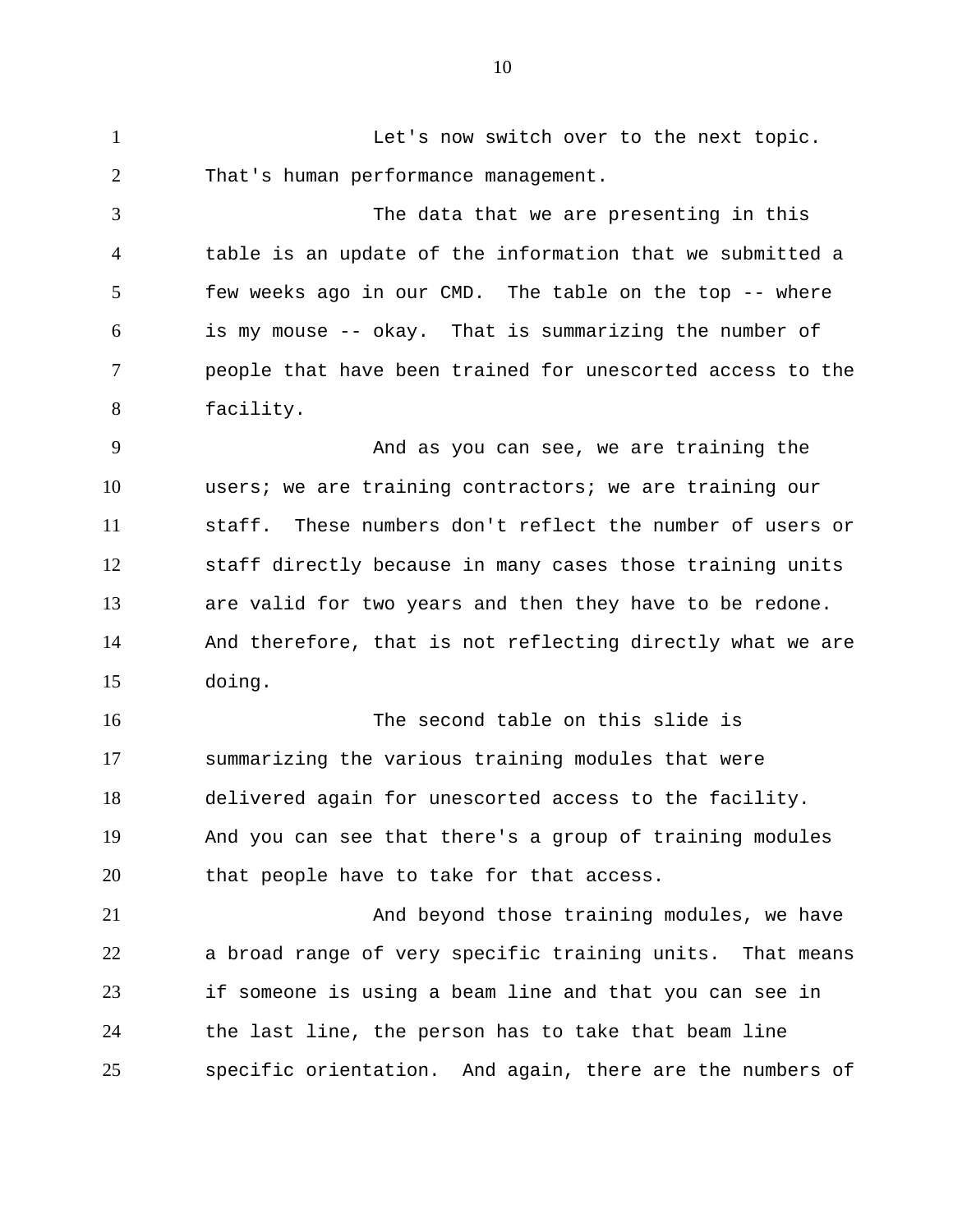those models that have been delivered over the last six years. 1 2

To fully understand what we are doing at the light source in contrast, for example, to a power plant, I should emphasize that the Canadian Light Source is what we call a user facility. It means we are operating this facility not for our own research, but we are operating it for external users. Over the last years, there are the numbers of hours of operation for users and for the machine. There is a magic number that's 5,000 hours per year of beam time for users. We achieved that number in 2009 and 2010, because of technical problems, not in 2011, but we are working on that area. And beyond the 5,000 hours for users, there is roughly 1,000 hours for machine studies and optimization of the machine. This is now a floor plan with the accelerator facility that you have seen before, plus all the operational beam lines. There are 15 at this point in time. The beam lines under construction, there are six, and potential location of additional beam lines. We expect that in 2014-2015, there will be 21 or perhaps 22 beam lines in operation. 3 4 5 6 7 8 9 10 11 12 13 14 15 16 17 18 19 20 21 22 23 24 25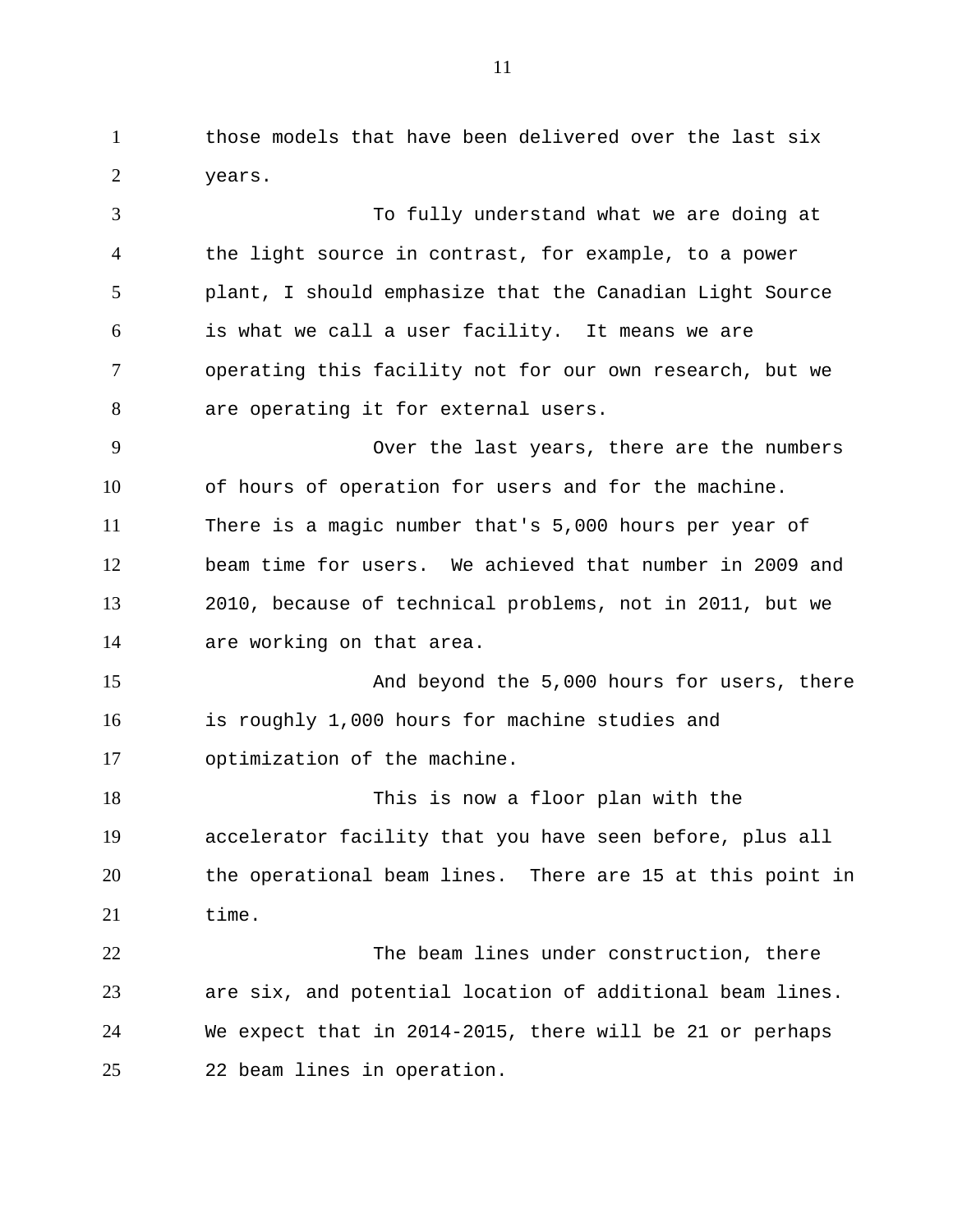These beam lines cover, as Synchrotron radiation is doing, a broad range, spectral range, and we are covering from the far infrared to the hard x-ray range the full electromagnetic spectrum. There is just a tiny slot in the visible because there are laser facilities that are more suitable than Synchrotron radiation to use the visible part of the spectrum. 1 2 3 4 5 6 7

This slide shows the development of our user community over the last six years. In 2011, we had 220 user groups from all over Canada and from around the world. There were 620 individual users, and we have something like 1,300 user visits; that means each user is on average coming twice to the facility to carry out experiments. 8 9 10 11 12 13 14

This is our projection for the next six years. We are expecting that, when we are fully operational in 2017, we might have 1,000 users, 2,000 user visits, we hope about one publication per day -- that means 300 per year -- and we hope something like 600 proposals. We should keep in mind that each of those proposals is reviewed by our HSE Department for chemical, biological and other hazards before it's approved for beam time. 15 16 17 18 19 20 21 22 23

All those ideas are summarized in a detailed strategic plan for the years 2013 to 2017, which 24 25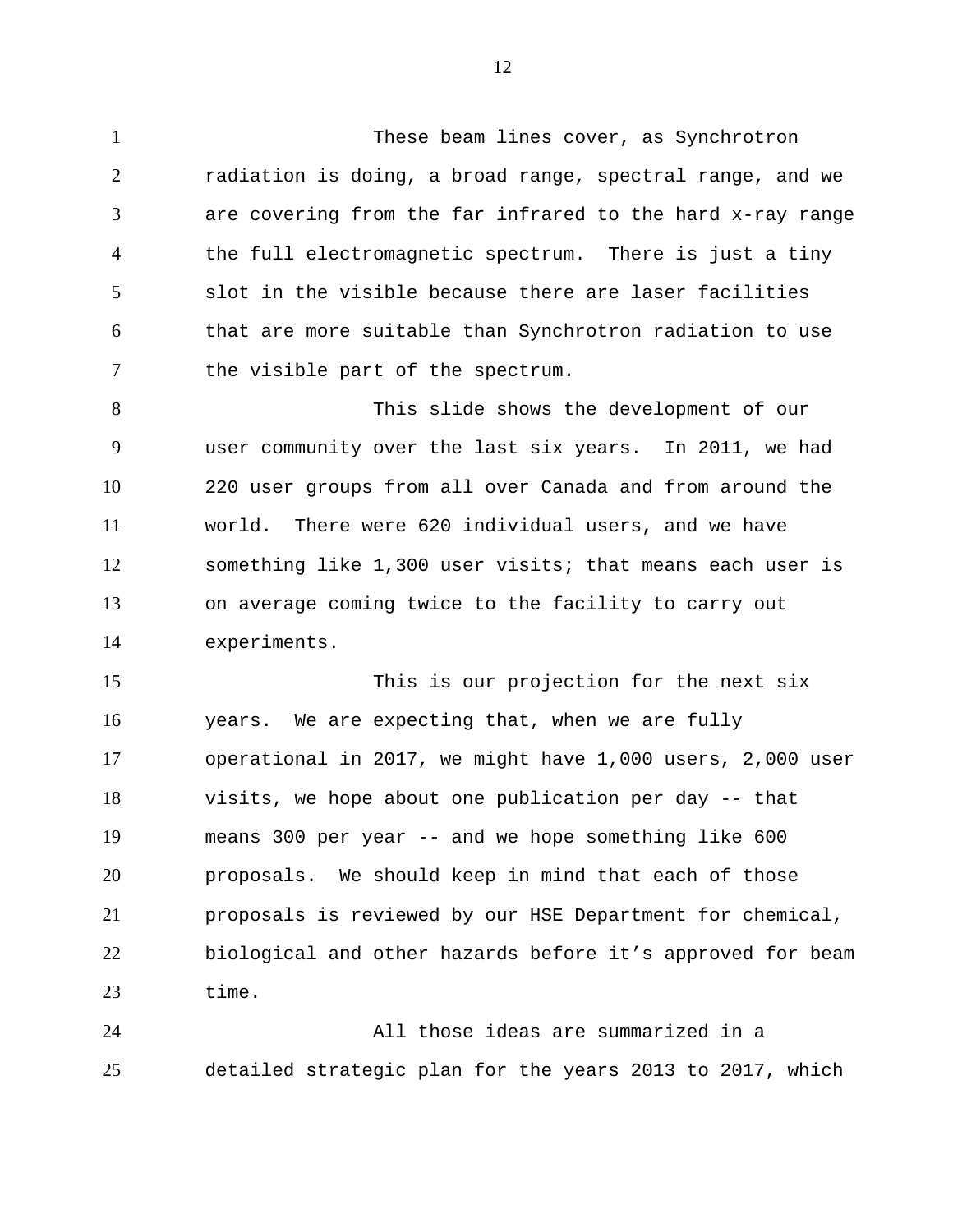is titled "Building on Success," and if you would like to have a copy of this, let me know, we are forwarding a copy to you, of course. 1 2 3

Our licence is very clearly defining which events are reportable to the CNSC staff within 24 hours or so. And over the last 10 years of our licensing, we had nine reportable events. None of those events had any injury or radiological exposure. All the reportable events have been analyzed. They have been reported to CNSC staff, and all those events are closed out. 4 5 6 7 8 9 10

This chart shows the dose that we have recorded for all people working at the CLS. As you can see, we did not include in this graph the CNSC annual dose limit; that's 50 millisieverts. If we would have included that, it would be so far above that graph that you couldn't see it. 11 12 13 14 15 16

And we are plotting here the maximum dose obtained by nuclear energy workers, and that is in general significantly -- or, it is, not "in general" -- it is significantly lower than also the one millisievert that is defined for persons that are non-nuclear energy workers. 17 18 19 20 21

On the right-hand side, you see our dose for non-nuclear energy workers. And, again, the maximum dose is .2 millisieverts significantly lower than the one millisievert that is set by Nuclear Safety Commission 22 23 24 25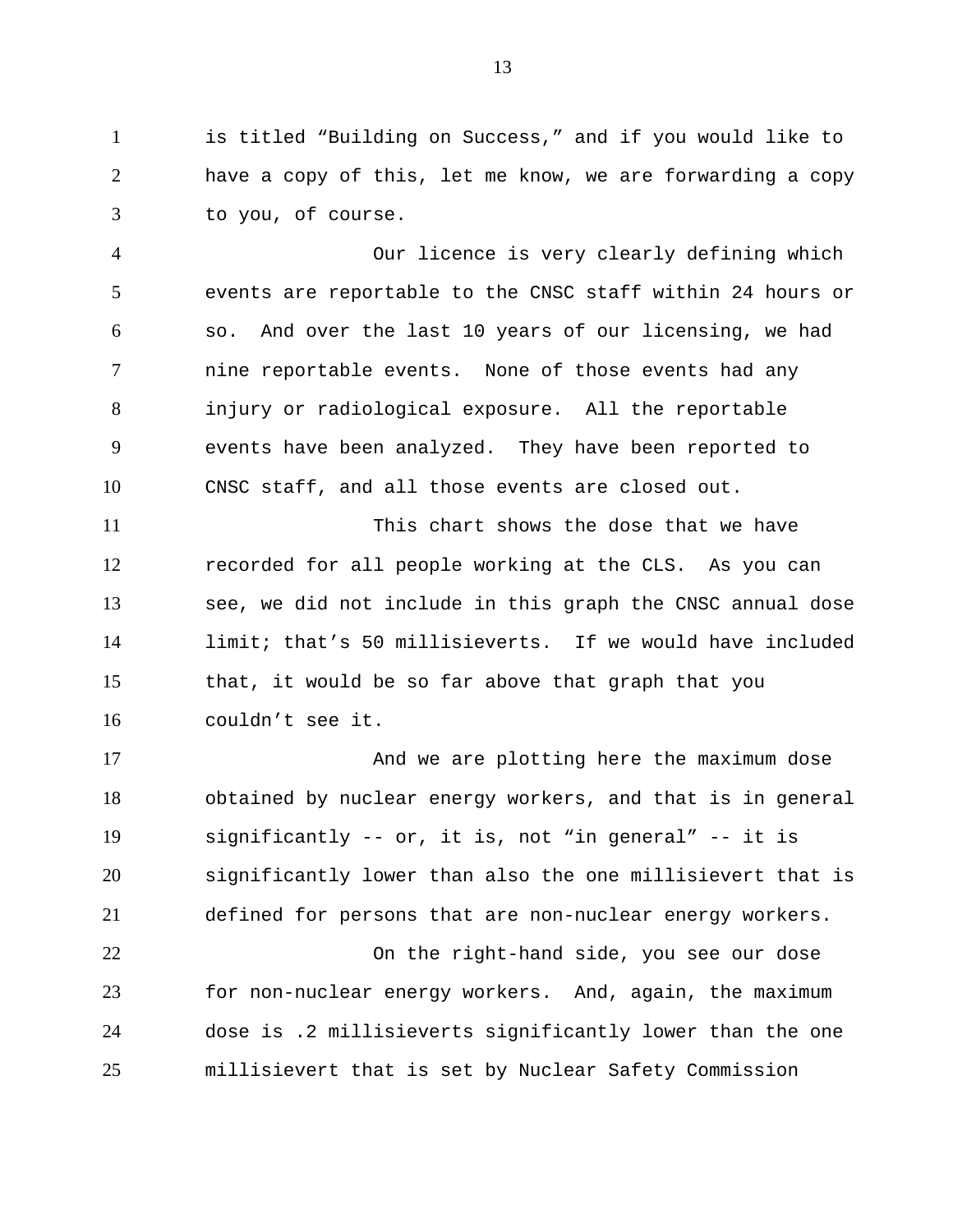standards.

1

The summary of that radiation protection is the number -- or, zero is the number of radiation dosimeters exceeding the CNSC annual dose limit for the general public, and zero is also the number of dosimeters exceeding our own internal standards, that are still significantly lower. 2 3 4 5 6 7

Let's now turn to conventional health and safety issues. This slide gives the number of minor injuries and lost time events. And there were no major injuries to be reported over the last 10 years. And, as you can see, there were eight incidents that needed medical attention from our employees and eight from contractors; that could be tiny stitches or splinters or something like this. 8 9 10 11 12 13 14 15

And we have three lost time events. That means someone lost working hours because of an injury. And all those three that we are reporting are connected to contractors, not to users or employees. That means all contractors are a little bit more difficult to control sometimes. 16 17 18 19 20 21

As a summary of this part, I hope that based on the previous slide, you agree that our radiation safety and our convention health and safety is a successful program, and that the CLS has been, continues 22 23 24 25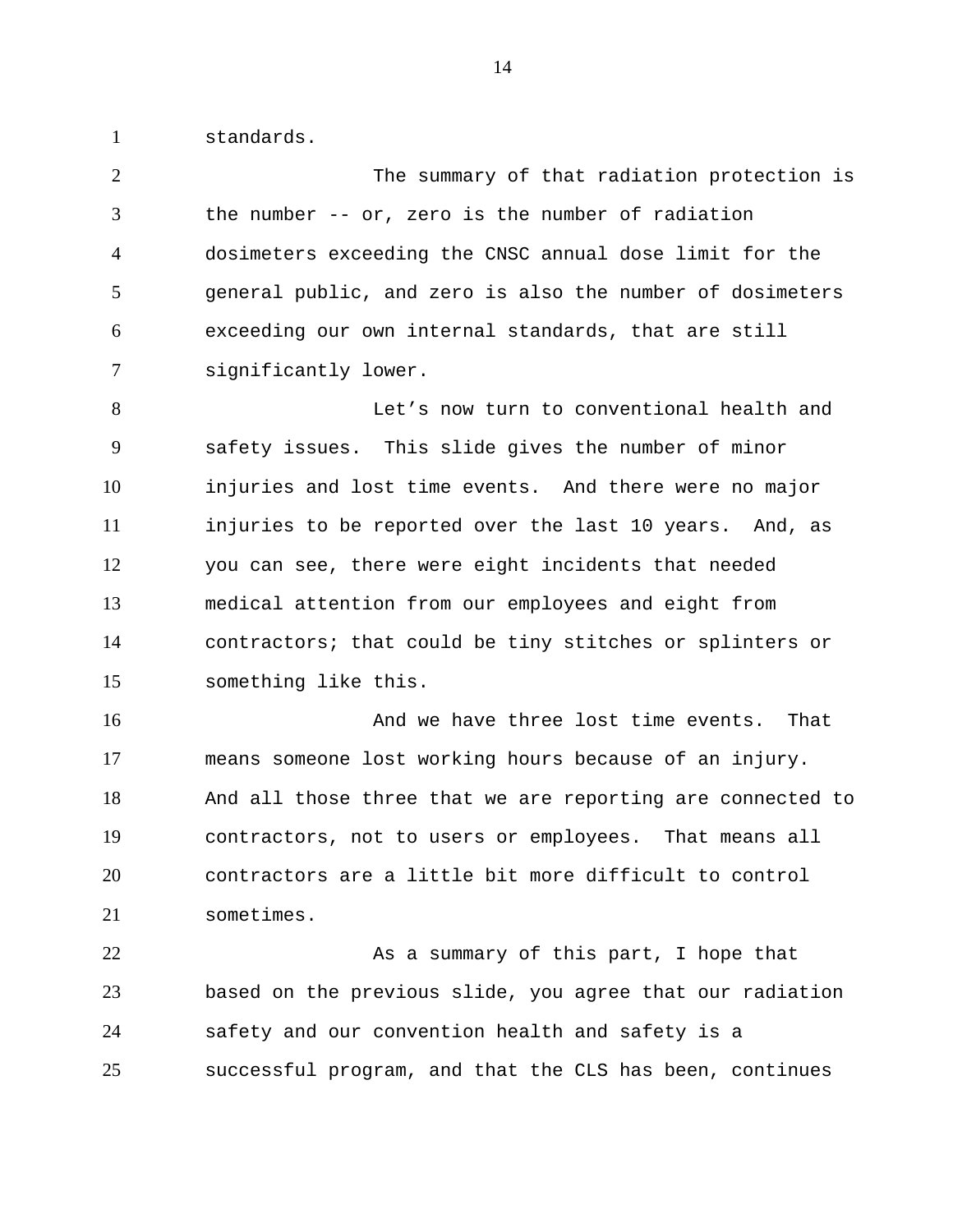to be, a safe facility for staff, users, contractors, visitors, and also for the general public. In the last three slides, I would highlight a few things that might be of interest for the Commission members. The first one is our public information program. We are very open for the public. And we had in 2011 roughly 450 tours with more than 4,200 visitors. When you come to Saskatoon and you walk at the river, you can see signs for tourists and the CLS is a tourist attraction in Saskatoon. That means people are coming to visit us as a tourist attraction. Beside those public tours, we have various programs. We have a program for high school kids at the beam line, and we had in the last years more than 30 groups with about 250 students and teachers. We are organizing a workshop for teachers. We have a program for under-graduate students. We are organizing on a regular basis the Saskatoon Synchroton summer school. We have electronic newsletters, and we are of course publishing, as all organizations of this type, our annual scientific activity report, and also a corporate annual report. Beyond that, we have information brochures. We have a website, which I strongly recommend to click, 1 2 3 4 5 6 7 8 9 10 11 12 13 14 15 16 17 18 19 20 21 22 23 24 25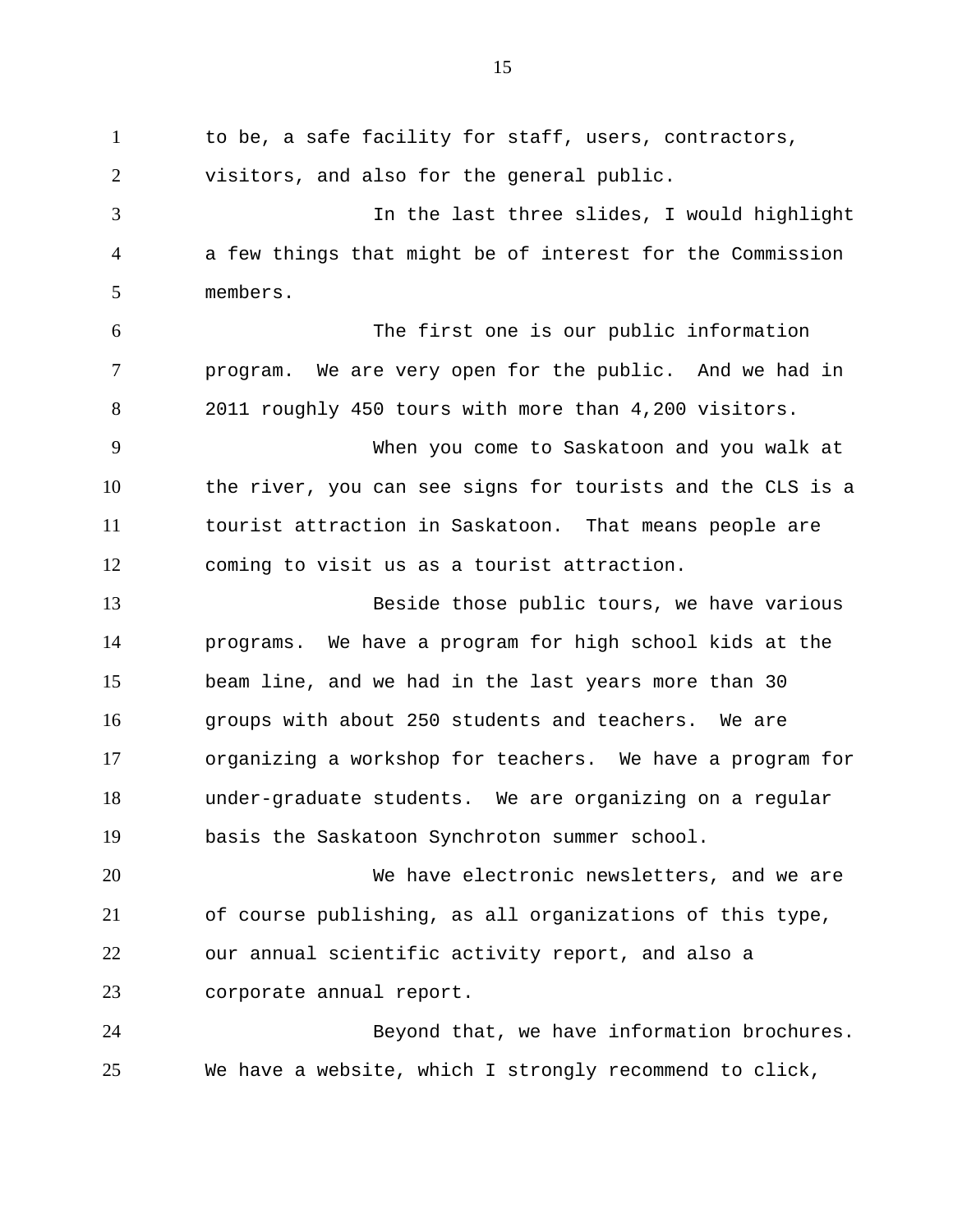and we have something like 10,000 hits per month on that website. 1 2

The last two slides are not directly to the Class 1 licence. As you might know, we are building under the lead of our Director of Accelerators, Dr. Mark de Jong, an isotope production facility based on a 35 MeV LINAC, and here you can see the footprint, the layout, of this new facility that will be operated under a Class 2 licence. 3 4 5 6 7 8 9

This is the core of that facility, that is, that 35 MeV LINAC accelerator. Somewhere here is the target where the isotope will be produced, and this space is for preparation of the experiments, and at the end, for shipping the things. This is the layout. 10 11 12 13 14

This slide shows where we are. That is, the 35 MeV LINAC that was recently installed. And I hope that within the next few weeks someone is pressing that famous button to get the operation started, and that we can irradiate the first targets, based of course on an operation licence, or a licence of commissioning, first from the Canadian Nuclear Safety Commission. 15 16 17 18 19 20 21

Thank you very much for -- the CNSC staff, for a trustful and I would call it an intense collaboration over the last years and months, and thank you for the Members of the Commission for your attention, 22 23 24 25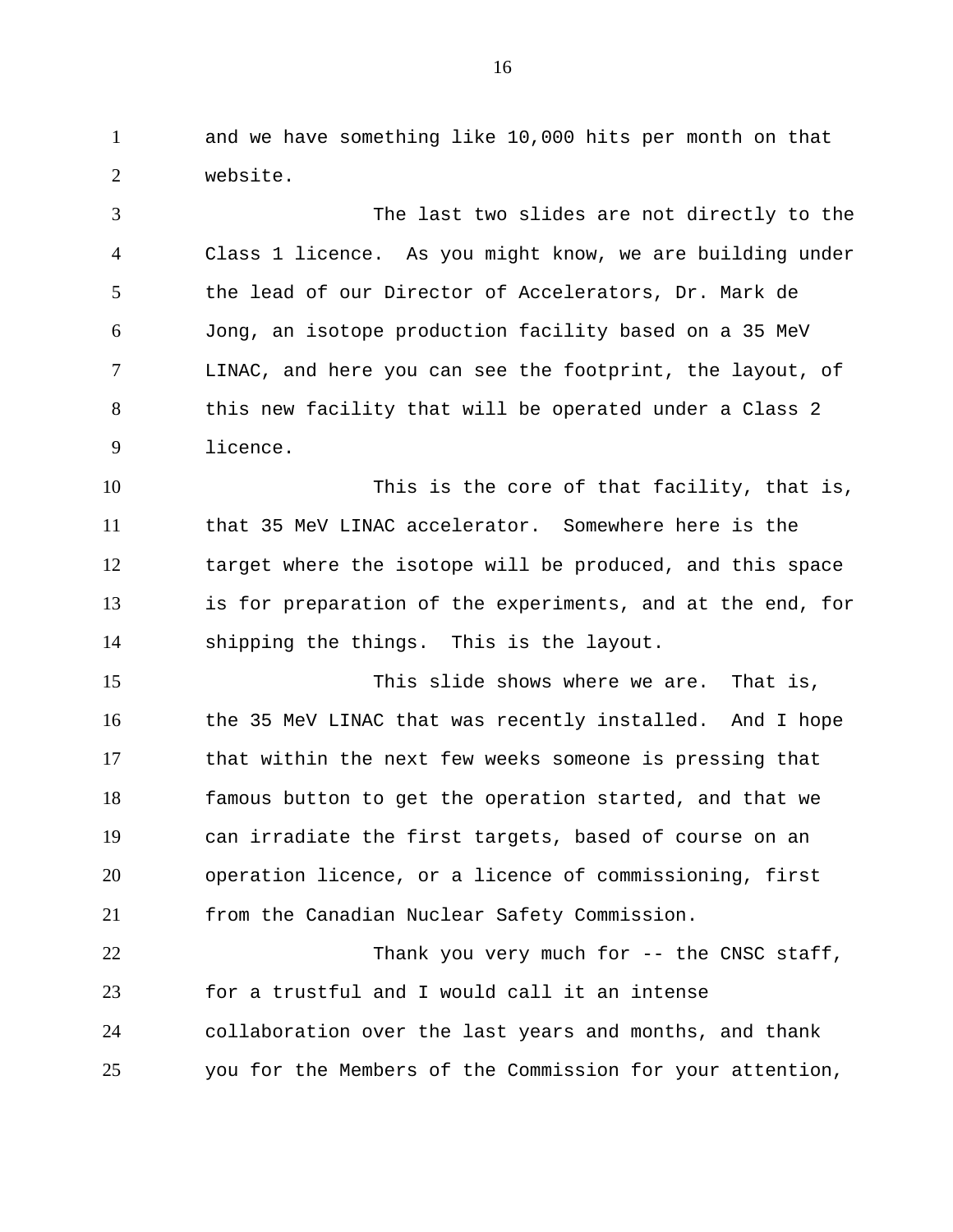and I'm of course willing to answer your questions. Thank you. **THE CHAIRMAN:** Thank you very much. Before we get into the question session, I'd like to hear from CNSC. And they'll make a presentation as outlined in CMD 12-H4, and Mr. Regimbald? Please proceed. **12-H4 Oral Presentation by CNSC staff M. RÉGIMBALD:** Oui. Bonjour monsieur le président, membres de la Commission. Mon nom est André Régimbald, je suis le Directeur général de la Réglementation des substances nucléaires. Je vous présente mes collègues aujourd'hui, madame Kavita Murthy qui est la directrice de la division des installations de catégorie II et des accélérateurs et madame Jacinthe Plante qui est l'agente principale de projets sous la division de Madame Murthy. Also present are the subject matter experts here today from the CNSC who have participated in the regulatory activities related to this licence. I'll pass it on to Kavita for continuation 1 2 3 4 5 6 7 8 9 10 11 12 13 14 15 16 17 18 19 20 21 22 23 24 25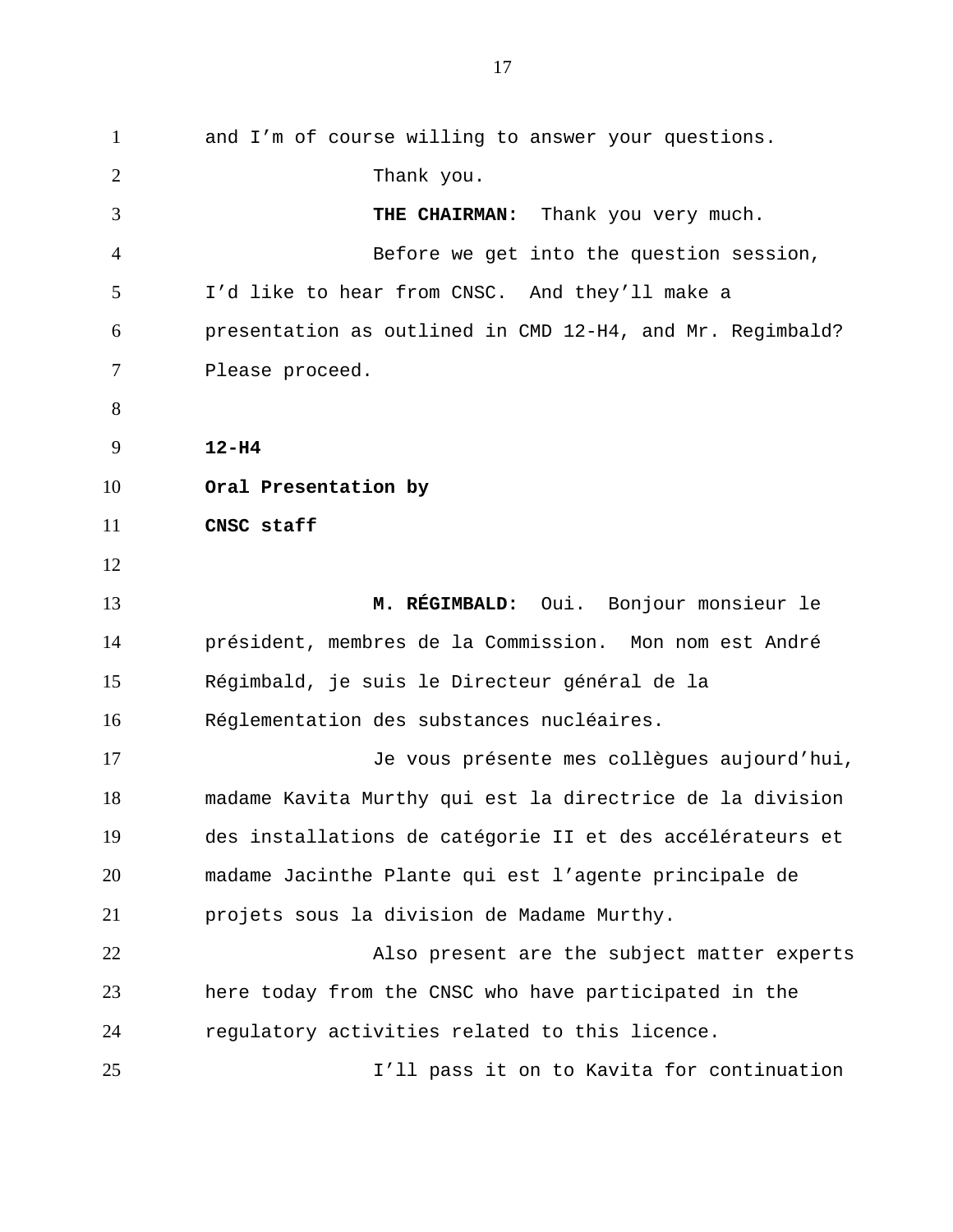of the presentation. **MS. MURTHY**: Good morning, Dr. Binder, Members of the Commission. For the record, my name is Kavita Murthy, and I am the Director of Accelerators in Class II Facilities Division. In December 2011, the Canadian Light Source Incorporated or CLSI applied for the renewal of the licence to operate the class I particle accelerator facility, the Canadian Light Source. In their application, the licensee has requested a licence for 10 years. In the presentation that follows, CNSC staff will present an overview of the licensee, and the licensee's performance over the six-year period that will end on May  $31^{st}$ , 2012. We will conclude the presentation with our recommendation to the Commission. Please note that throughout this presentation, we use the acronym CLSI to refer to the licensee or the operator of the facility, and acronym CLS to refer to the class I nuclear facility, that is, the Canadian Light Source. CNSC staff have assesses CLSI's application and concluded that the application meets CNSC staff's expectations. Therefore, we will recommend to the 1 2 3 4 5 6 7 8 9 10 11 12 13 14 15 16 17 18 19 20 21 22 23 24 25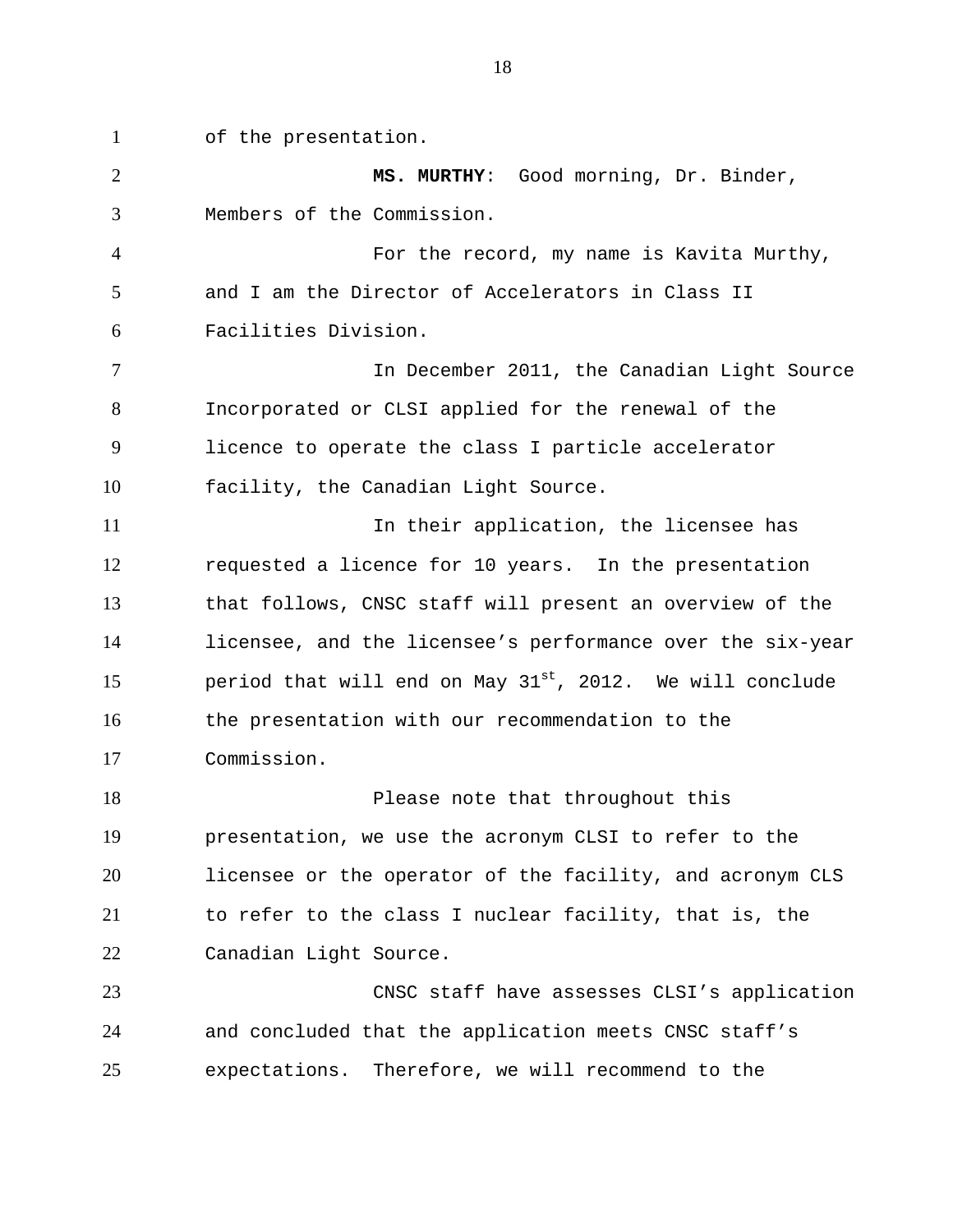Commission today that the operating licence for CLS be renewed for a 10-year licensing period, as requested in the application. Please note that the CLSI security program is the subject of a separate CMD, due to the confidential nature of that information. Dr. Jacinthe Plante will walk you through the details of the presentation. **DR. PLANTE:** Bonjour, monsieur le président, membres de la commission. Let me start the presentation with this picture which is a top view of the experimental hall which contains the storage ring and the booster ring. For your information, the hall dimensions are equivalent to two football fields. As mentioned by Canadian Light Source Incorporated the Sychotron facility or LCLS, is located on the campus of the University of Saskatchewan and it is operated by Canadian Light Source Inc., CLSI. The next few slides will describe the facility and its operation including the description of the radiological risks for this type of facility. CLS is a particle accelerator which accelerates electrons close to the speed of light to produce Synchrotron radiation. 1 2 3 4 5 6 7 8 9 10 11 12 13 14 15 16 17 18 19 20 21 22 23 24 25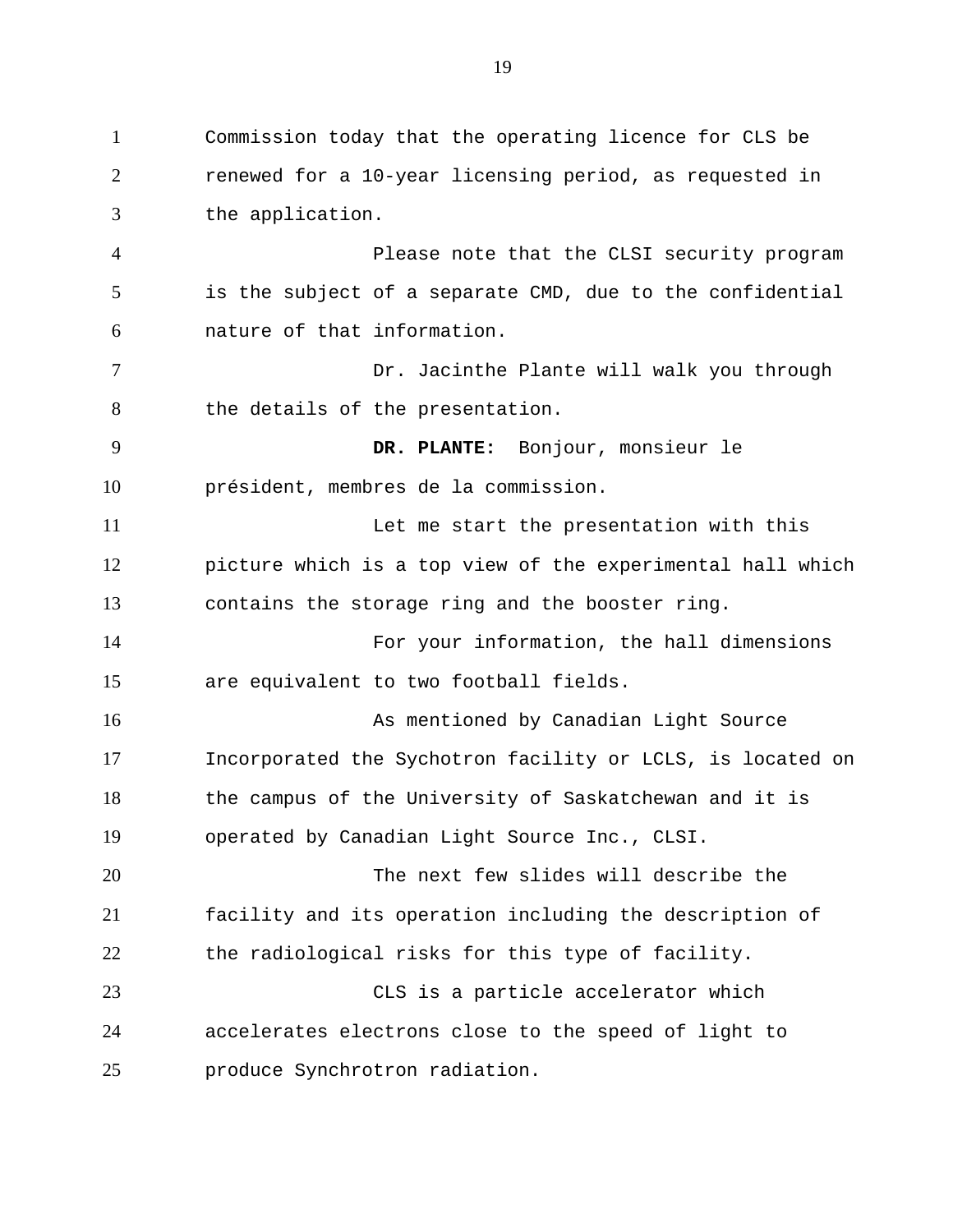The facility comprises a linear accelerator represented by number one on the top of the figure. This accelerator brings the electron to an energy of 250 mega electron volts. When the electrons reach that energy, they are transferred into the booster accelerator represented by number two. The electrons are the accelerated to 2.9 giga electron volt. At this point they are transferred into the storage ring represented by number three. Electrons circulating in the ring emit Synchrotron radiation tangentially to the storage ring. Synchrotron radiation is directed into beam lines which are used to conduct experiments. Number four on the figure is an example of a beam line. The sketch on this slide represents all the Synchrotron light or Synchrotron radiation is produced. The light is produced when electrons moving close to the speed of light are bent by magnetic field. As mentioned from previous slide, the light is emitted tangentially to the storage ring. Synchrotron light range from infrared to UV and x-rays, it is used in diverse research field as listed on the slide. During operation the greatest radiation 1 2 3 4 5 6 7 8 9 10 11 12 13 14 15 16 17 18 19 20 21 22 23 24 25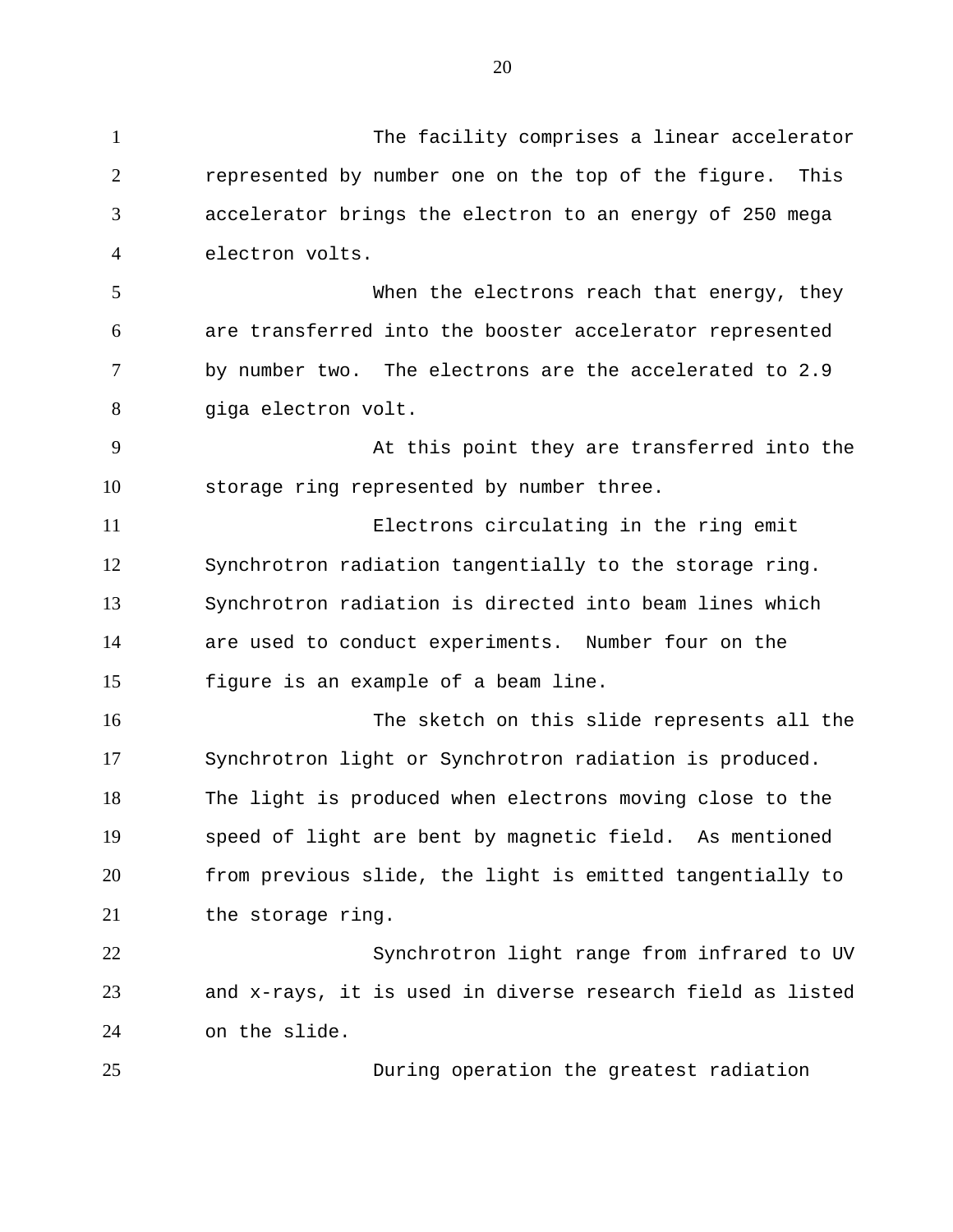hazard at CLS is Prompt radiation. It is called Prompt because it is only present when the beam is on. In other words, when the accelerator is turned off, the radiation is also turned off. Protection from Prompt radiation is achieved with thick shielding, as shown in purple on this figure. The principal radiological hazards at shutdown are some activated components inside the shielding. This activation is produced by the interaction of the Prompt radiation with surrounding materials. The activated component left inside the shielding are short-lived and of low activity and protected by local shielding. In addition, environmental emissions from CLS are nil and the risk to the public is minimal. In case of a catastrophic event, there is no risk of widespread contamination or meltdown as the accelerator is simply shut down. There is no need for containment or cooling. In short, CLS is very different from a nuclear reactor. CNSC staff considered that the radiological hazards present at CLS are well controlled. This concludes this section. In the next section, I will provide the 1 2 3 4 5 6 7 8 9 10 11 12 13 14 15 16 17 18 19 20 21 22 23 24 25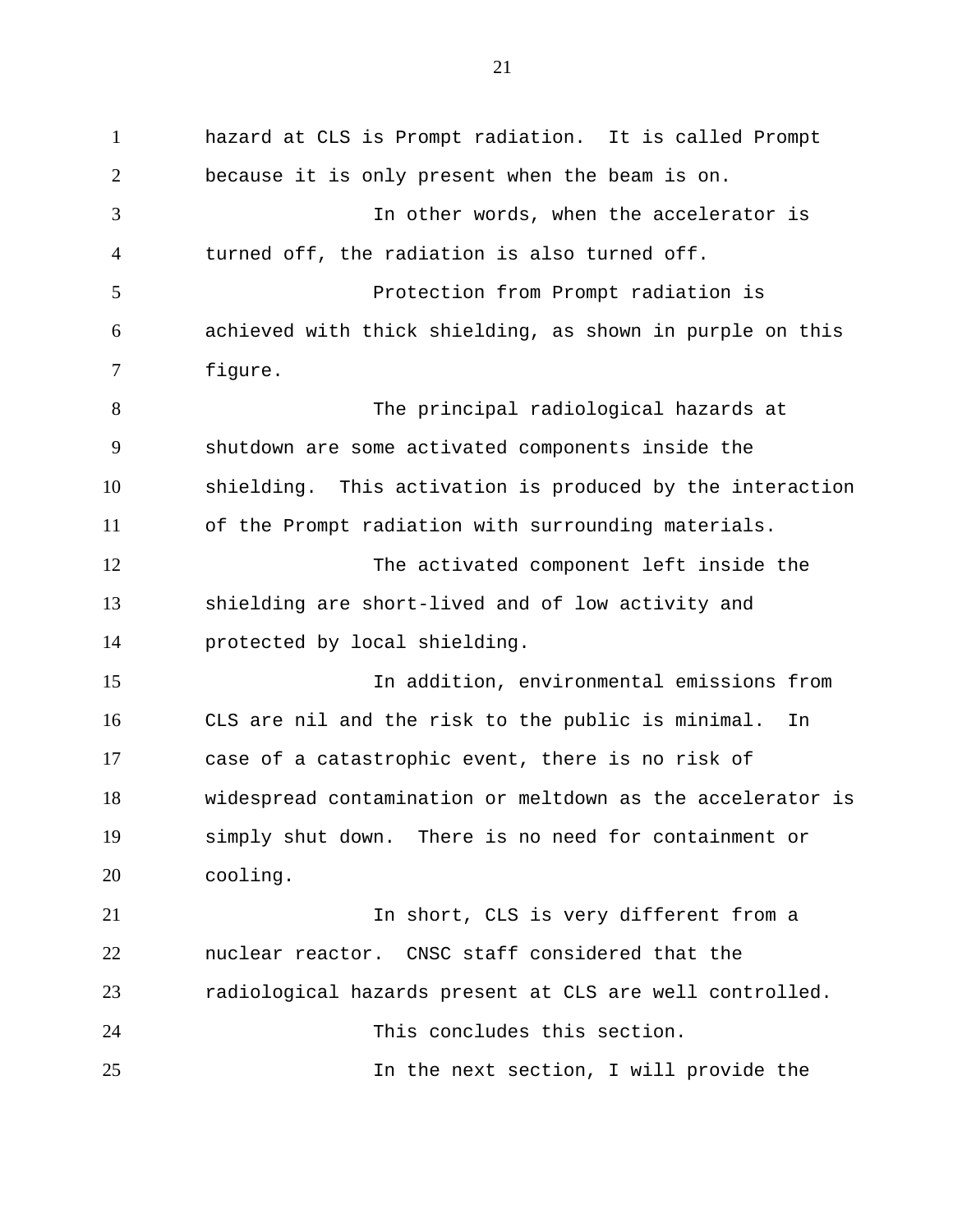licensing history of the facility. I will also discuss the renewal application and CNSC staff's assessment of the licensee performance. 1 2 3

CLSI received its first CNSC licence in 2000 for construction of the facility. In 2004, CLSI received a licence to operate the facility. This licence was renewed in 2006 for a six-year period and expires at the end of this month. 4 5 6 7 8

Since the licence was issued in 2006, four amendments have been approved by the Commission. The first amendment was for the approval of Phase I and Phase II of the BioMedical Imaging Therapy Beamlines or BMIT. BMIT allows CLSI to use the Synchrotron light to image tissues in animals. The amendment was approved following a public hearing. 9 10 11 12 13 14 15

The second amendment was for the upgrade of the Access Control Interlock of the Linear Accelerator. This amendment was approved in 2009 following an abridged hearing. 16 17 18 19

The third amendment was for the construction of the Brockhouse building addition. This is an expansion of the existing building to enable the addition of new beam lines. The amendment was approved in 2010 following an abridged hearing. 20 21 22 23 24

The last amendment was for the modification 25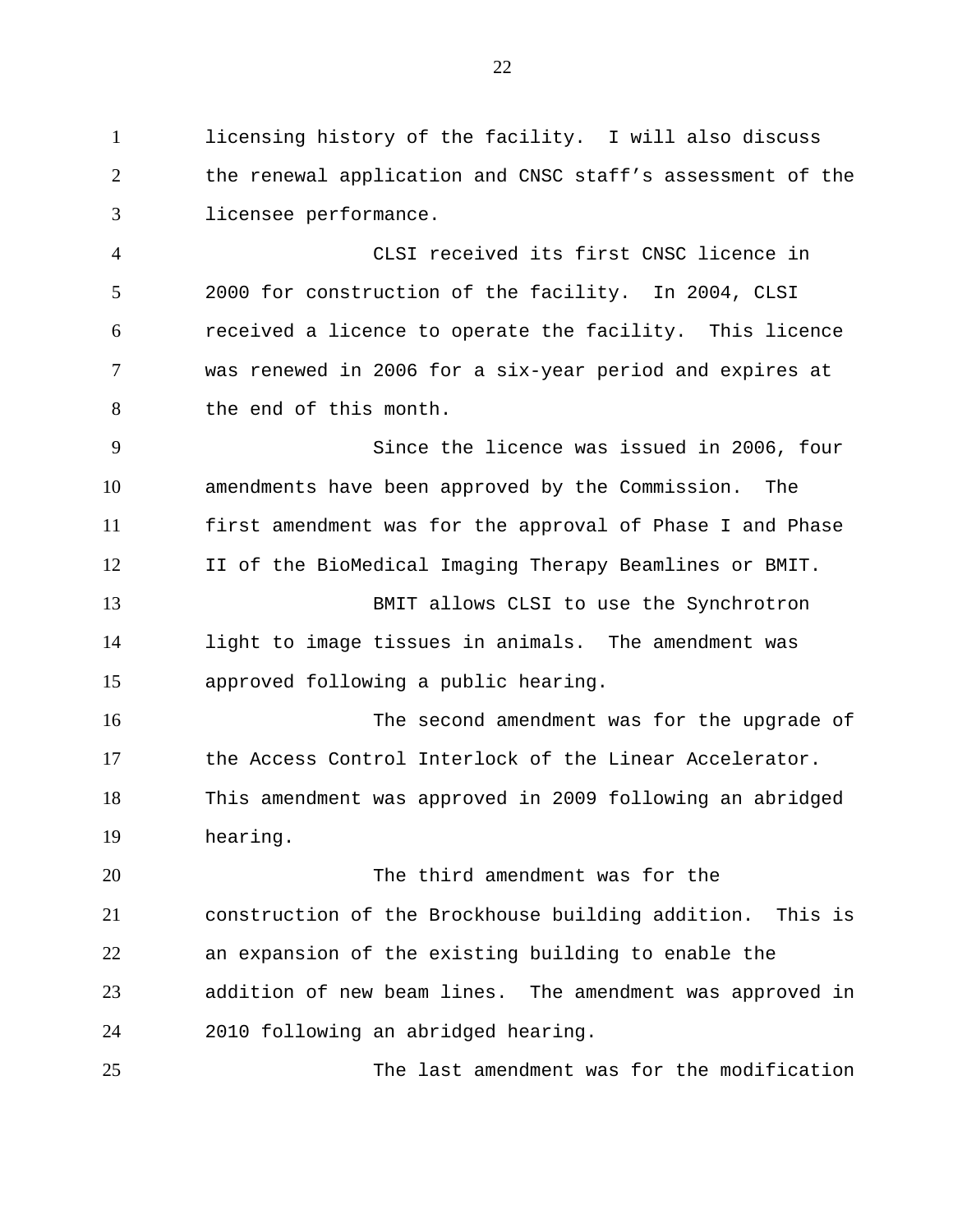of access control to the area where the medical isotope project is located. The amendment was approved last July following a public hearing. I will touch briefly on the medical isotope project in the next slide. In 2010, the Government of Canada announced further efforts to diversify Canada's supply sources of the medical isotope Technetium 99. The medical isotope project at CLS is part of the non-reactor base isotope supply contribution program. As a Class II nuclear facility, the 35 MeV accelerator is licensed under a designated officer authority. The construction licence for the Class II facility was issued last December. An application to start commissioning has been received. CNSC staff are presently assessing it. We will now move back to the Class IB licence renewal application which is the topic of this hearing. The Class IB Licence Renewal Application for the operation of the Synchrotron was received in December 2011. CLSI has requested a licence to operate for a 10-year period. No changes are proposed by CLSI to the current and approved operation of the facility. 1 2 3 4 5 6 7 8 9 10 11 12 13 14 15 16 17 18 19 20 21 22 23 24 25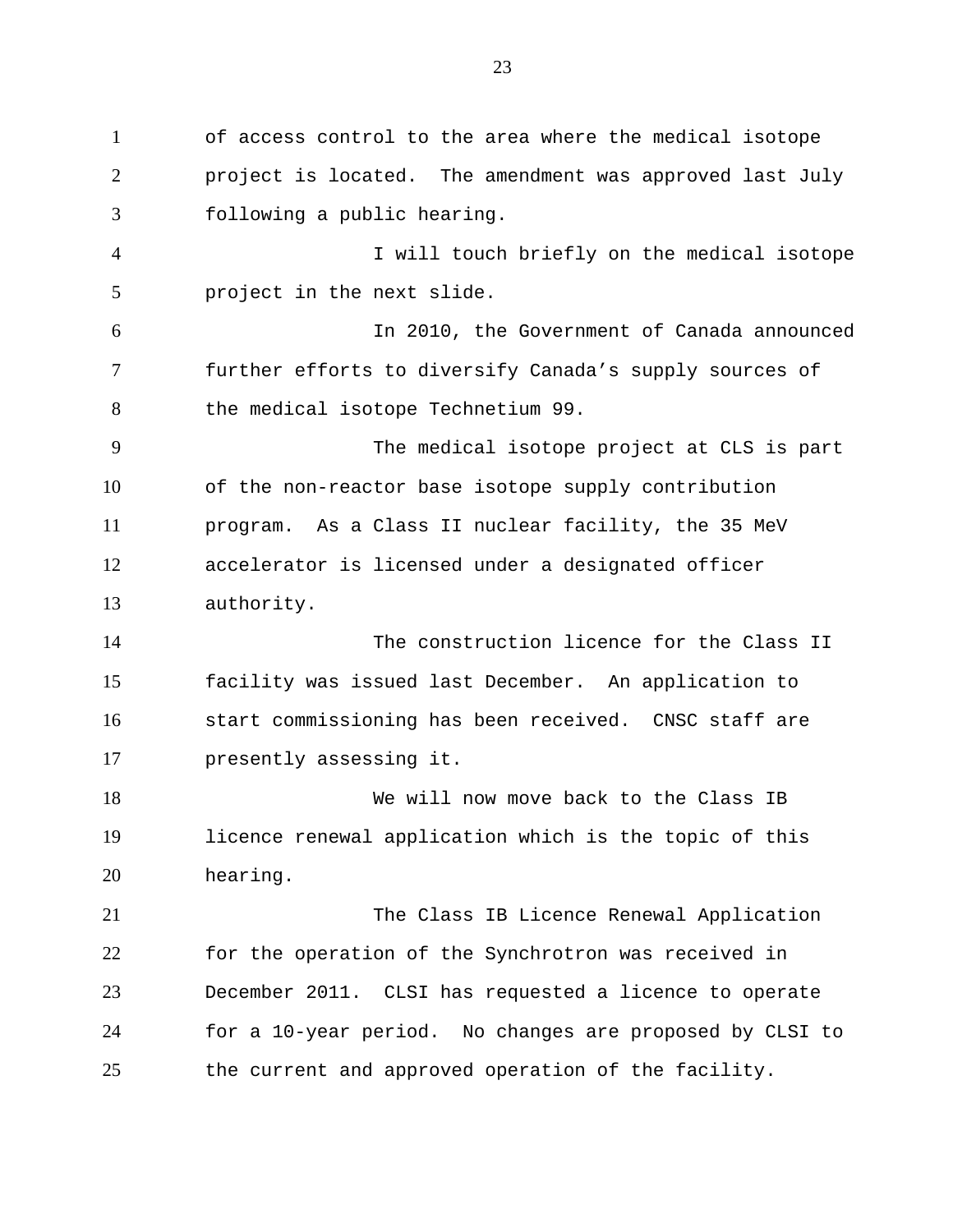Following a complete review, staff have concluded that the application meets CNSC requirements. On the other hand, CNSC staff recommends several changes to the new operating licence. The licence as proposed by CNSC staff follows a recently adopted standardized format for all CNSC Class I licence. This licence includes standardized licence conditions. It introduced the licence conditions handbook which defines the compliance verification criteria of each licence condition. The licence also used the new safety control areas as recently adopted by the CNSC. The changes proposed by CNSC staff serve to clarify and better communicate the CNSC regulatory requirements and expectation with respect of the licence activities. Over the next two slides, I present CNSC staff assessment for each safety control area or SCA for this facility. The ratings in trend column in this table are derived from the licensee performance during the licensing period. CNSC staff conclude that the licensee performance in relevant safety control area are satisfactory as indicated in the rating level column. Here are a few highlights for some safety 1 2 3 4 5 6 7 8 9 10 11 12 13 14 15 16 17 18 19 20 21 22 23 24 25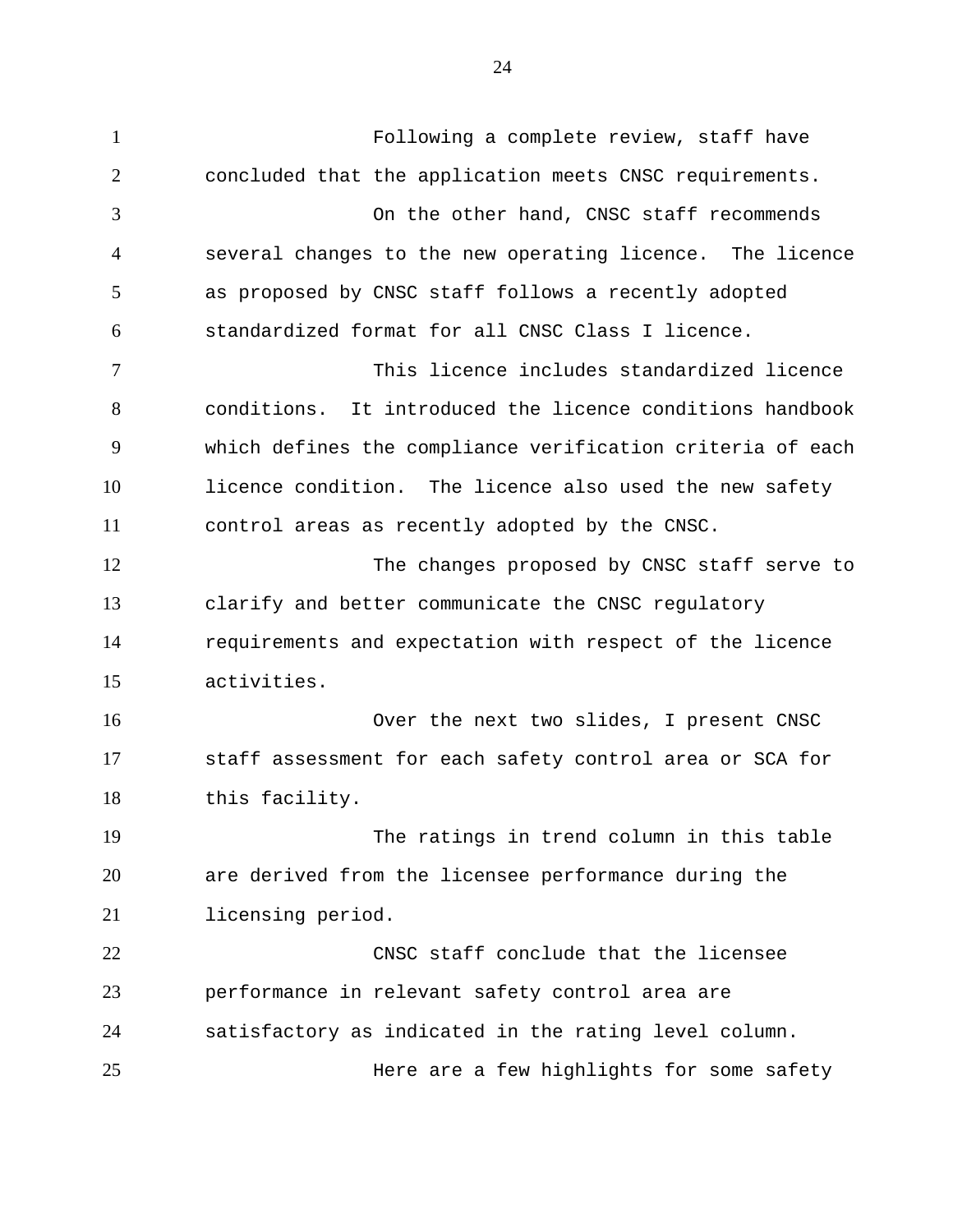control area. With reference to the SCA management system, CLSI implemented a revised quality assurance program in 2011. Since its implementation, the management system has improved. With reference to the SCA human performance management, CLSI now uses the TapRoot method for investigation of event and its performance in the area of event management has improved. With reference to the physical design, CLSI has changed all its radiation monitoring system to be clearly visible and audible. This has improved the physical design of the facility. Only one point to highlight on this slide. CLS is a research facility and, as such, conventional hazards vary depending on research performed. CLSI has developed a new set of documents dealing with different conventional hazards encountered at CLS. This has improved the conventional health and safety SCA. Please note that safeguard SCA is not relevant to this facility. This concludes CNSC staff assessment for each SCA. This slide provides some details on the other matters of regulatory interest. Since the application is a renewal without any physical changes to 1 2 3 4 5 6 7 8 9 10 11 12 13 14 15 16 17 18 19 20 21 22 23 24 25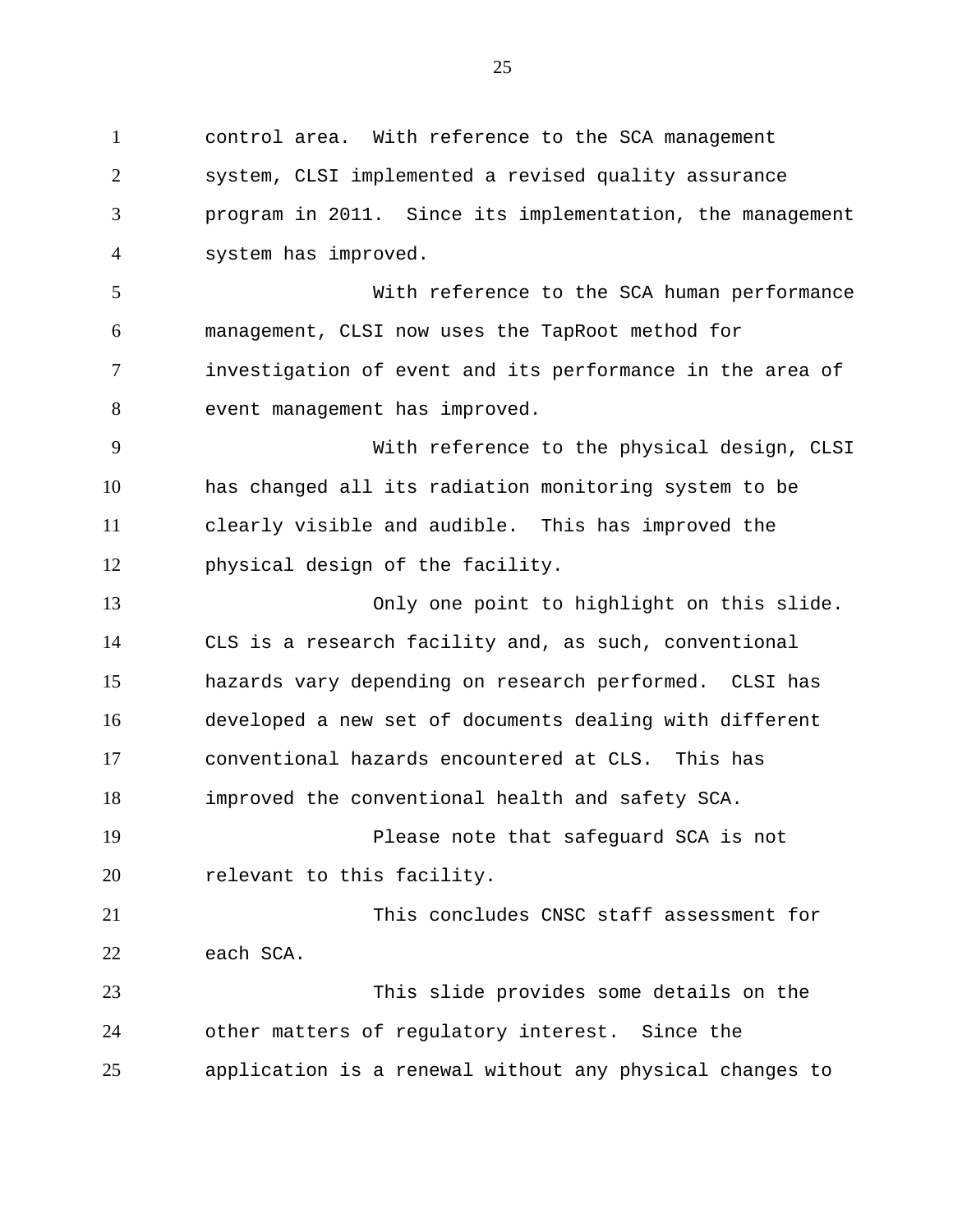the facility, an environmental assessment is not required. CLSI has established public information program. It mainly uses the CLS website as its central repository for public information. CLSI also offered tours of the facility as presented by the licensee. In 2009, CLSI submitted a preliminary decommissioning plan that was acceptable to CNSC. In 2010, the Commission approved through an abridged hearing CLSI financial guarantee for the decommissioning of the facility. The financial guarantee takes the form of an irrevocable letter of credit. This financial guarantee will be reviewed in 2015. This concludes this section of the presentation. The next section will focus on compliance activity performed by CNSC staff. Compliance activities provide firsthand evidence to CNSC staff on the licensee compliance with CNSC regulatory requirements. CNSC staff use desktop reviews and inspection to verify the compliance of the licensee with CNSC requirements. Over the current six-year licensing period, CNSC staff have reviewed annual compliance report, minutes of CLSI occupational health and safety committee incident reports and response to non-compliances found during inspection. 1 2 3 4 5 6 7 8 9 10 11 12 13 14 15 16 17 18 19 20 21 22 23 24 25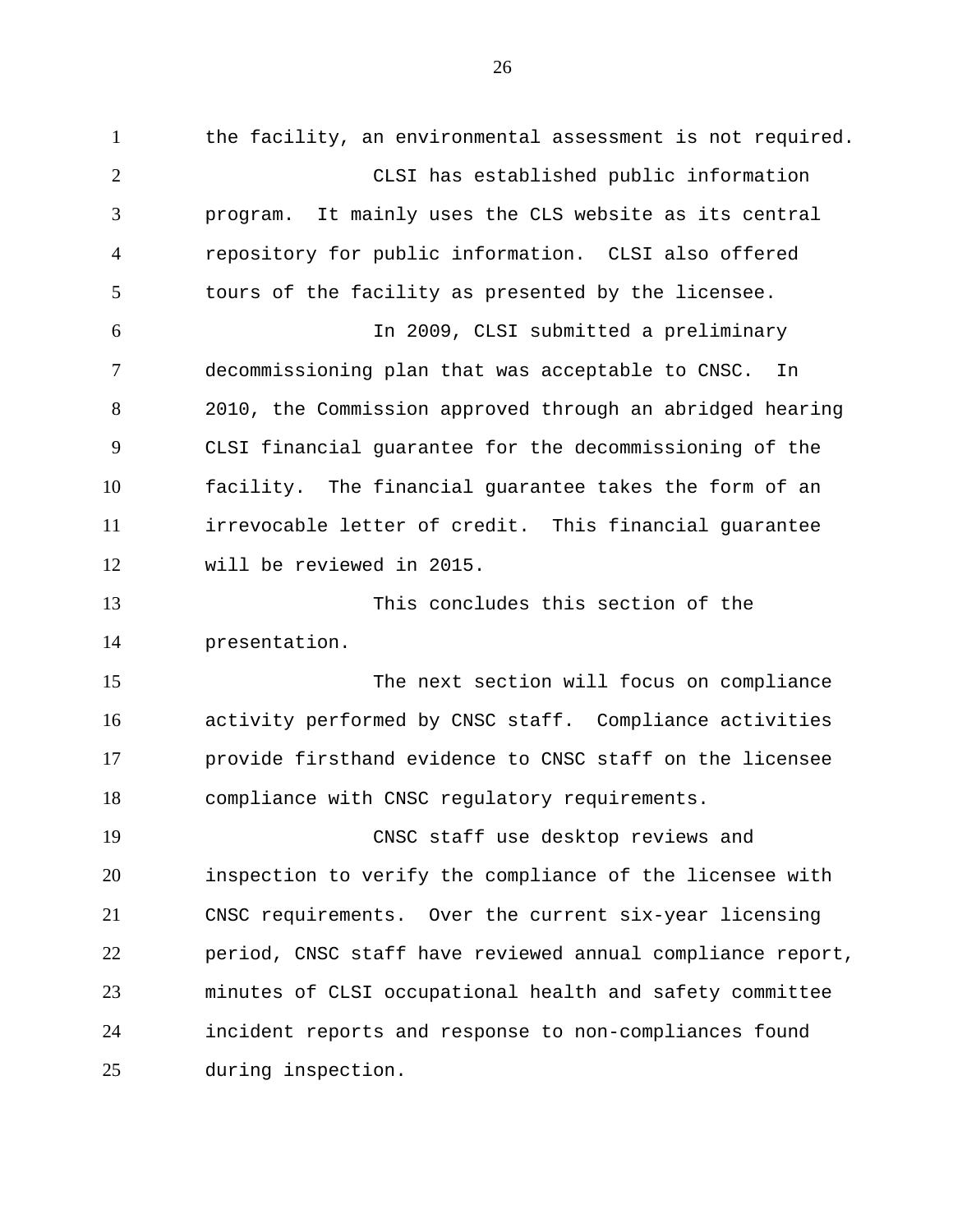In total, CNSC have performed 13 inspections during the licensing period. Inspections are scheduled twice per year. The scope of the inspection vary with some inspection focusing on general compliance and others including specialists from CNSC in specific safety control areas as described on this slide. During the licensing period, CNSC staff have raised concerns regarding the quality assurance program at the facility. To follow-up closely on this quality assurance -- on this, quality assurance inspection were performed every year. In July 2011, CLSI implemented a revised quality assurance program to address the issue raised by CNSC. On November of the last year, CNSC staff follow-up by performing a QA audit. CNSC staff conclusion was that the QA program has improved and implementation is still in progress. Some minor weaknesses were found and are being addressed by the licensee. The weaknesses do not impede the safe operation of the facility. In conclusion, CLS quality program is acceptable to CNSC and has improved. We will now move on to the another -- sorry -- we will now move on to another area that was found 1 2 3 4 5 6 7 8 9 10 11 12 13 14 15 16 17 18 19 20 21 22 23 24 25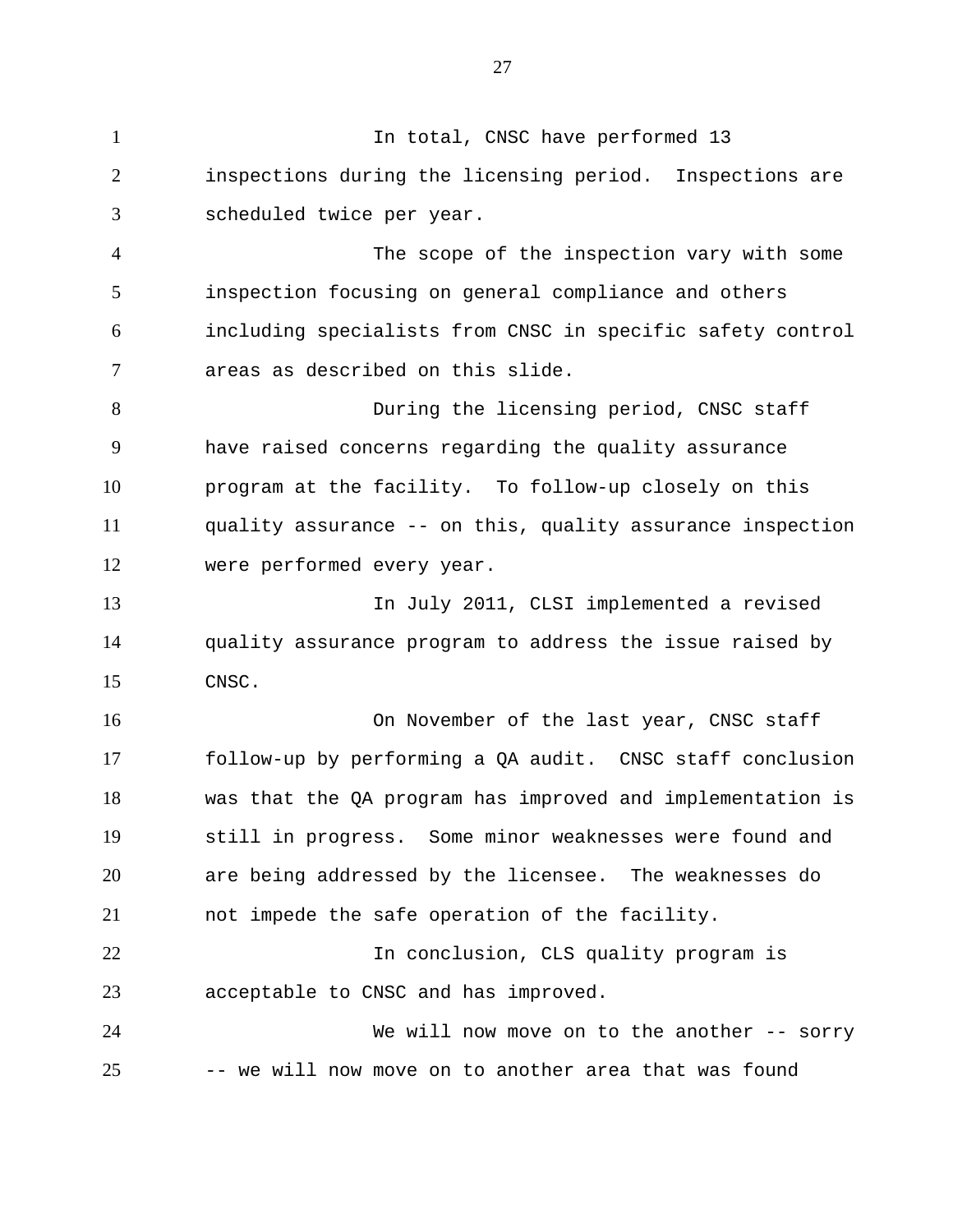deficient during the licensing period. 1

This picture shows the new active area radiation monitoring system at CLS. During an inspection in April 2010, CNSC inspector issued six action notices on CLSI area radiation monitoring system. CLSI complied with the six action notices by changing the area radiation monitoring system to be more effective. 2 3 4 5 6 7

The new system is clearly visible, as seen on the picture with the green and yellow and red light. In addition, the system is clearly audible in a noisy research environment. CNSC staff are satisfied with the new system. 8 9 10 11 12

To complete this section, here is a graph of the dose received by nuclear energy workers at CLSI. The exposure to nuclear energy workers are well below the regulatory limit of 50 millisieverts per year. In fact, the dose received by nuclear energy workers at CLSI are below one millisievert for the last six years of operation. This is illustrated in the zoom-in view of the dose graph. 13 14 15 16 17 18 19 20

This brings the technical part of the presentation to an end. We'll now close the presentation with CNSC recommendations. 21 22 23

CNSC staff conclude that considering past performance, the licence activity have been conducted 24 25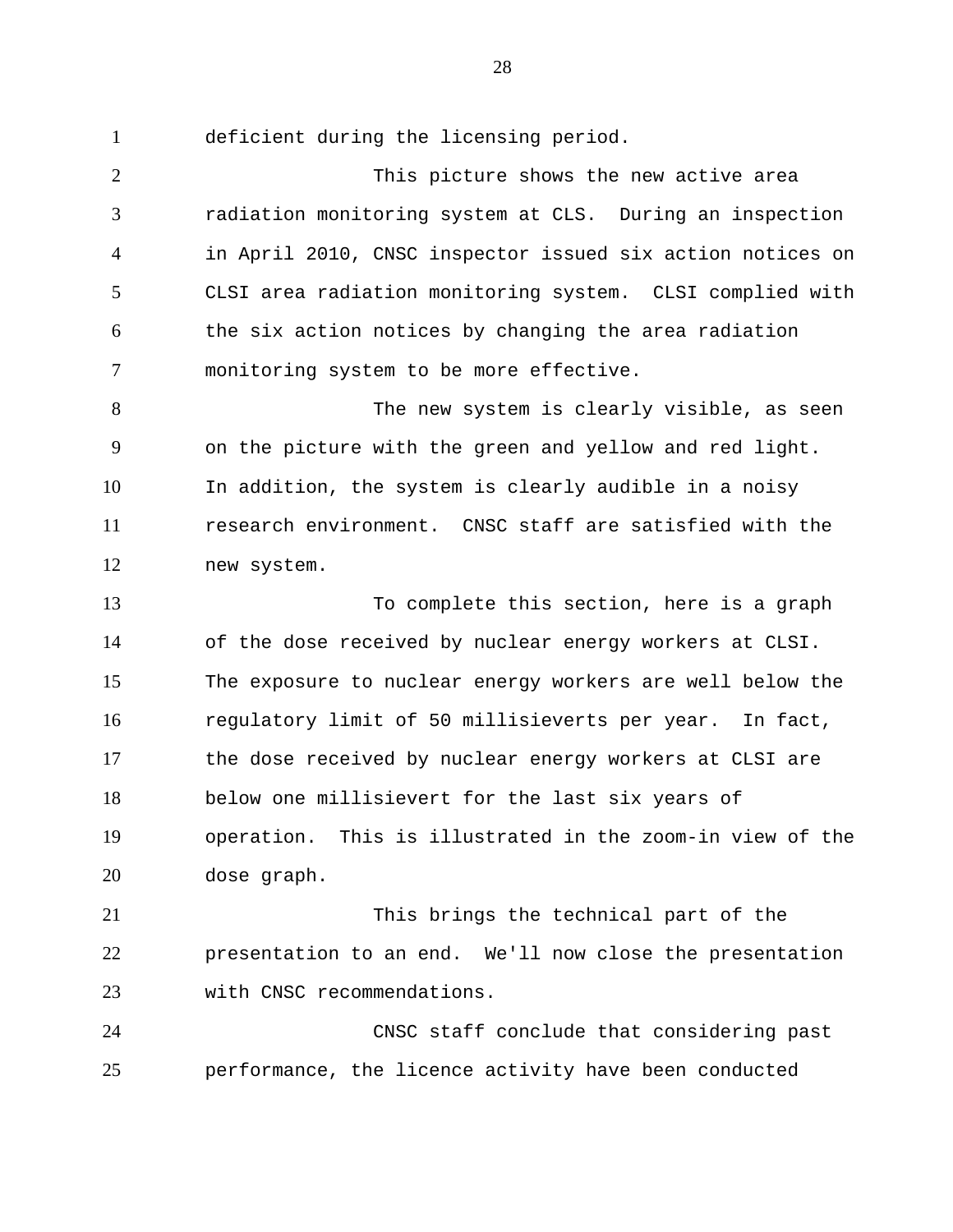safely and in accordance with CNSC requirements. Licence renewal application meets CNSC requirement, and CLSI is qualified to carry on the activity as per the proposed licence. 1 2 3 4

CNSC staff recommends the Commission approve the Class 1B licence for a 10-year period. Staff recommend a 10-year period since the hazards at CLS are well characterized. CLS consequently met CNSC requirements. CLSI has shown a consistent and a good history of operation, and the proposed licence includes the licence conditions handbook containing effective compliance framework and change control process. 5 6 7 8 9 10 11 12

In addition, staff will report to the Commission regarding the ongoing regulatory performance of CLSI via the Directorate of Nuclear Substance Regulation annual industry report. 13 14 15 16

Thank you for your attention. CNSC staff is available for questions. 17 18

**THE CHAIRMAN:** Okay, thank you. 19

I'd like to start the question period with Monsieur Tolgyesi. 20 21

**MEMBRE TOLGYESI:** Merci, monsieur le président. 22 23

My first question is to the licensee. On your report, page 2 of 52, you are saying that the CLS is 24 25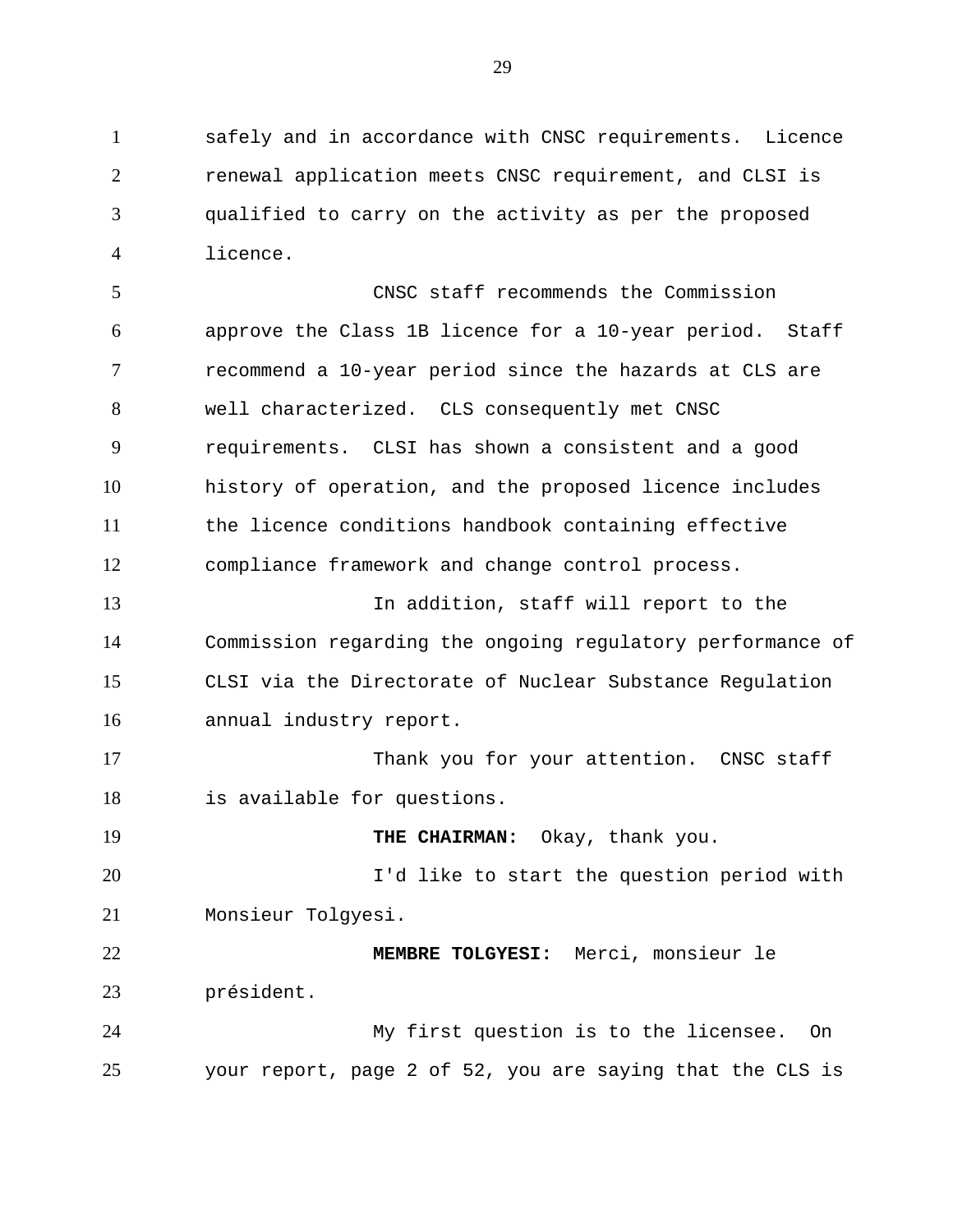operated for about 5,000 hours and users with a reliability higher than 96 percent. You mean its reliability or its availability, because it could be available but not reliable like certain case? **DR. de JONG:** Mark de Jong, Director of Accelerators at CLS. Ninety-eight (98) percent is reliability. That's hours actually operating. The two percent was the amount of time that we were -- after a trip and it took time to repair something. So it's availability at 98 percent. **MEMBER TOLGYESI:** Okay. So available. It's not reliability. Okay. You are saying in the same paragraph that you plan to change standard mode of operation from stored beam to top-up mode. How this change will impact physical design, necessary training, safety? What will be involved? **DR. HORMES:** I'm also passing that to our Director of Operation. **DR. de JONG:** Mark de Jong again. The -- currently when we inject, we have shutters that are about 250 millimetres thick lead that we 1 2 3 4 5 6 7 8 9 10 11 12 13 14 15 16 17 18 19 20 21 22 23 24 25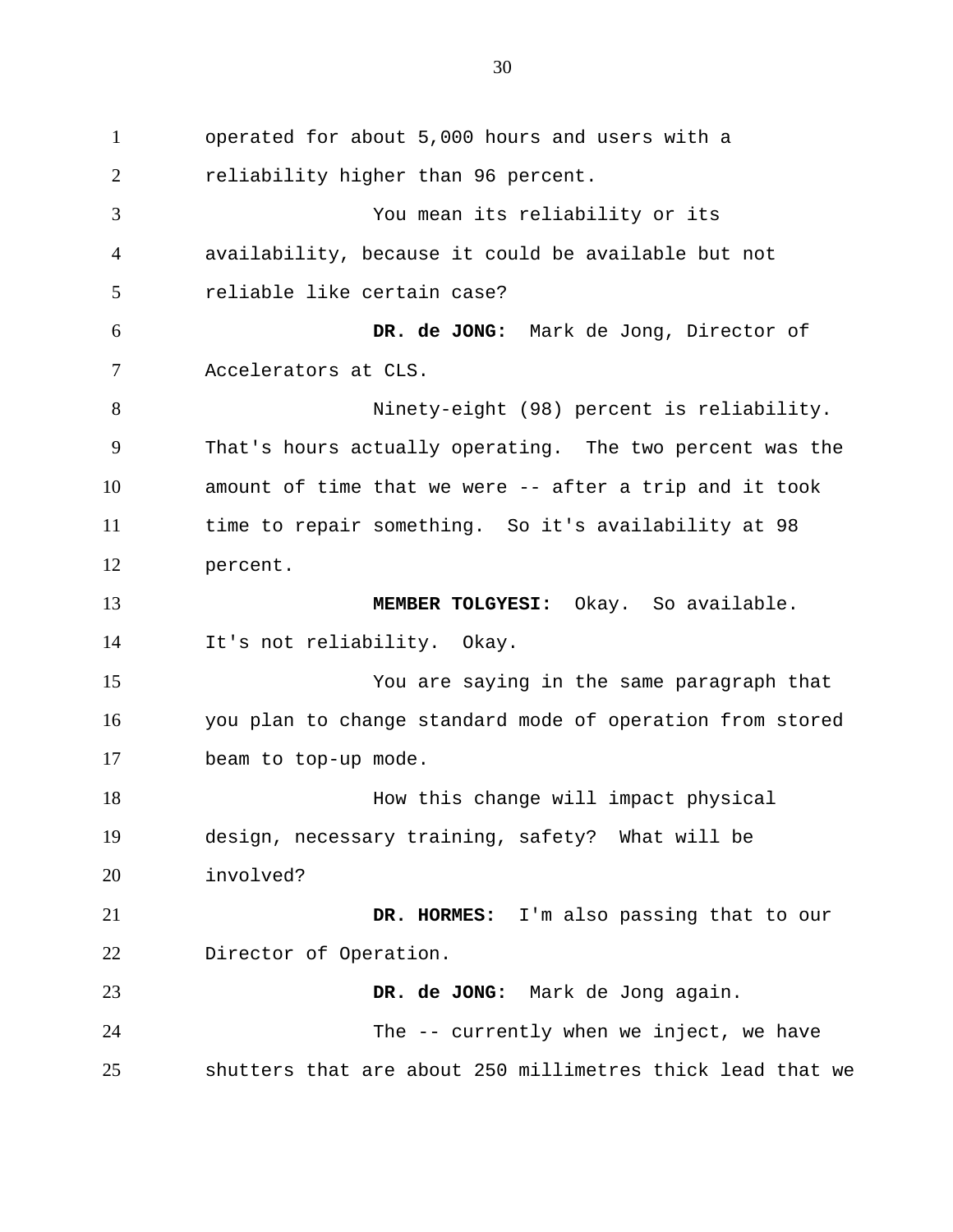put in front of each beam line inside the ring to prevent any Bremsstrahlung that might be produced by lost beam during injection getting into the beam line area. 1 2 3

Because of that, we essentially do the injection to fill up the storage ring either once every eight hours or once every 12 hours. Once the injection is complete and the beam is circulating in the storage ring, then we allow those shutters to be opened for the users to do their experiments. 4 5 6 7 8 9

In each one of the experimental areas there is a procedure for doing a lock-up that excludes people from that area before the safety shutter can be open and allows the Synchrotron radiation into that area. 10 11 12 13

What we propose to do in top-up is remove the constraint that the safety shutters have to be in during injection. There will still be the requirement that the area -- the experimental area must be locked up with users excluded from it to permit the safety shutter to be open. At the back of that experimental hutch is another 250 millimetres of lead, which we believe to be still adequate to prevent any exposure to staff on the floor, the outside of that excluded area. 14 15 16 17 18 19 20 21 22

When we can do the injection with the shutter open, it permits us to do the injection essentially without interfering with the operation of the 23 24 25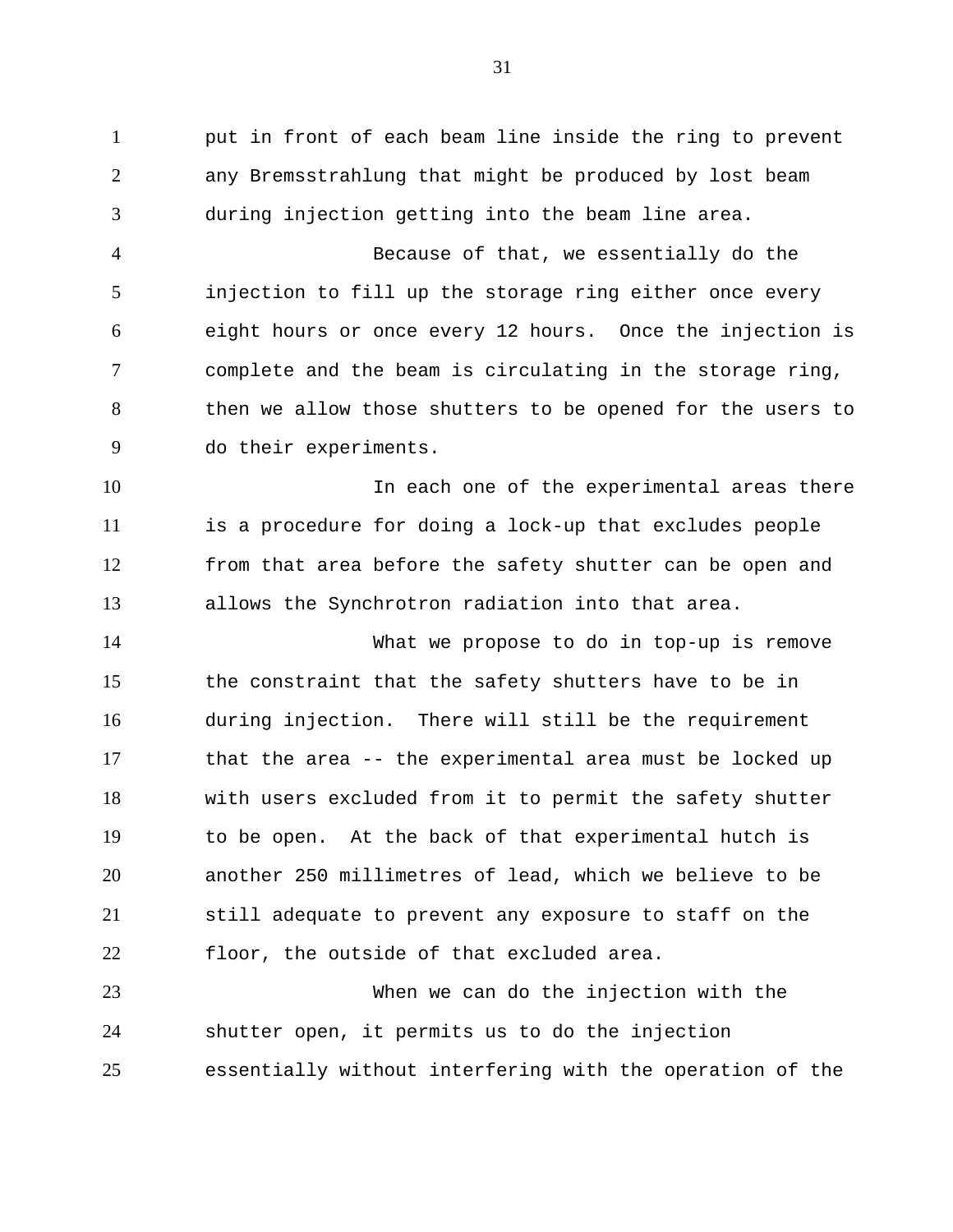experiments and so that we can put in a small amount of charge every minute or every two minutes to maintain essentially a constant current, which is preferred by many of the users. 1 2 3 4

Essentially, the only change, then, is from the access system where currently the -- actually, the electron gun and the LINAC is inhibited if any one of those safety shutters is open to removing that constraint. So it's a -- technically, it will be a very small change, but it has a big impact operationally and we're currently doing the safety assessment. 5 6 7 8 9 10 11

**MEMBER TOLGYESI:** So if I understand well, this safety shutters which you were closing while now you are injecting, it's not necessary. That's what you are saying? 12 13 14 15

**DR. de JONG:** That's correct. It was -- we did that initially because it was a simple way. It was actually at the time we were designing CLS the way all of the facilities had operated. 16 17 18 19

Subsequently, various groups have done the safety analysis and found that they could actually safely inject with those shutters open provided there was the other measures taken outside on the beam lines. 20 21 22 23

And that has had a big impact on the user program elsewhere, so that's why we are also taking a look 24 25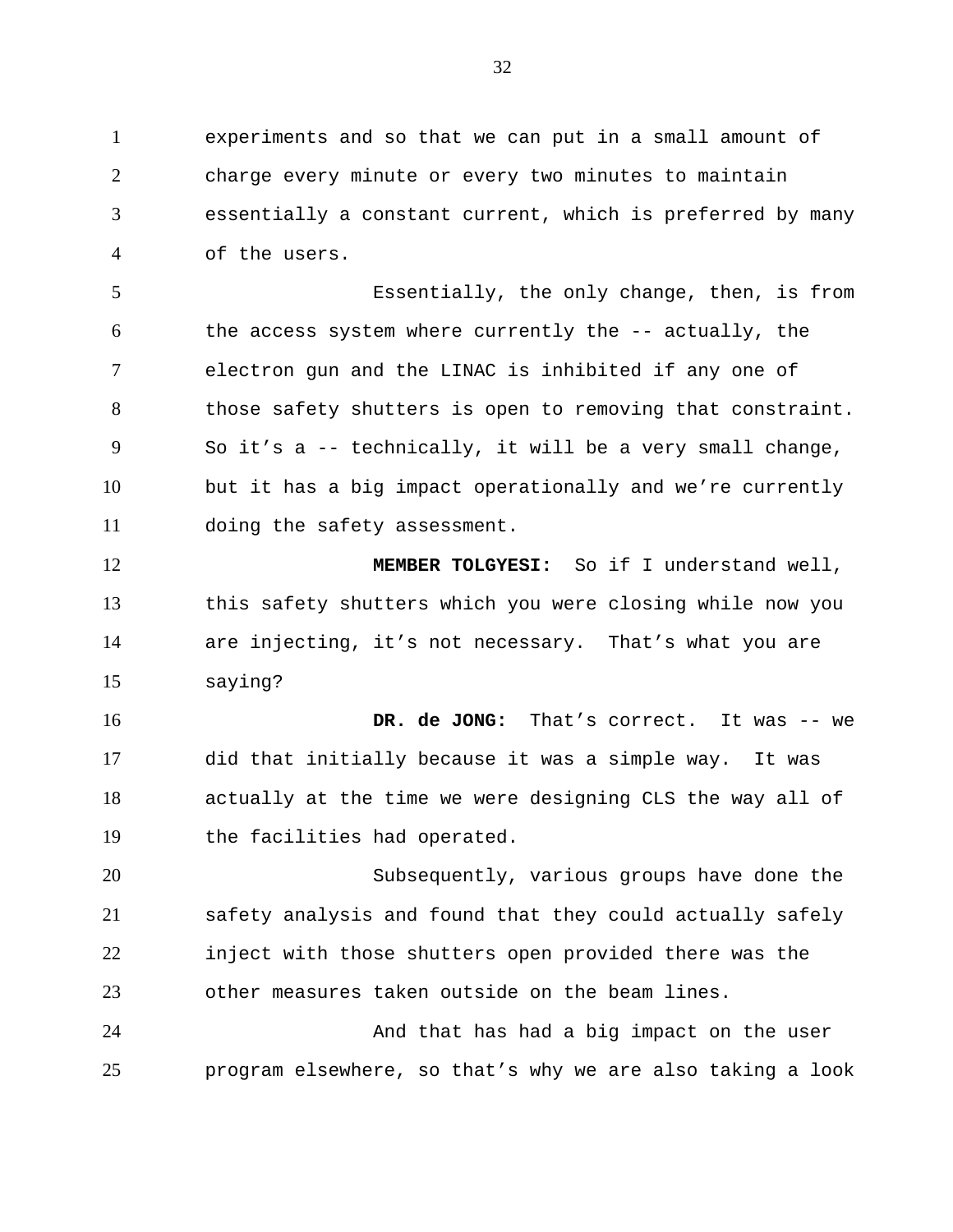at going to that mode of operation. 1

**MEMBER TOLGYESI:** Do you have any comments, staff, on this? 2 3

 **MR. RÉGIMBALD:** André Régimbald here. The changes that will be proposed is going to be submitted to the Commission for full technical assessment. This type of modification is beyond the scope that is normally authorized by the designated officer, so we would provide our recommendation to the Commission for a decision in the matter. 4 5 6 7 8 9 10

11

21

**MEMBER TOLGYESI:** On the staff

presentation, page 17, you are saying that following compliance inspection on April 2010 there were six action issues -- action notices related to the radiation monitoring alarm and CLSC has changed all its radiation monitoring system alarm. 12 13 14 15 16

What were the safety issues and what was the risk to initiate these changes? 17 18

**MR. RÉGIMBALD:** I'll ask madame Plante to respond, please. 19 20

 **MS. PLANTE:** Jacinthe Plante.

There were six action notices issued to the licensee. One of them was that the system was not clearly audible and visible. We were not able to see the distinction. So now the new system is clearly audible and 22 23 24 25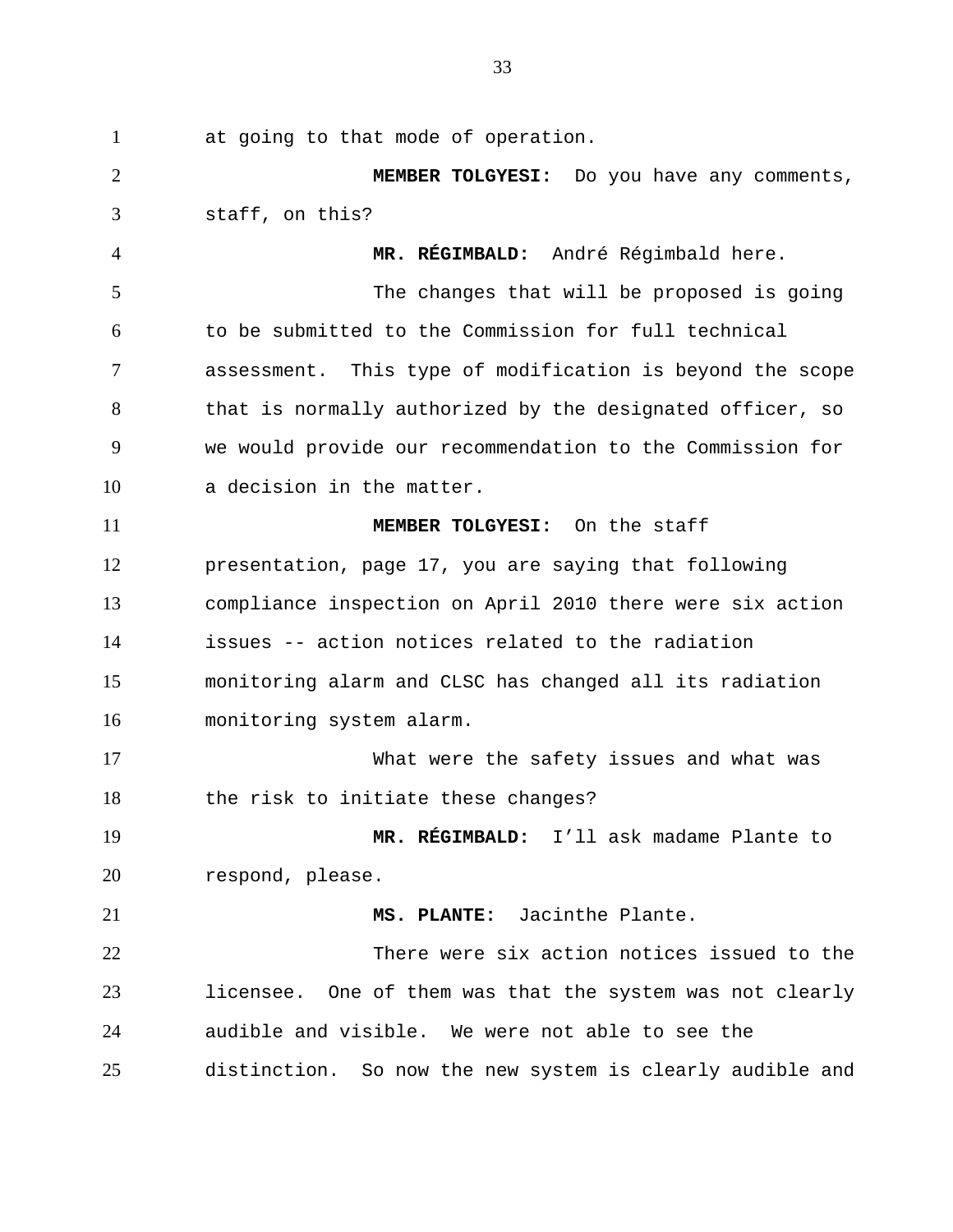visible.

1

In addition, there was some weaknesses in the procedure. For example, they had no clear authority to silence the alarm. That has been corrected so now only the radiation safety group can silence the alarm. There were also some issue with the connection to the radiation monitoring system with the control console where the operator is. Now the system is always connected with the operator and the operator is alert quickly when it happens. **MEMBER TOLGYESI:** Merci. In the staff reports, you are talking about waste management program. We are talking about the majority of the hazardous waste is disposed through the waste management facility. **THE CHAIRMAN:** What page? **MEMBER TOLGYESI:** Page 26, 3.11.2, waste management program. So you are talking about hazardous waste. How much -- what's the volume of hazardous waste or radioactive waste which is produced on the site? **DR. HORMES:** I will forward that question to Mohamed Benmerrouche. **DR. BENMERROUCHE:** Mohamed Benmerrouche, for the record. 2 3 4 5 6 7 8 9 10 11 12 13 14 15 16 17 18 19 20 21 22 23 24 25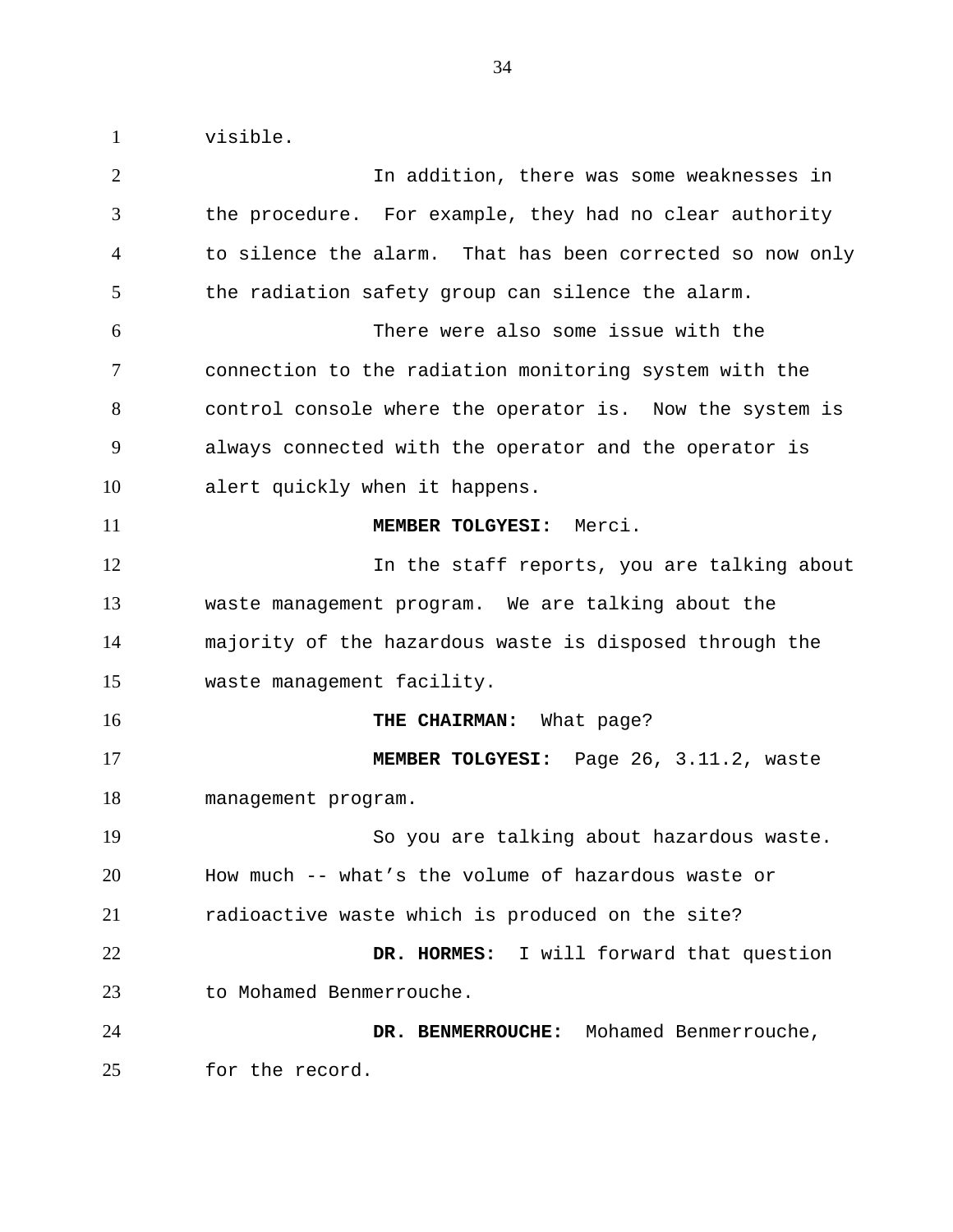The amount of waste generated is very small. It's comparable to, for example, small -- any lab on campus, like a university. As far as radioactive waste, we don't generate a lot of radioactive waste. The only you might call waste is there could be some activated component from the accelerator, and usually what we do is we store those components until they reach a level that they can be released without any restrictions. So typically, like I said, the level on the chemical balance is very small like a lab on campus, and for the radioactive material we don't produce a lot of waste. **MEMBER TOLGYESI:** So what you're saying there's no radioactive waste and if it's something, you will store it until it decays. Because what you are saying on your financial guarantee is that it will consist of removing any equipment and structural material that has been exposed to radiation, place these radiation hazards in the sub-basement and seal it with the concrete. It will be done on site or it will be done in another place? **DR. BENMERROUCHE:** Mohamed Benmerrouche, for the record. 1 2 3 4 5 6 7 8 9 10 11 12 13 14 15 16 17 18 19 20 21 22 23 24 25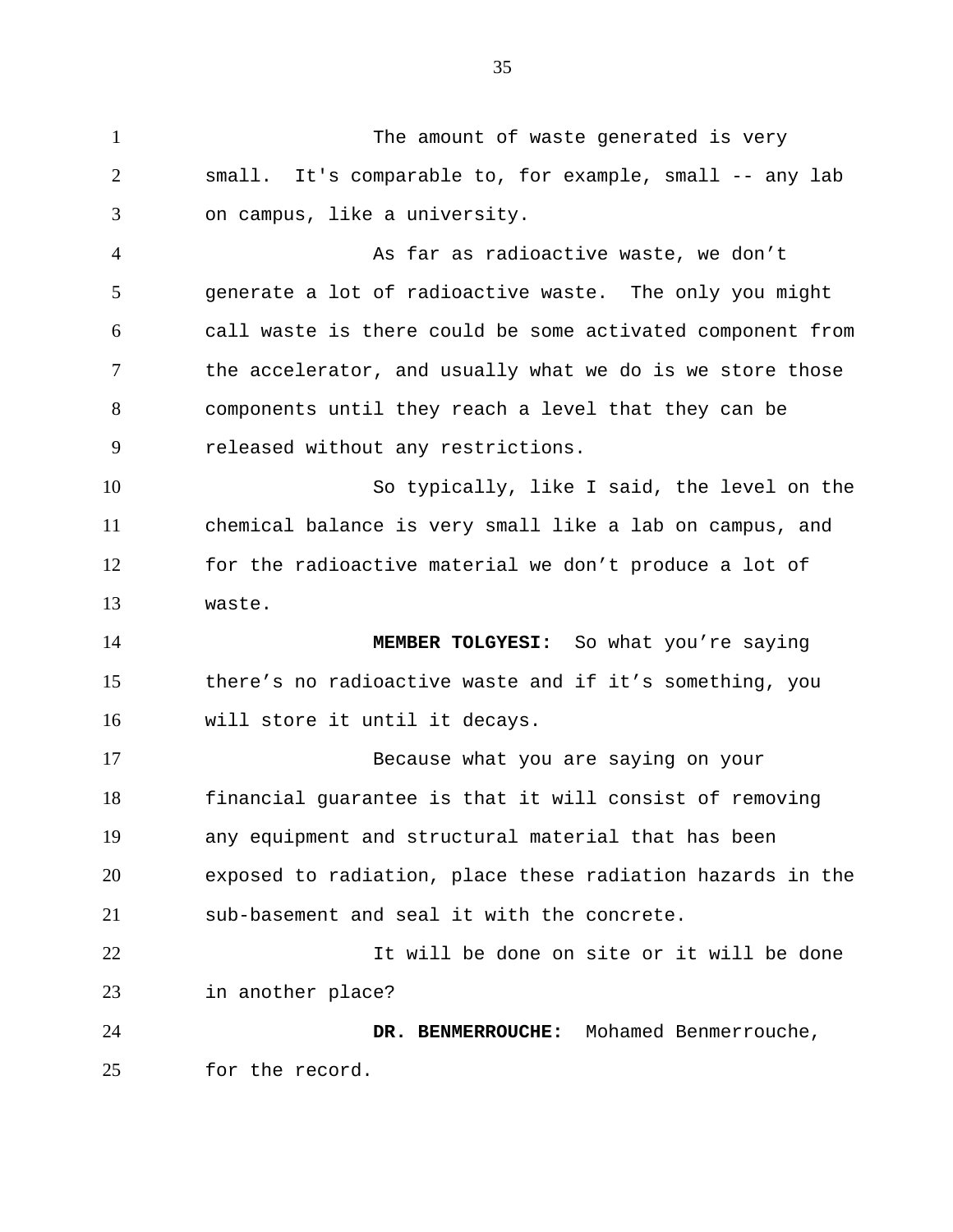Again, these are future plans when we get to the point when we have to decommission the facility. Currently, what the plan is, is to do all that work on site by our own staff. **MEMBER TOLGYESI:** What's the expected life of the facility? I mean, you could go for 100 years? **DR. HORMES:** In principle, yes. The question is how long -- Josef Hormes -- how long are we staying competitive. Normally, the life cycle of the facilities like this is 25 years before you need either an upgrade or you're building a new machine. There are not too many machines that have been actually closed down. And there are some examples in the U.K. in Daresbury, and they handle all the radioactive material on site and they are still storing it until it's decaying. I would expect that this facility operates significantly beyond the 10 years of licensing if you're asking. **MEMBER TOLGYESI:** So when you are saying that the 25 years life, you spent six up to now; you have 19 years?  **DR. HORMES:** It's difficult to answer. I would say we are, at least for the next 10 to 15 years, a competitive facility in the world, and that's really 1 2 3 4 5 6 7 8 9 10 11 12 13 14 15 16 17 18 19 20 21 22 23 24 25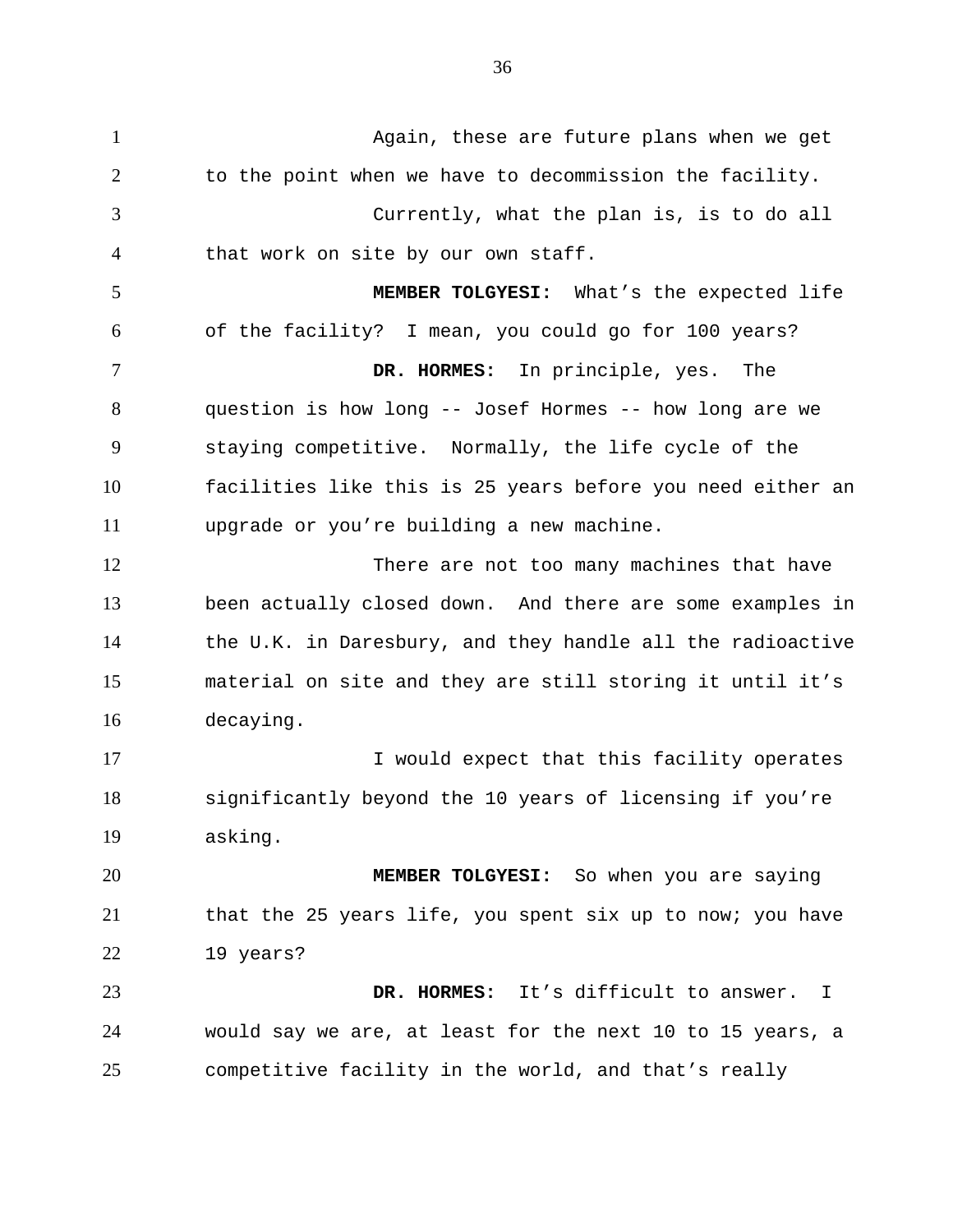important. I would not guarantee that we are operating more than 25 years. **MEMBER TOLGYESI:** So the question is really --- **THE CHAIRMAN:** Well, I think we should be very precise here. There is -- just so I'm to understand, there is no shelf life for a facility. You can replace all components and keep it forever. I mean, is that right? **DR. HORMES:** Josef Hormes. We have some physical limitations in the facility. That means the concrete shielding is limiting, for example, in the expansion of the machine to have more straight sections to put more in-surging devices in. So that at the end, it's a little bit difficult to decide can we really upgrade the existing machine or do we have to build a new one at one point in time, or are we making that transition to what we call the fourth generation light sources. But that will not happen -- we can be absolutely sure not within the next 10 to 15 years because from all the expectation we will stay competitive as we are in that mode of operation, but there is nothing that is limiting the operation to 25 years. **THE CHAIRMAN:** But that's the issue we need 1 2 3 4 5 6 7 8 9 10 11 12 13 14 15 16 17 18 19 20 21 22 23 24 25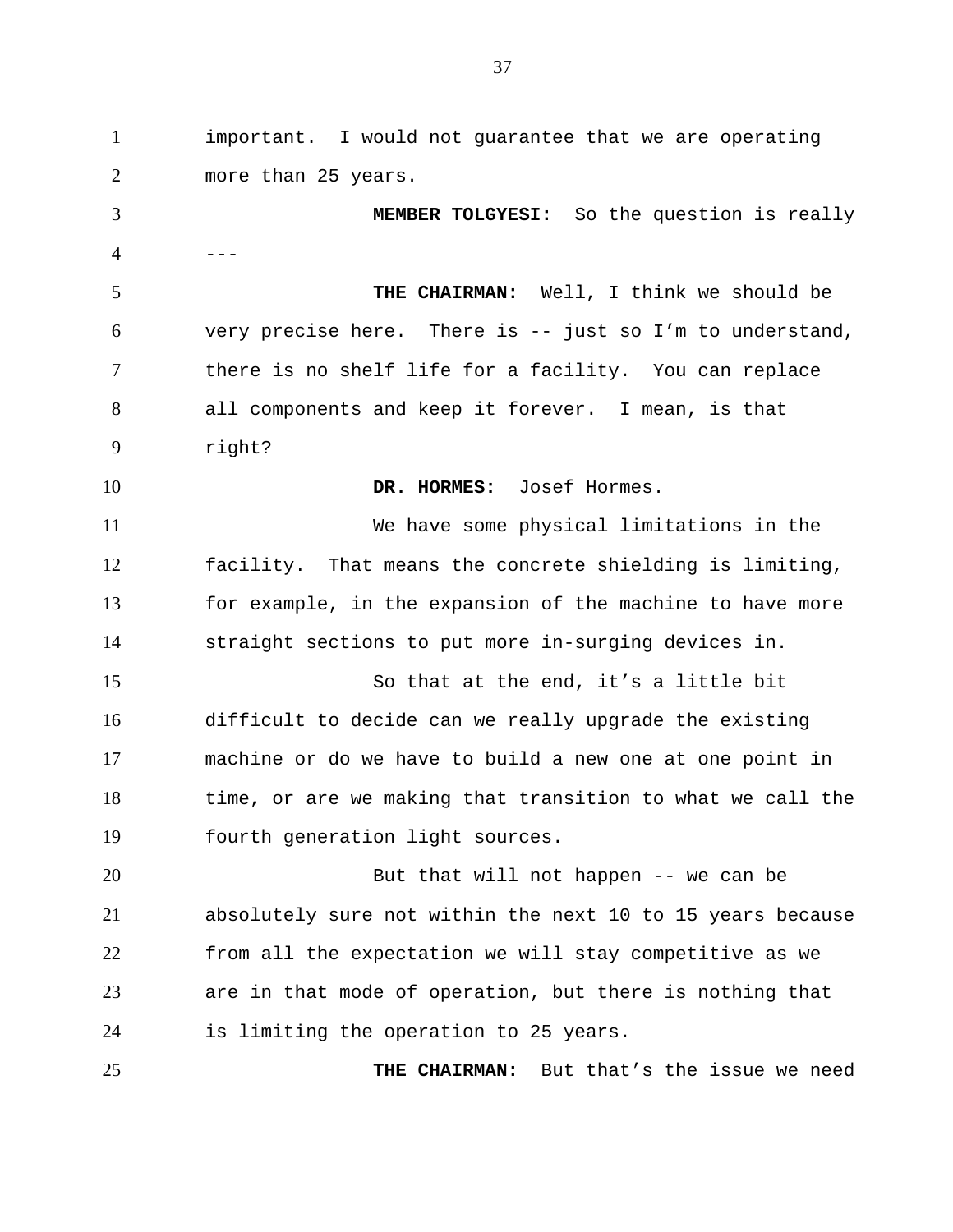a little layman explanation. People believe that there is an aging and a clock and you have to start -- you get to retirement age and they're going to start telling you retire the facility. And I think we've taken the analogy a bit too far. **DR. HORMES:** Josef Hormes again. Yes, you're absolutely right. That means what we are doing -- of course, there is a continuous replacement of components. For example, we are thinking about improving our linear accelerator to have a better electron gun for example, it means you are replacing components. The analogy for retirement, it's a little bit too far. That means we can really do -- if you could replace a heart and the lung, I think that's what we can do with that machine, an easier way than with humans. **THE CHAIRMAN:** Okay, thank you. I see some staff in the back. **MR. HOWARD:** Don Howard, Waste and Decommissioning Division. I just wanted to point out that when we're talking about the future is that, especially for end-oflife for the facility, is that a requirement under the regulations is that they have a preliminary 1 2 3 4 5 6 7 8 9 10 11 12 13 14 15 16 17 18 19 20 21 22 23 24

decommissioning plan and that plan has to be updated every

25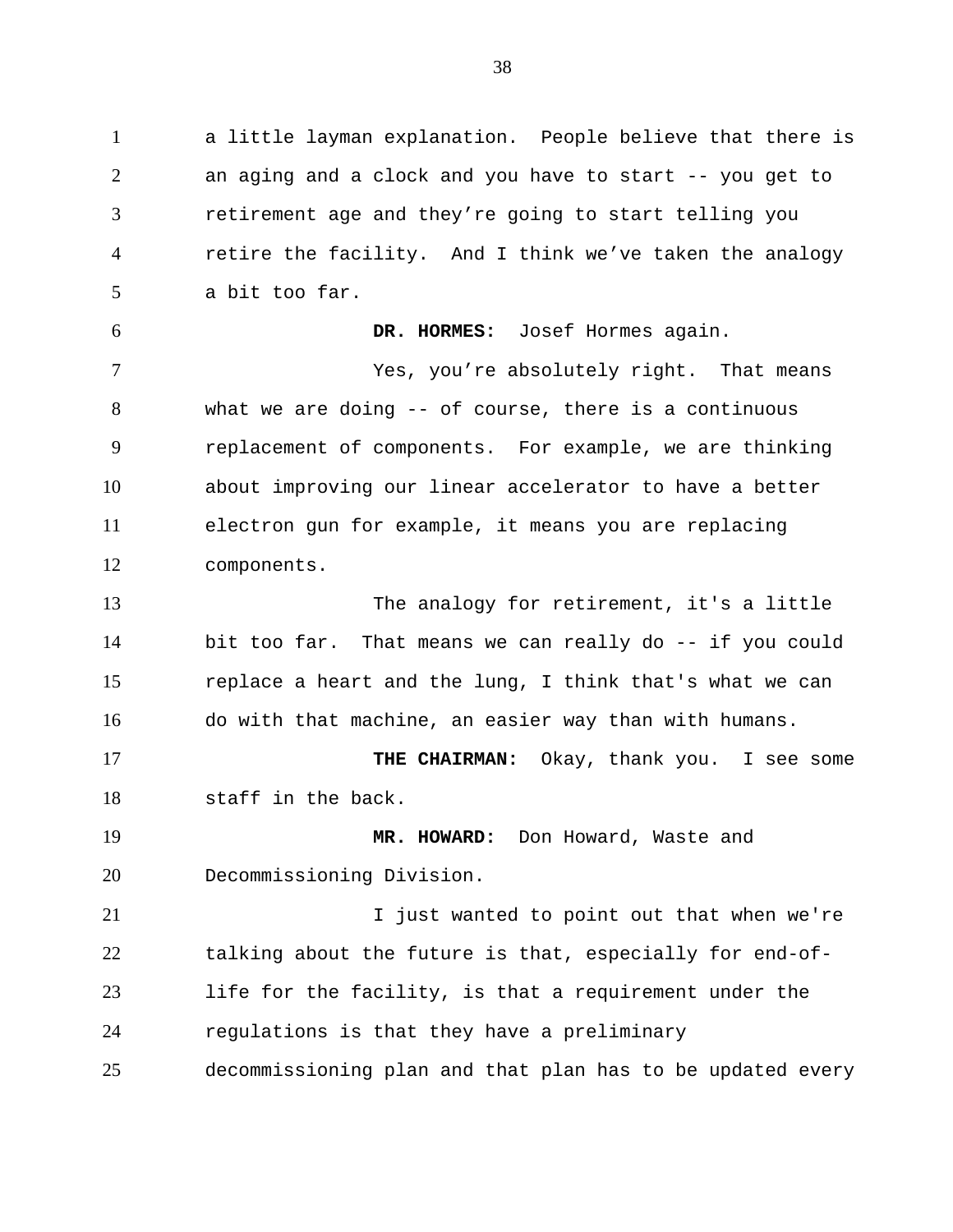five years.

1

So, you know, we do a five-year review and we have to look at the plan and update the financial guarantee to ensure there's adequate funding for decommissioning. So the facility can last 100 years, 200 years, but every five years we review the plans and we adjust the financial guarantee accordingly. **THE CHAIRMAN:** Thank you. Mr. Togyesi? **UNIDENTIFIED SPEAKER:** (Unintelligible). **THE CHAIRMAN:** Okay, Dr. McDill? **MEMBER McDILL:** Thank you. My first question is with respect to the ten-year licence. With the non-compliance's and efficiencies that have, particularly say the QMS in the last six months for the last six months of the licence, and previously with radiation protection, Staff, do you believe the facility has reached the necessary level of maturity to have a tenyear licence? Maturity, you know, not just the facility, but the management system? And then I'll ask Light Source to answer as well. **MR. RÉGIMBALD:** André Régimbald, here. Yes, we believe that the facility has attained a level of, if I might say, the smooth operation 2 3 4 5 6 7 8 9 10 11 12 13 14 15 16 17 18 19 20 21 22 23 24 25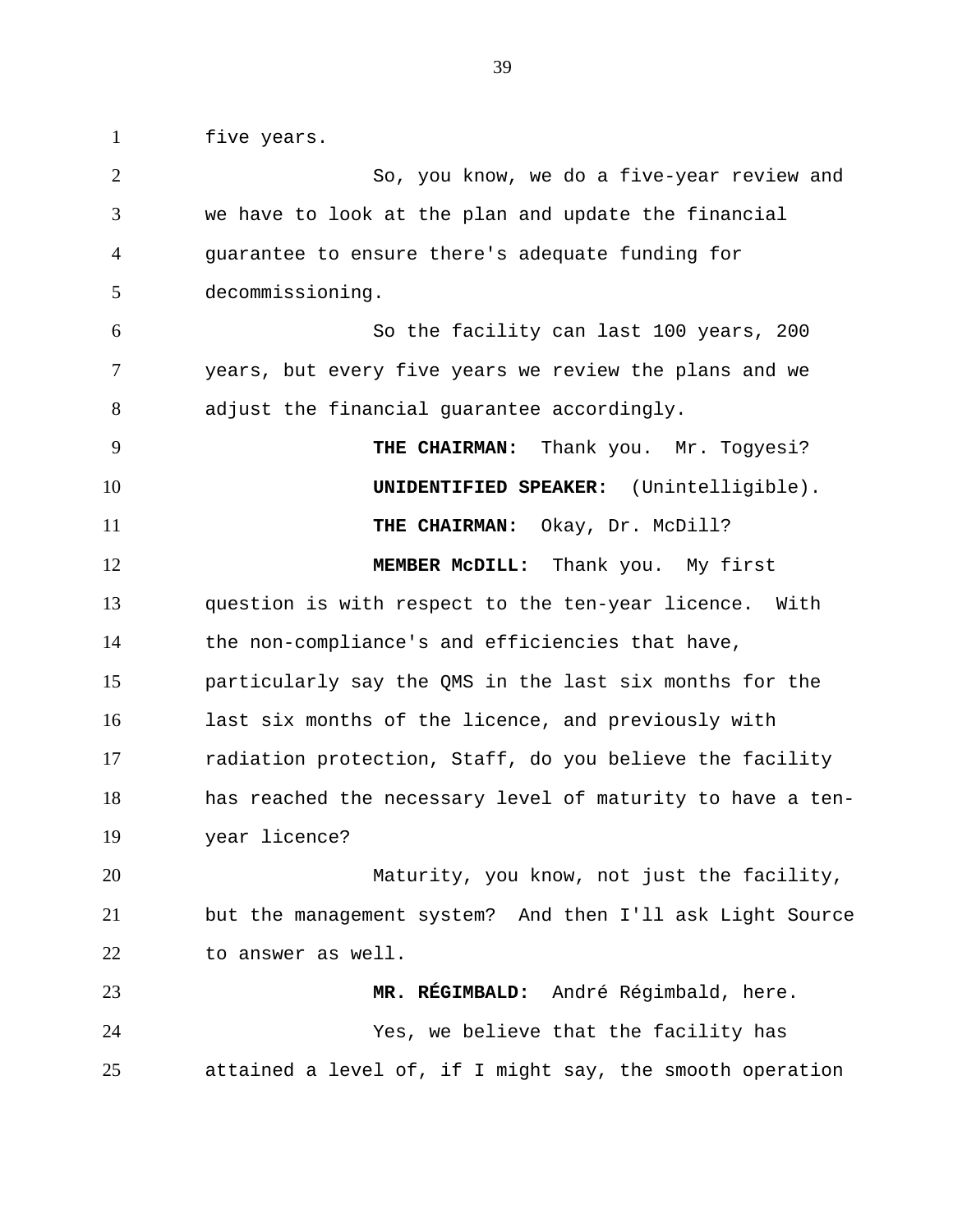where we are confident that the ten-year licence period will be adequate with our regulatory programs in place, and with our inspection system in place, and reporting, and et cetera. 1 2 3 4

I will ask Kavita or Jacinthe to provide further information on the details. 5 6

**MS. MURTHY:** Based on Staff, CNSC staff's experience that this licensee and the commitment that they have demonstrated to implementing a quality management system, CNSC staff is confident that this licensee can operate safely going into the next ten years. I'll invite Jacinthe Plante to provide more details. 7 8 9 10 11 12

**MS. PLANTE:** Concerning the quality management system there was some action notices that were issued in the 2011, and they were very minor aspect that we were looking, that there were some deficiency in the minor, they were minor. 13 14 15 16 17

And there were no impendence on the safety of the operation. The licensee has submitted a plan to correct those deficiencies, and we found the plan acceptable; and we continue to verify compliance on this aspect. So we have no concern about the ten years' licence period. 18 19 20 21 22 23

**DR. HORMES:** I could comment on the QA program. We started perhaps a little bit late to update 24 25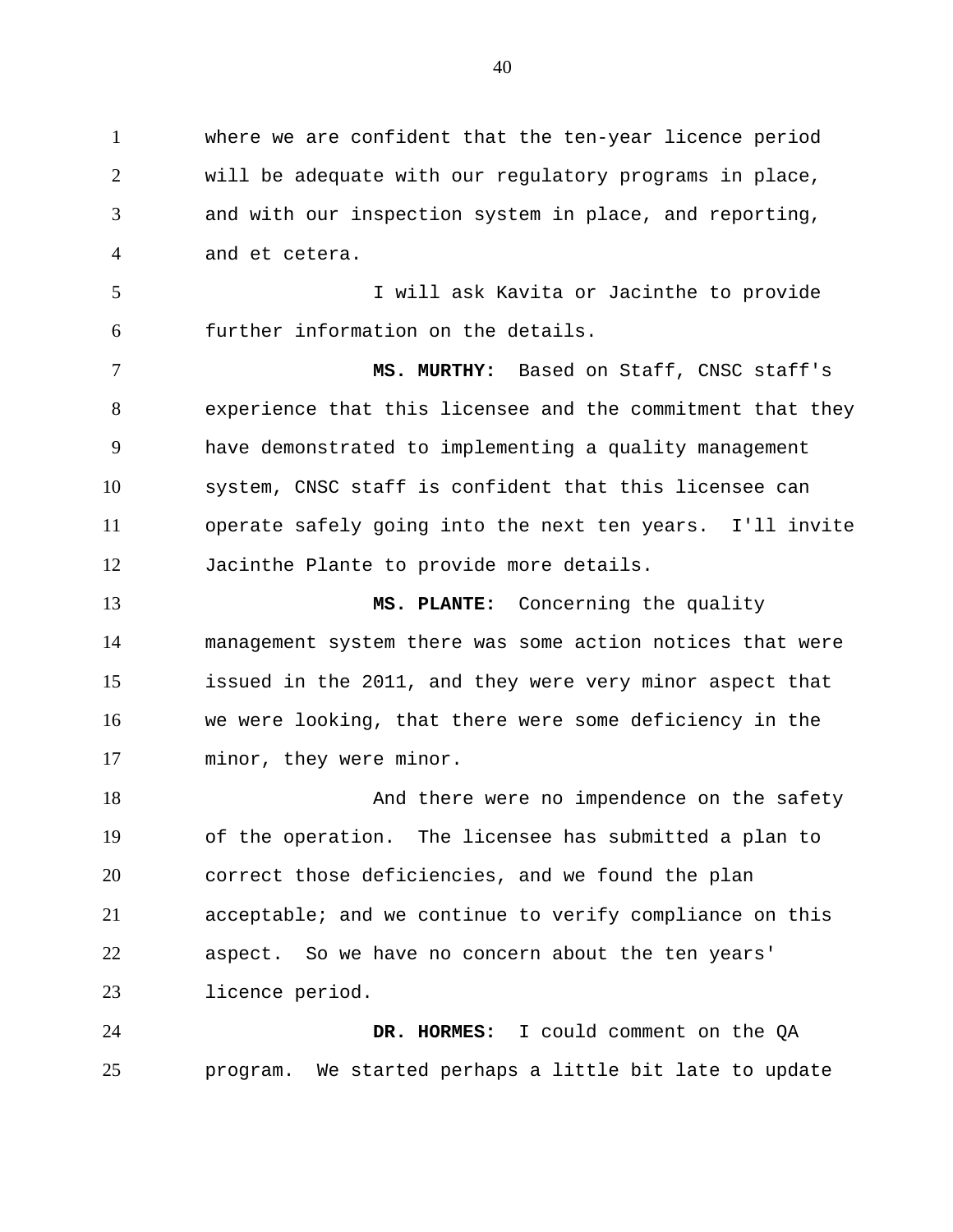all QA program from the commissioning phase of this facility to user operation. 1 2

It means our first QA manual covered the construction and the commissioning phase, but the smooth operation, we are more or less a mutual facility or so. And I suppose we have implemented now a QA program that's adequate to operate a user facility. And we are still collaborating with the CNSC staff to stay up-to-speed and to improve things. But I'm pretty sure that the QA manual will satisfy the requirements. 3 4 5 6 7 8 9 10

**MEMBER McDILL:** In your slide you made a comment with respect to, I've forgotten the adjective you used, but let's say an intensive interaction with staff. 11 12 13

**DR. HORMES:** Would you like interpretation for what that means? 14 15

**MEMBER McDILL:** Yes.

16

**DR. HORMES:** No. In principle you might remember what I told you two years ago. My feeling is that it's really a very intense interaction. That means sometimes it's really challenging because the requests are demanding. 17 18 19 20 21

On the other side, my coworkers and I we recognize how important that is and we give all the action notices high priority; that means we are acting more or less immediately to implement it. 22 23 24 25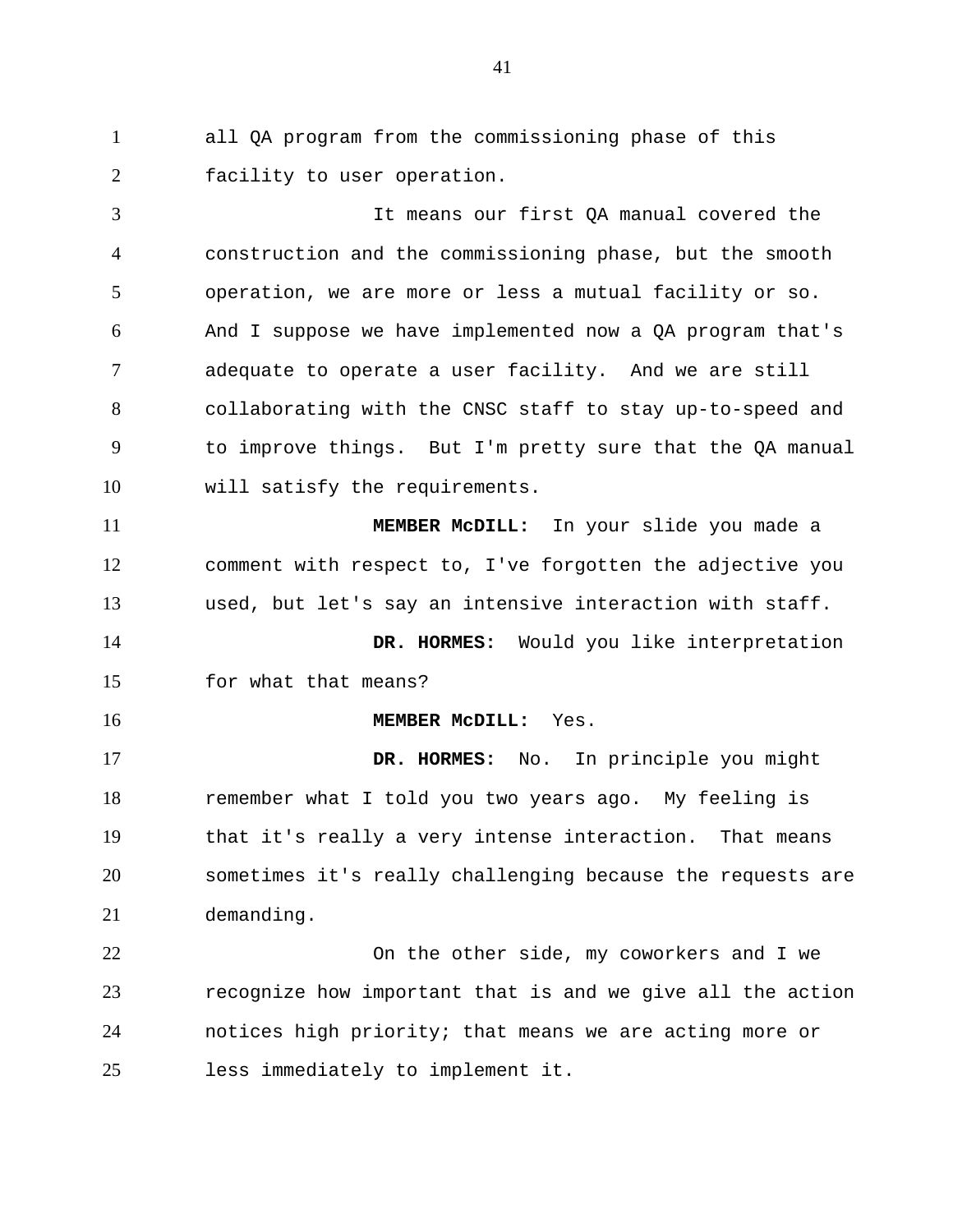Sometimes it takes a little bit longer to get things really tested. For example when we have work management or configuration change management we can only test those things during outages. That means we have two outages, longer maintenance periods per year, and it takes sometimes a little bit of time, but we are working on that. And that intense collaboration I'm saying that I'm normally grateful for that. **MEMBER McDILL:** Nominally or normally? **DR. HORMES:** Both ways. **MEMBER McDILL:** Both ways. And if you were to be granted a ten-year licence you would continue to be grateful for such interactions? **DR. HORMES:** My feeling is it's absolutely necessary. The same way as we have these international advisory committees, it means those people are also putting significant pressure on us. But that's very useful pressure, sometimes you need that advice, you need the guidance. And we are also working with the Machine Advisory Committee and we are -- sometimes I would say we are suffering from the recommendations, but that's not 1 2 3 4 5 6 7 8 9 10 11 12 13 14 15 16 17 18 19 20 21 22 23 24

really true. We need that guidance as all facilities, as

25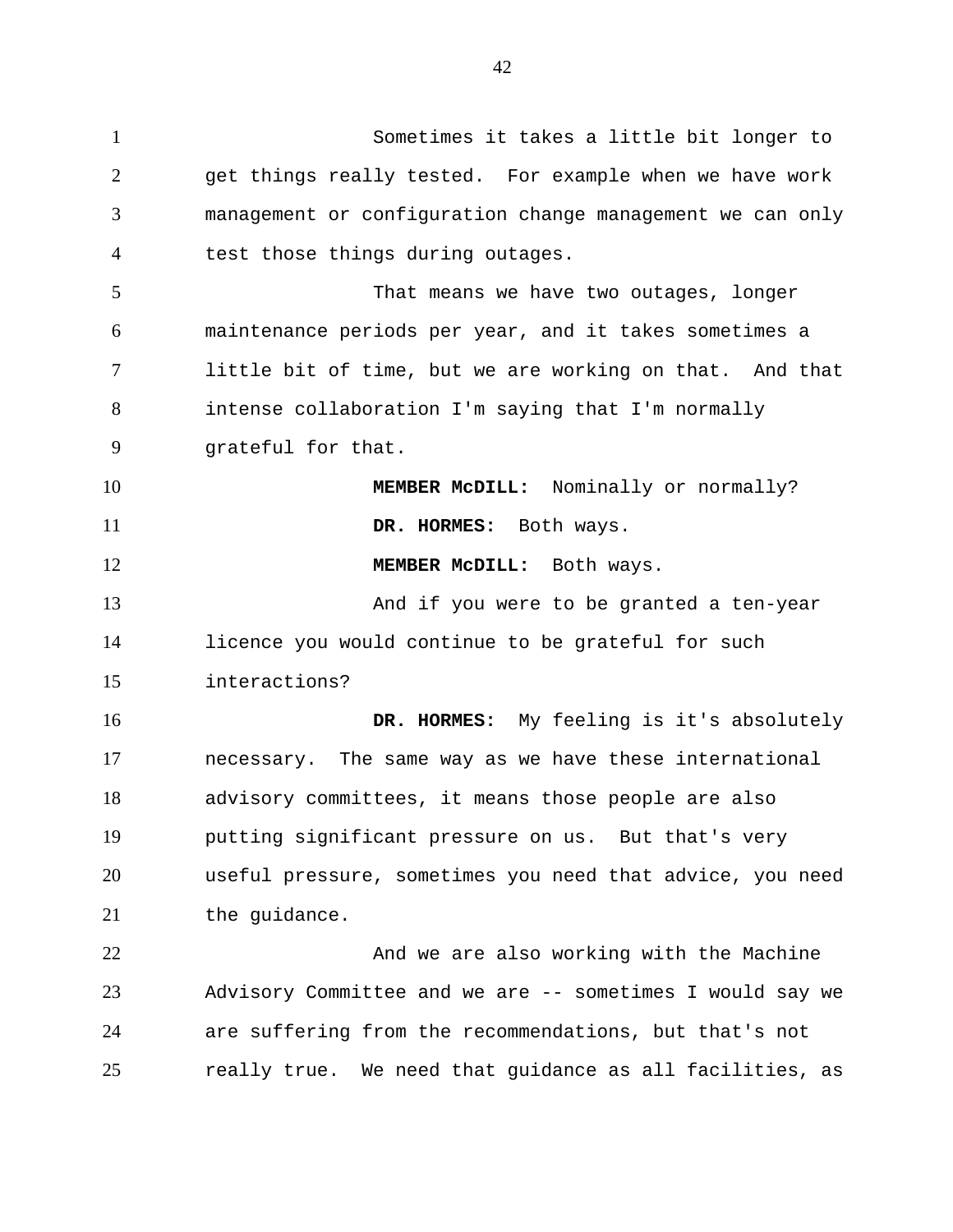all facilities, and what are safe for the scientific advisory machine, the same is true for our interaction with the safety commission. 1 2 3

4

25

**THE CHAIRMAN:** Can I jump in? I just don't want to leave the impression that a ten-year licence is a licence for us to leave you alone. This intensive intense relationship will continue, because the nature of the licensing has changed. 5 6 7 8 9

The staff is putting this Licence Condition Handbook, and there will be an annual report on performance, the inspection will continue. So what's really, what's in your view -- first of all, do you like the Licence Condition Handbook approach, and what do you see the advantage of going for five-year to ten-year licence? 10 11 12 13 14 15 16

**DR. HORMES:** My suspicion or my feeling is that for the last six years we were still in a transition period. We changed things, we optimized things, it starts with the alarm system, it starts with our Q A manual. 17 18 19 20

We are now in a phase that I would say it's a smooth and routine operation. That means there will be no significant changes in the way we are dealing with things. 21 22 23 24

That means I still believe and I hope that

43

**MEMBER McDILL:** Thank you.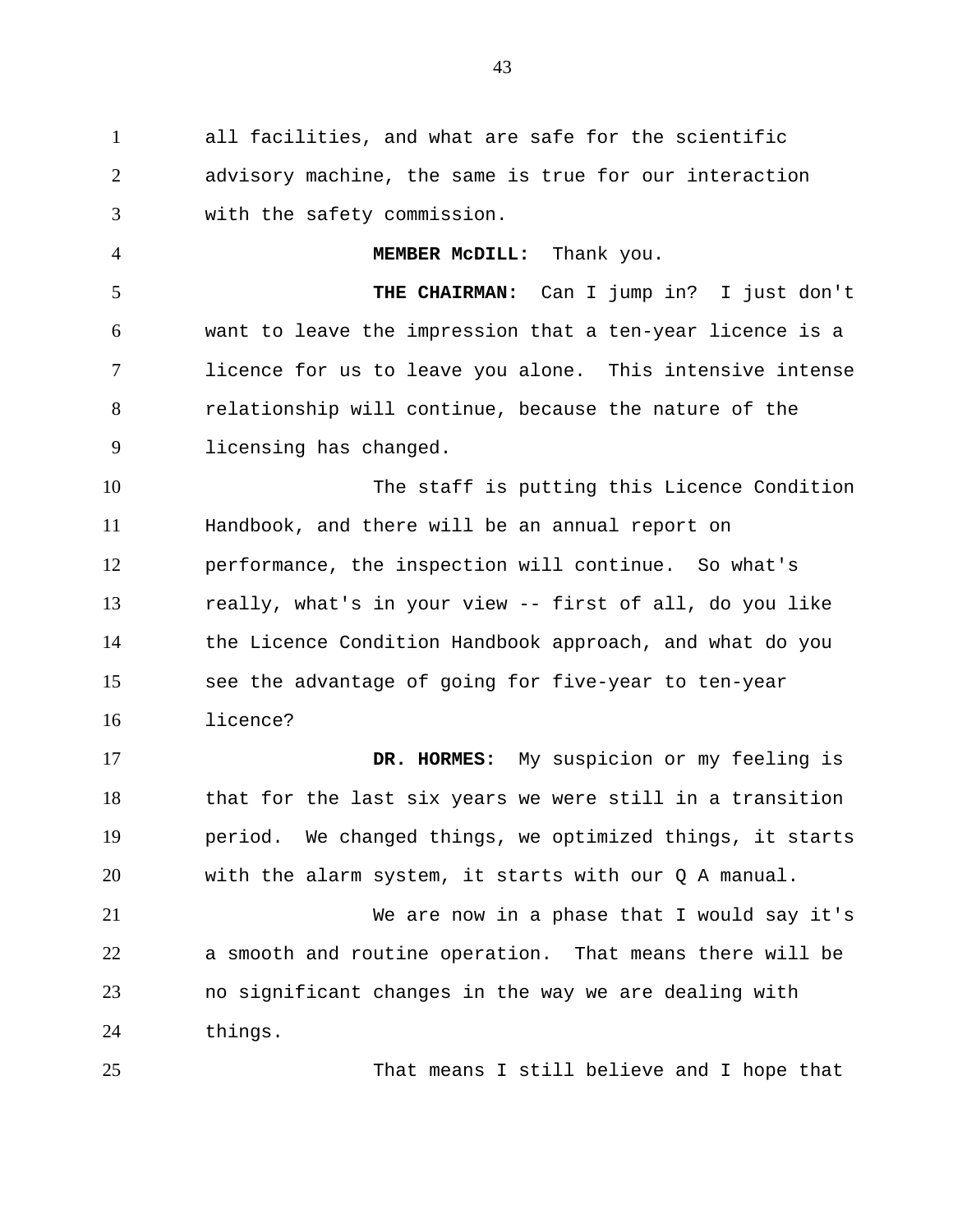there will be still interaction with the Commission and these regular inspections, as we have these two meetings of our Scientific Advisory Committee per year. And on the other side I suppose that the things that we are going to change are really minor things in the operation. We are now in a status that we -- I would call it "routine operation" so that there would be no significant changes in what we are doing. And therefore I suppose that licence handbook will cover most of the things that we will change and do so that a public hearing and a renewal of the licence might not be necessary. **THE CHAIRMAN:** Dr. McDill? **MEMBER McDILL:** Thank you. In the future you hope to remove monitoring from users, that's not in the licence right now, but that will certainly affect the Licence Condition Handbook because there's a requirement that users be monitored to be under .2 millisieverts per quarter. So maybe staff can talk about how, if that were approved, how it would change the Licence Condition Handbook going forward? **MS. MURTHY:** Kavita Murthy for the record. You're right, we do not have a detailed request about the plan of action that CLS intends to 1 2 3 4 5 6 7 8 9 10 11 12 13 14 15 16 17 18 19 20 21 22 23 24 25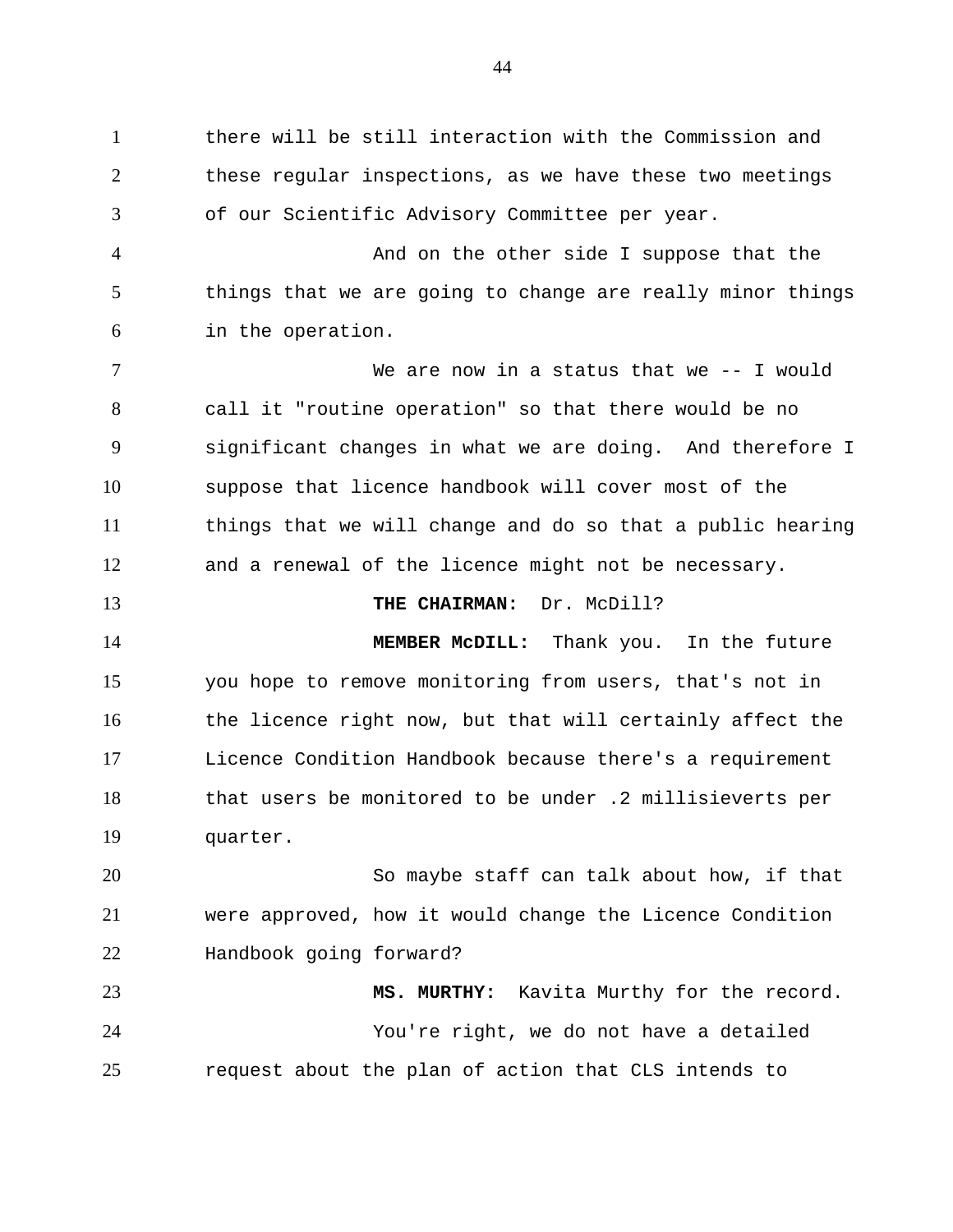1

12

25

pursue with respect to removing monitoring.

The request when we receive it will be assessed by our specialists in the Radiation Protection Division and they will make a recommendation to a person authorized by the Commission to approve changes to the Licence Condition Handbook. 2 3 4 5 6

So the process, we have a change control process that is a part of the Licence Condition Handbook, we will follow that and we will document it, and we will issue if appropriate, an amendment to the Licence Condition Handbook. 7 8 9 10 11

**MEMBER McDILL:** One last question.

With the changes in the radiation sounding system, I realize that you have an auditory and a visual, but with the huge number of users coming in how would you deal with someone who was hard of hearing, who wasn't a declaring, for example? Is that something that is part of the user assessment maybe? 13 14 15 16 17 18

**MS. MURTHY:** The system has an auditory and a visual component, I think that's supposed to alleviate that. 19 20 21

**MEMBER McDILL:** Is the visual, visual enough that someone who is hard of hearing can see it? Maybe I can ask the licensee. 22 23 24

**DR. BENMERROUCHE:** Mo Benmerrouche, for the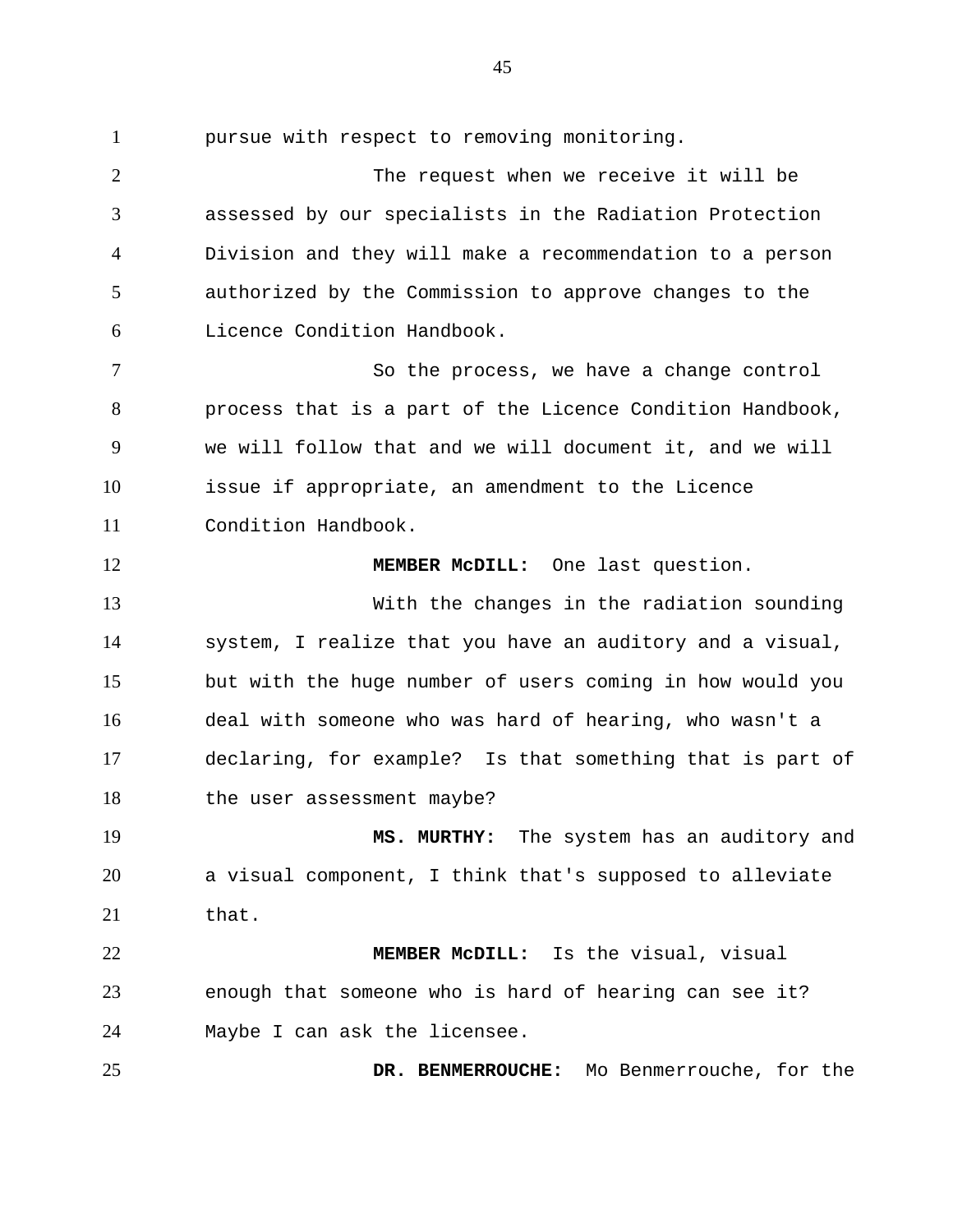record.

1

That was one of the deficiency that was found earlier, that the visual that we had on the alarms, they were not visual enough. So what we've done is we added -- I think there was a picture that Jacinthe showed about the system that can maybe  $- - it's$  on  $- - it's$  on page 19 of  $-$  yeah. So you can see just below the hand, you can see there's a little LED there. That what used to have. Right now what we have is the one on the top and you can - - clearly you can see that, and also the sound is quite loud right now so I think it's a big improvement to the active area radiation marking system. **THE CHAIRMAN:** How often does it get triggered? I mean the last little while. **DR. BENMERROUCHE:** So we -- this year we probably triggered that maybe two, three times. And the way the system is designed is if the integrated dose is above five microsieverts, the system will alarm, and this is one of the -- the assessment that we are trying to do, is whether or not five microsieverts is probably too low to trigger the system. But you know, these are some of the future changes we might implement. 2 3 4 5 6 7 8 9 10 11 12 13 14 15 16 17 18 19 20 21 22 23 24 25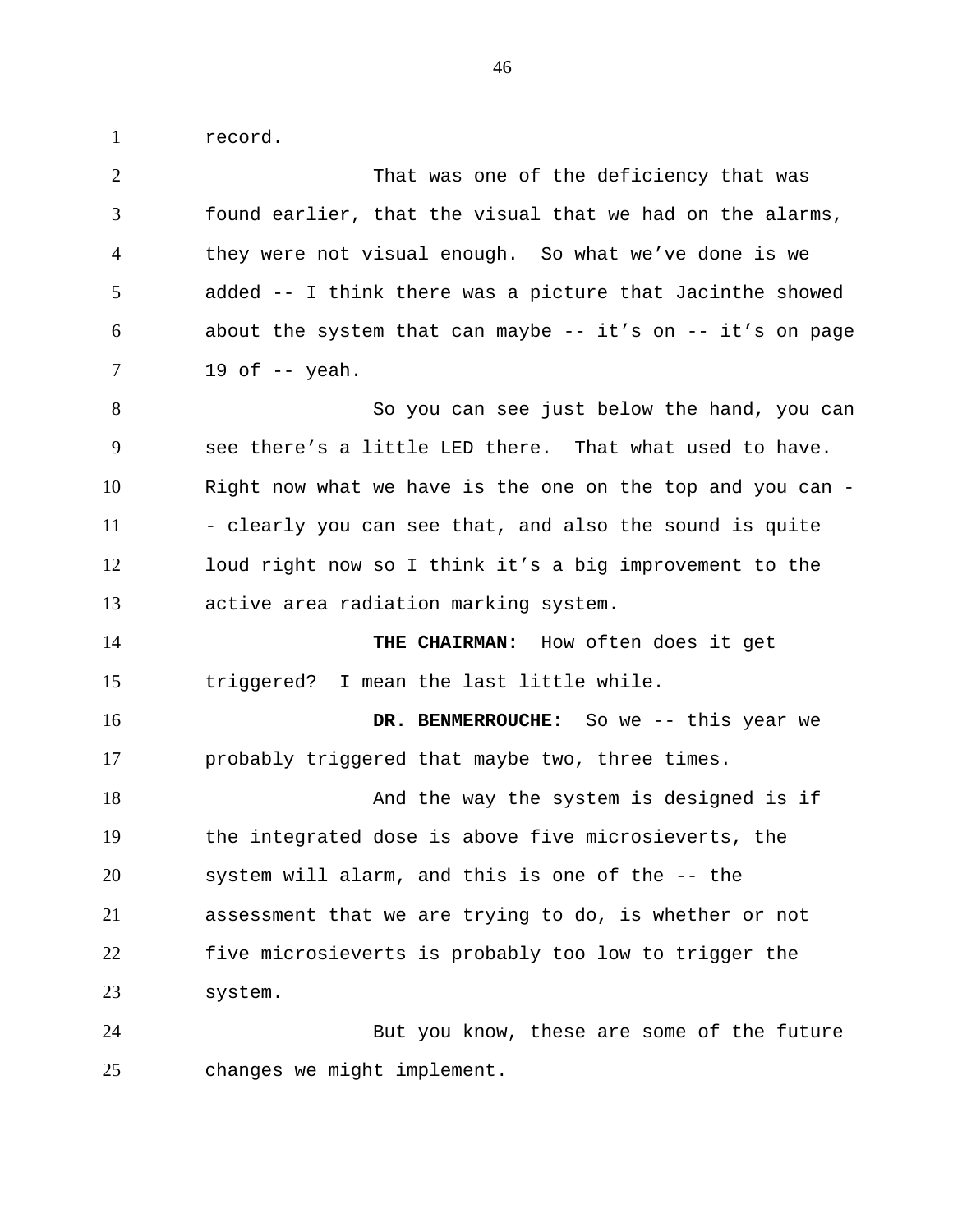**THE CHAIRMAN:** I don't think you want to make it low enough that it never get triggered; you'll forget all about it, right? **DR. BENMERROUCHE:** No, but -- yeah. Yeah. **MEMBER McDILL:** I think the concern is with the huge variety of users you're having coming into the system you're going to get someone, somewhere along the line, who is colour-blind and auditorily impaired and so... **DR. HORMES:** And each incoming user has to take a test also concerning the utilization and the consequences of this system. And if the user is colourblind, he or she might fail that test, and that is a decent indication that we have to take some additional action.  **MEMBER McDILL:** Thank you. That's what I was reaching for; tell me how you'd get around that. Thank you.  **THE CHAIRMAN:** Thank you. Dr. Barriault? **MEMBER BARRIAULT:** Thank you, Mr. Chairman. On your slide of the CLS presentation -- on your Slide 24, you state that you have no major lost time or no major injuries, yet on your Slide 27 we see that contractors have had lost time injuries. And I guess what 1 2 3 4 5 6 7 8 9 10 11 12 13 14 15 16 17 18 19 20 21 22 23 24 25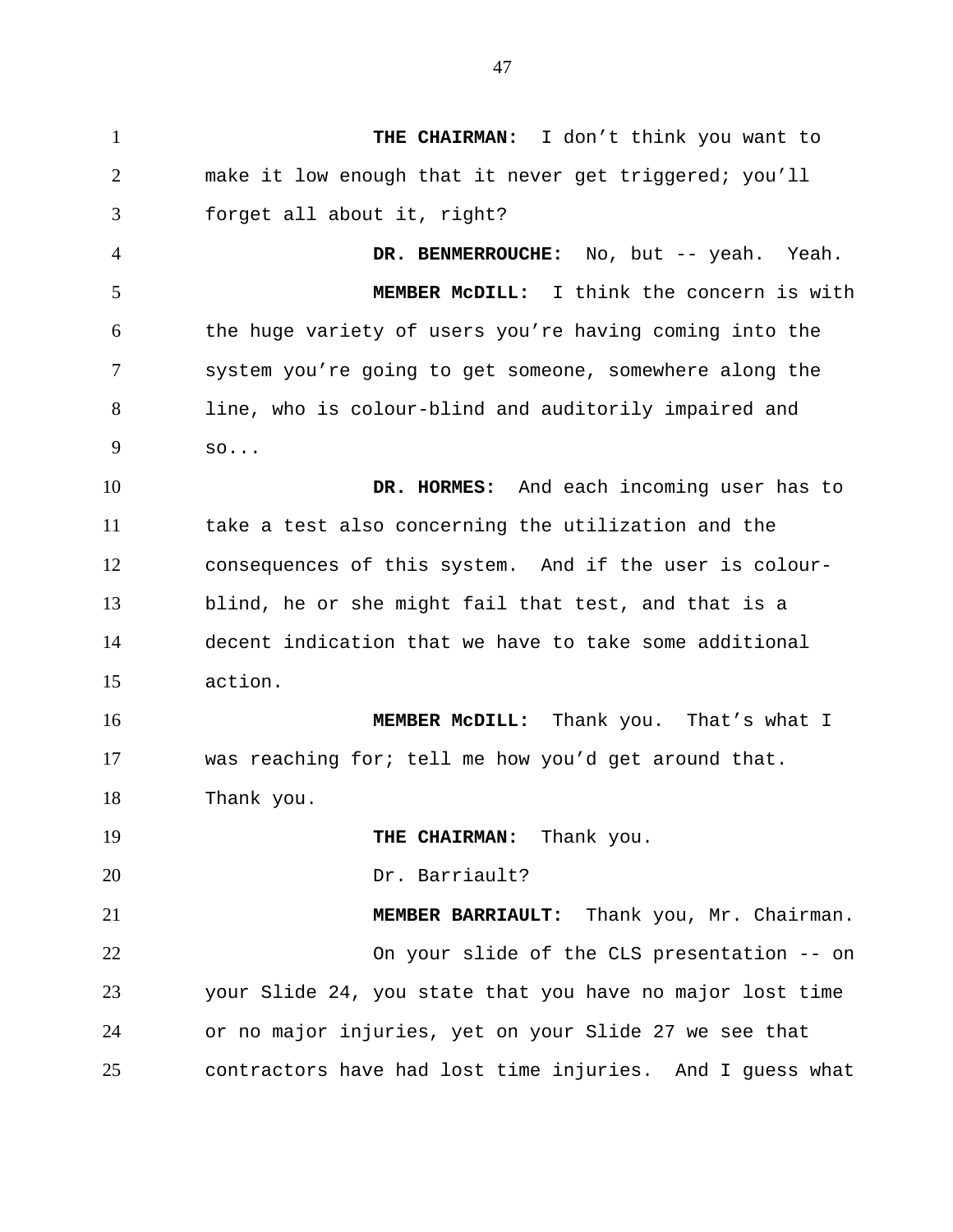I'm trying to clarify in my own mind is that what do you consider lost time injuries at your facility because the contractors were at your facilities when they had the injuries. And I'm just trying to clarify in my own thinking here what's going on. **DR. BENMERROUCHE:** Mo Benmerrouche, for the record. What we consider lost time, if somebody gets injured and they're unable to return to work the same day. **MEMBER BARRIAULT:** That's correct. **DR. BENMERROUCHE:** So -- and typically, for those three lost time injuries that we had, the lost time really is typically just around a day or so they were unable to come back to work.  **MEMBER BARRIAULT:** So you do not consider them major injuries; is that it? **DR. BENMERROUCHE:** Those are still considered like minor injuries.  **MEMBER BARRIAULT:** Still considered minor. **DR. BENMERROUCHE:** Yeah, because the injury itself is minor.  **MEMBER BARRIAULT:** And I guess that begs my next question is that what mechanism did you put in place to train your contractors to prevent further injuries in 1 2 3 4 5 6 7 8 9 10 11 12 13 14 15 16 17 18 19 20 21 22 23 24 25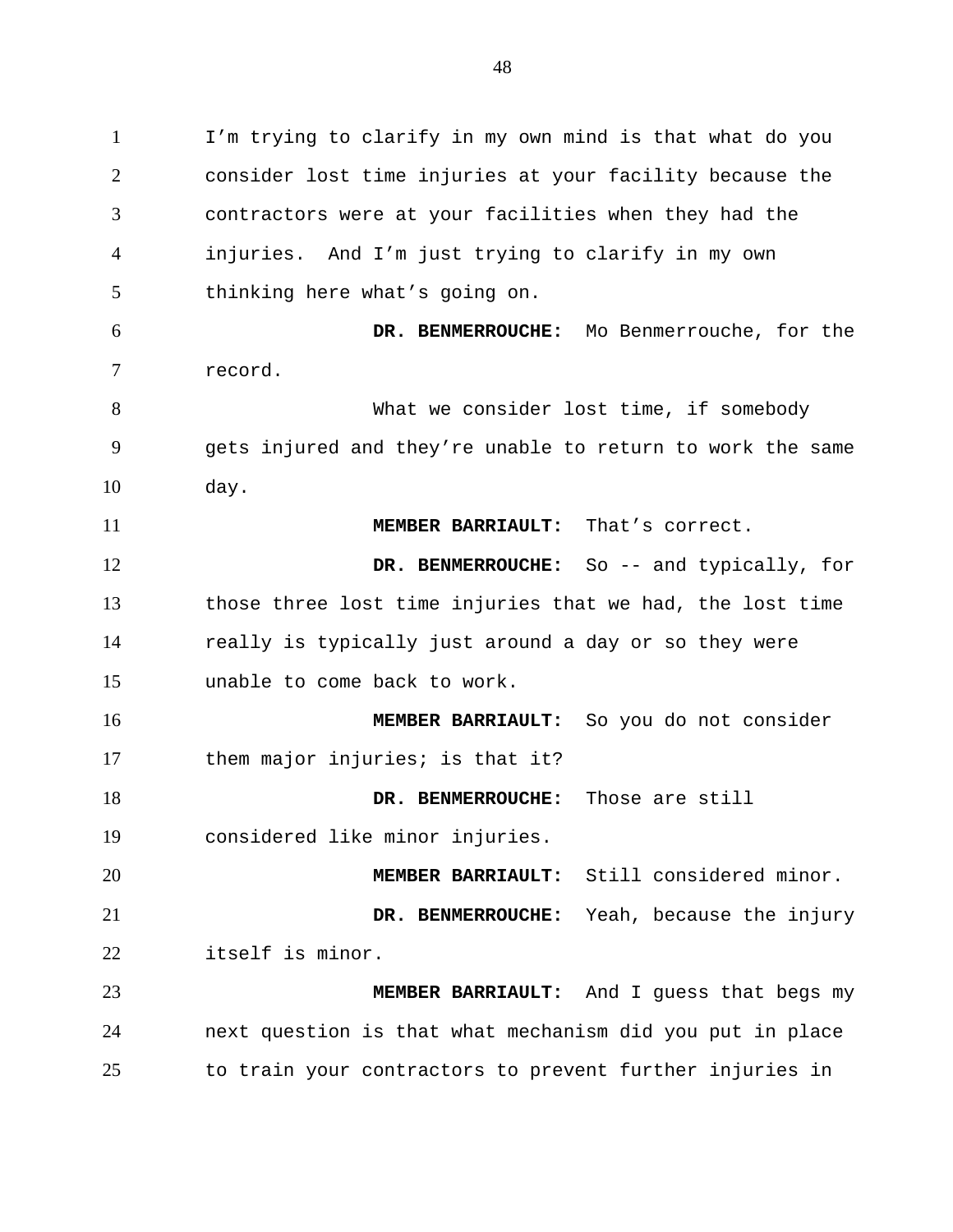the future?

1

**DR. BENMERROUCHE:** We -- all the contractors, before they come on site, they have to go through the Contractor Safety Orientation and that orientation is delivered by the University Campus Safety. And they're all required to do that before they start to work. In addition to that, also we do monitor - regular monitoring of the constructions. We do regular inspections, weekly inspections for construction projects. And we -- also, they're required to monitor -- to report any injuries to their supervisor and also to the CLS as soon as possible and we evaluate that. I still want to emphasize that we had three for the last six years or so. Still the numbers are quite low. If I compare that with the university, for example, they typically have three or four in a month, compared to the CLS, and that's basically in six years. **MEMBER BARRIAULT:** It would depend on the number of employees that you have on site, I would imagine, really, is to --- **DR. BENMERROUCHE:** They do. I think the other thing that -- even though the number of employees on the CLS is small, we do deal with a huge number of users, as you can see on some slides, that come and go. It's a 2 3 4 5 6 7 8 9 10 11 12 13 14 15 16 17 18 19 20 21 22 23 24 25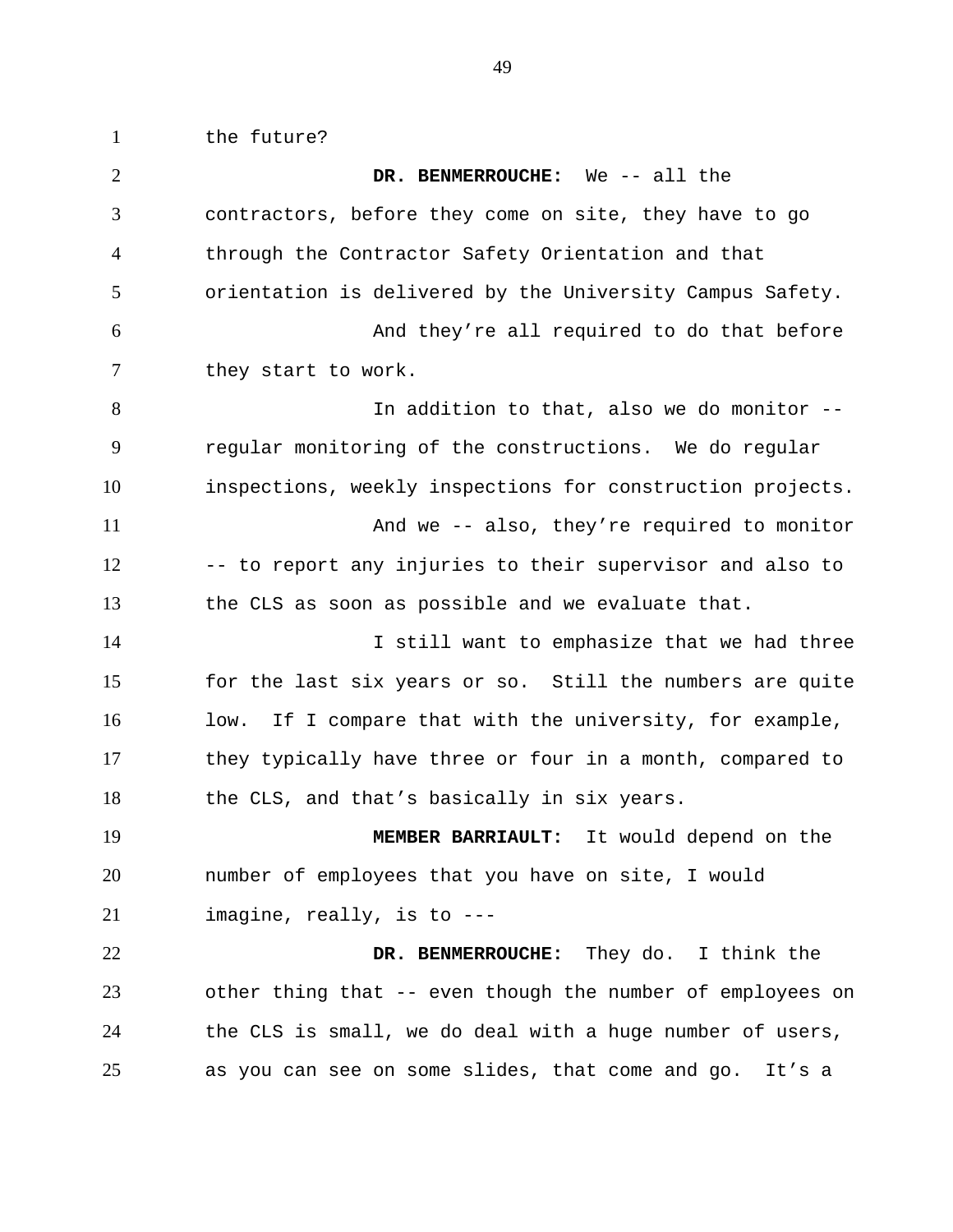very dynamic -- they come and go. 1

And also the contractors, when they come in, so it's -- even though like the number of employees are small, we still have to deal with a lot of diverse number of groups that we have to keep an eye on and provide oversight to make sure that -- to minimize the number of injuries and all that. **MEMBER BARRIAULT:** No, your statistics are very good. But I'm just trying to clarify in my own mind, really, to make sure that you have a program in place to prevent injuries with contractors as well as your own employees --- **DR. BENMERROUCHE:** Yeah, we do. Yeah.  **MEMBER BARRIAULT:** --- because they all occur at the work site. The next question is in the written presentation and it's in management. It's on page 17 to 52, and it's 4.1.4. And you list as a challenge the relationship that you have with CNSC with regards to nuclear facilities and your facilities. I guess what I'm saying is maybe a disagreement on that issue between yourselves and CNSC. So perhaps you'd care to comment, and then maybe CNSC could comment. **DR. HORMES:** Joseph Hormes. 2 3 4 5 6 7 8 9 10 11 12 13 14 15 16 17 18 19 20 21 22 23 24 25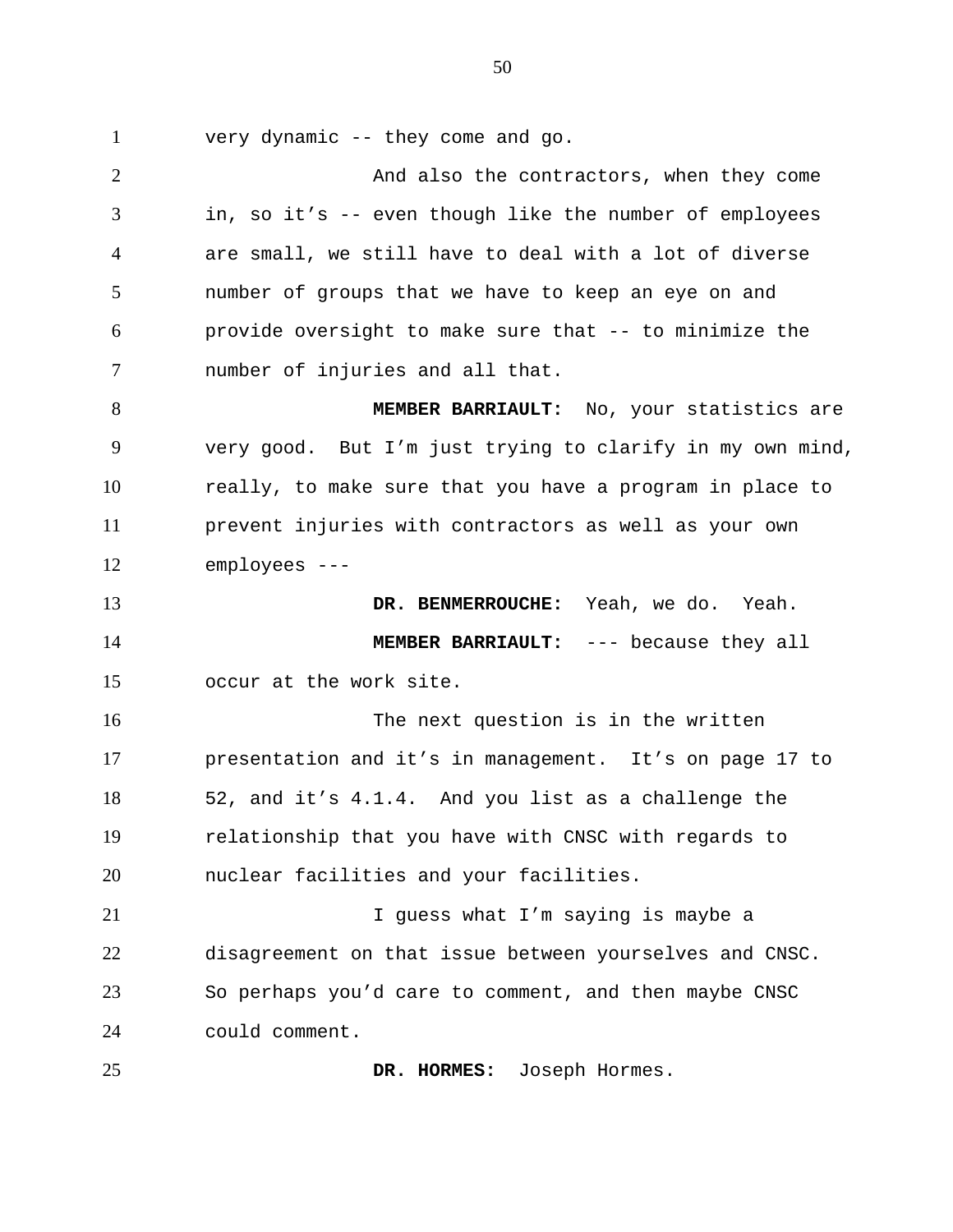Perhaps I should answer first. We try to emphasize, also, in my presentation that we are not a classical nuclear facility. It means as soon as a power outage or if there is an intruder, our interlock system stops the operation of the machine and it stops radiation more or less completely. That's different. 1 2 3 4 5 6

And the second one which is not regulated by law is that we are a user facility. A nuclear power plant is not a user facility even if they have visitors coming in, but our main operation is that user operation which is not regulated. And therefore, I emphasize that also in my talk. 7 8 9 10 11 12

The challenges that we are mentioning here are not in the area of safety, security with that question mark also. It is just those two issues that we are not producing any non-prompt radiation in a significant amount and that we are a user facility. That are the main issues behind that. 13 14 15 16 17 18

**MEMBER BARRIAULT:** Thank you. CNSC, do you care to comment on the relationship? **MS. MURTHY:** Kavita Murthy, for the record. It is our opinion that the breadth and depth of regulatory oversight that we exercise over CLS and similar facilities is not on the same scale that we 19 20 21 22 23 24 25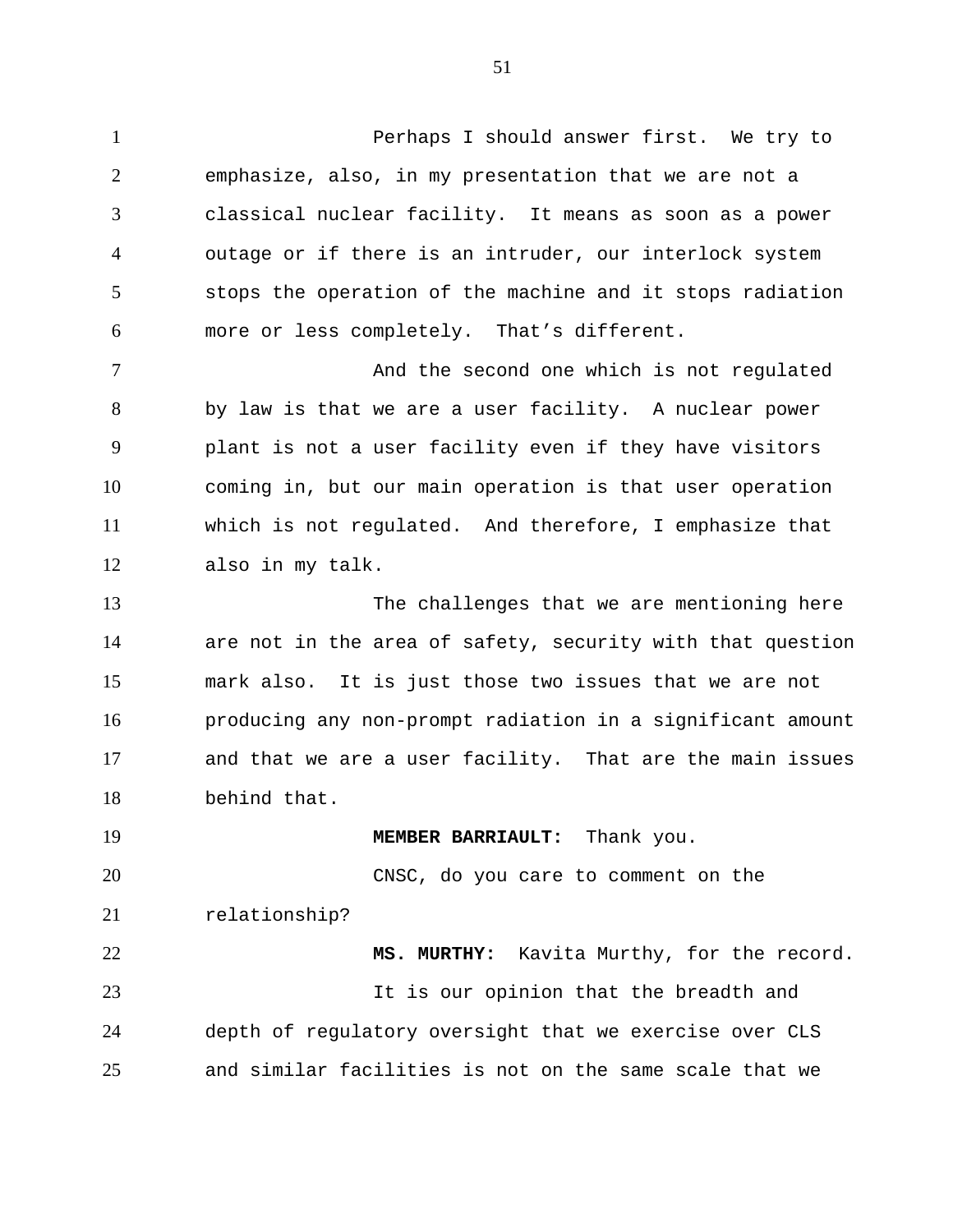exercise for nuclear power plants. It is commensurate with the risks associated with these facilities. From this point of view, it is our opinion that our regulatory oversight has taken into account the uniqueness of these facilities. The program that we use is subject to annual review. It is a risk-informed regulatory program, and we draw up our annual plans for regulatory activities related to these facilities based on the information they have provided and the types of activities they are involved in. **MEMBER BARRIAULT:** So the relationship - it's a good relationship. It's not confrontational, is it?  **MS. MURTHY:** Not from where we sit.  **MEMBER BARRIAULT:** Thank you. THE CHAIRMAN: I'm just trying to -- what happened -- I thought at one time there was consideration to reclassify this from -- you know, from Class I facilities to Class II.  **MS. MURTHY:** That, of course, Dr. Binder, will require a regulatory amendment to the Class II and the Class I Regulations. As we go into the fall, it is in the regulatory activity plans for the CNSC to have a complete 1 2 3 4 5 6 7 8 9 10 11 12 13 14 15 16 17 18 19 20 21 22 23 24 25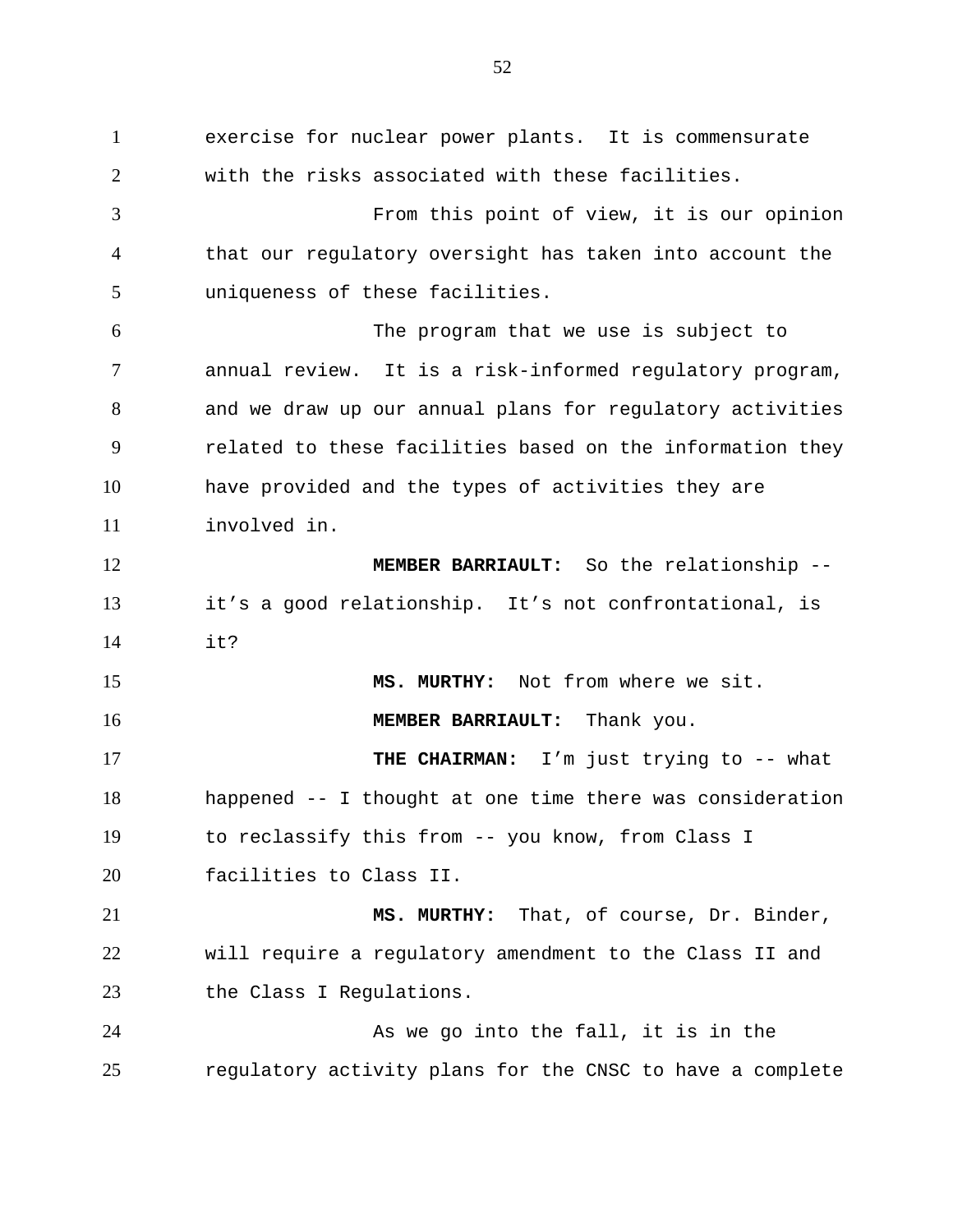review of the Class II Regulations. It should be noted that the size and complexity of these facilities is on a much larger scale than is provided for in the current Class II Regulations, so a complete review of the regulations will be required in order to determine if they can be incorporated into the --- THE CHAIRMAN: So you're not sure yet; is that what you're saying? We have to review it.  **MS. MURTHY:** We know they can be accommodated in terms of the radiological and the environmental risks of this facility. In terms of the amendments that are required to the Class II Regulations, in order to incorporate these we would have to look at it carefully to determine the extent of the changes required. **THE CHAIRMAN:** Thank you. 1 2 3 4 5 6 7 8 9 10 11 12 13 14 15 16 17

**MEMBER BARRIAULT:** Thank you, Mr. Chairman. My next question is, I'm looking at this as an educational facility. I have, I guess, the impression that services are being sold to industry with the use of the -- of the cyclotron. 19 20 21 22 23

Dr. Barriault?

18

Do you envisage a business plan in the future to make this a cost effective money-generating -- 24 25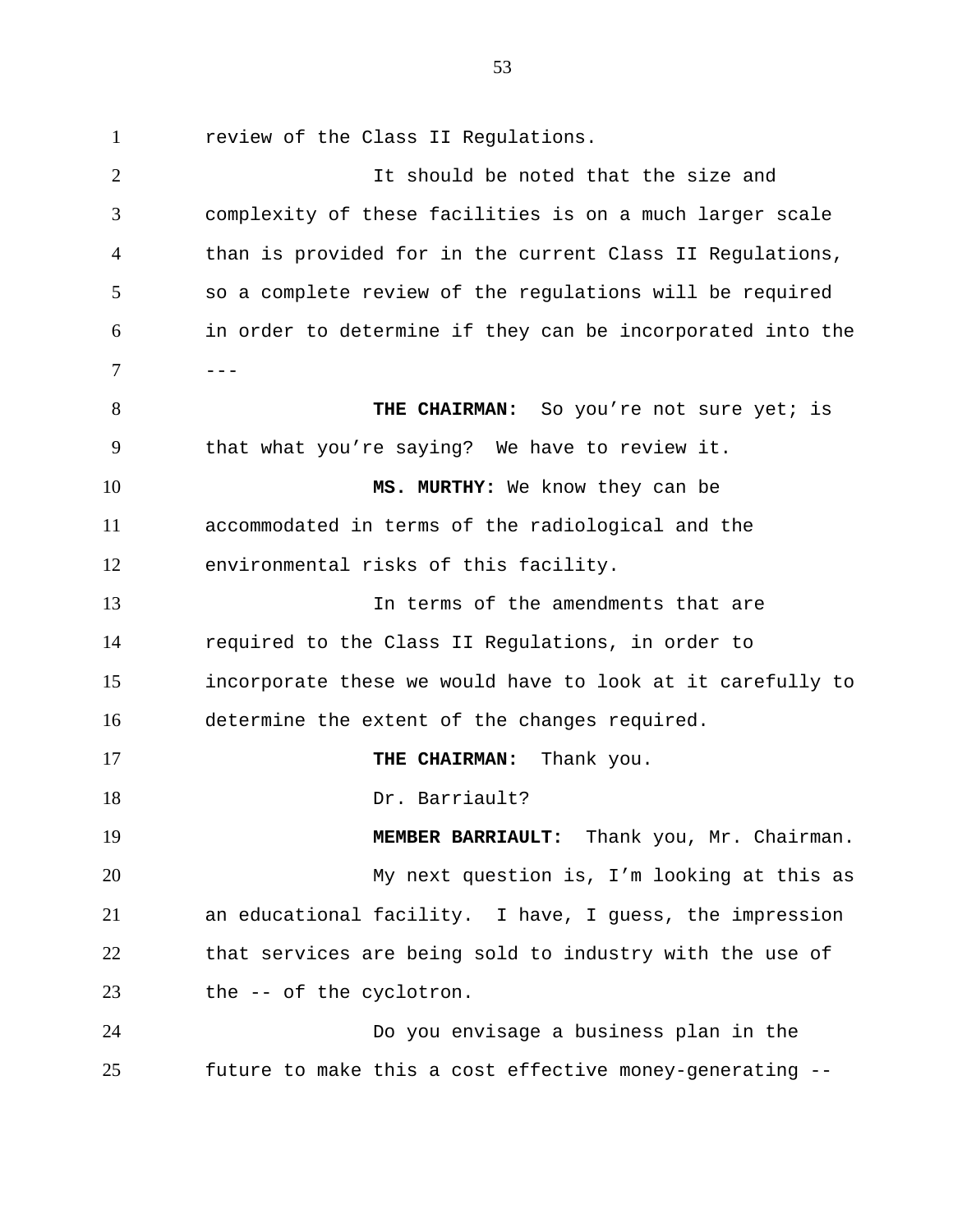and I'm sure the university would be interested in this - facility? Do you see it going that way, and especially with the production of the isotopes in the future? **DR. HORMES:** Okay. Josef Hormes, for the record. My general answer would be, don't expect it. **MEMBER BARRIAULT:** Okay. **DR. HORMES:** There's no facility in the world that is really making money or even coming to a break even point. It's still a basic research facility. That means you and the taxpayers have to pay for it. What we are trying is to really serve industry. But what I am trying always to emphasize is that cash flow is not the economic impact. The economic impact is much broader than that; it means making a company more competitive by analyzing things by improving things. That we are educating grad students, we have several hundred over the last year, that we are educating and that is the basis for Canadian economy for the future, not just natural resources. And I suppose that our economic impact is more on that side. When it comes to radioactive isotopes perhaps Mark de Jong can say few words about the 1 2 3 4 5 6 7 8 9 10 11 12 13 14 15 16 17 18 19 20 21 22 23 24

commercialisation process and where we are.

25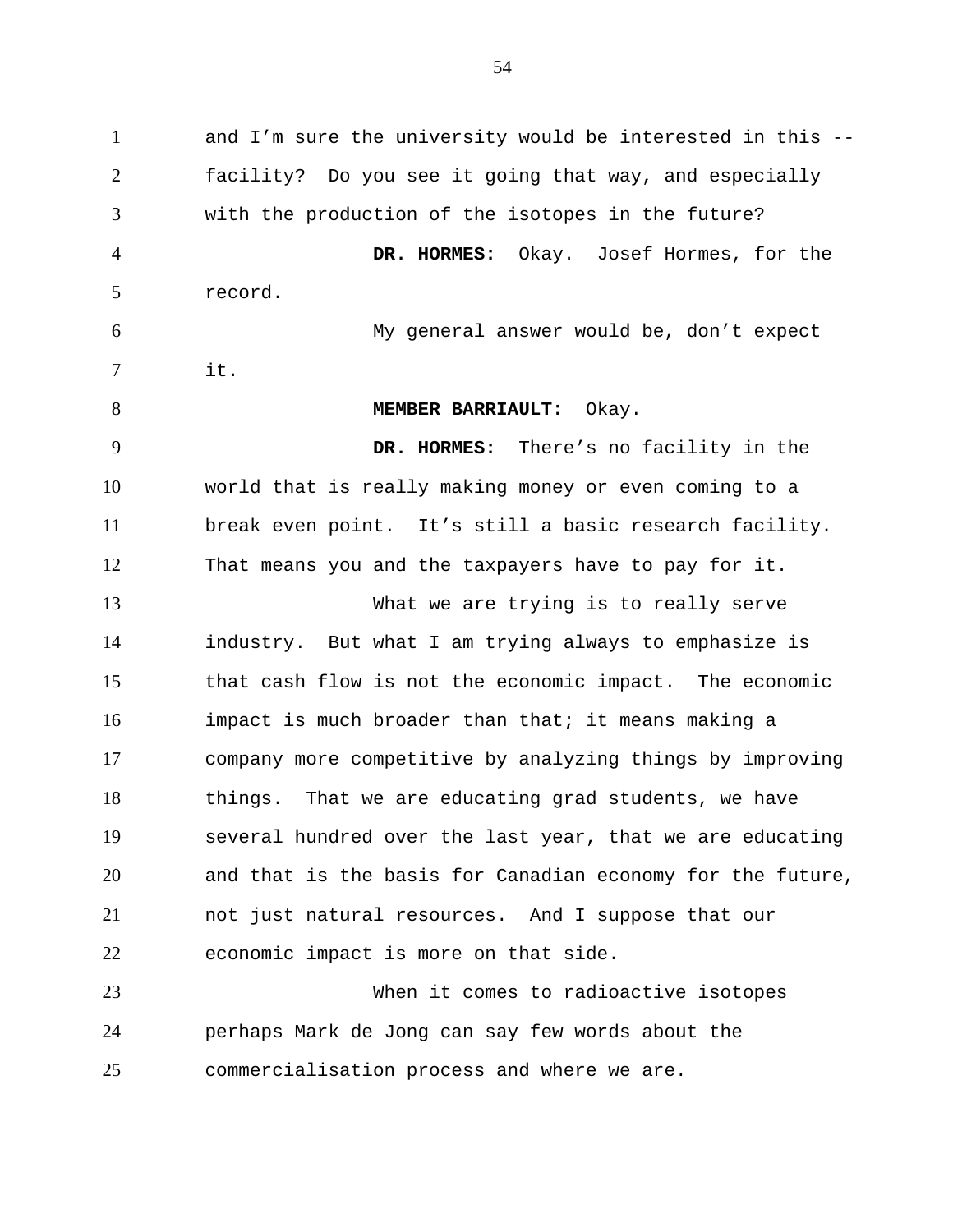**DR. de JONG:** Mark de Jong. The isotope project is certainly quite in a different category where the proof of principle there of production of molybdenum 99 with an electron LINAC has been done, has been part of our project. The real question is now is actually to work on the economics to try to show that you can do it competitive and start taking a look at the commercialisation of that. That's part of our active program of trying to say "Okay, once we have the six accelerators going, what are the production rates we can achieve? What are the costs? What does that mean for our commercial enterprise?" **MEMBER BARRIAULT:** Thank you. That's all Mr. Chairman, thank you.  **THE CHAIRMAN:** Thank you. So I guess, just to finish on this; aren't you on a deadline to provide Natural Resources with some final answer? Is that in the future a replacement for the NRU or just shifted gear to something completely different? **DR. de JONG:** Mark de Jong again. We have negotiated with the NRCan a oneyear extension on our project. So although the funding from NRCan ended last March  $31^{st}$ , the project itself 1 2 3 4 5 6 7 8 9 10 11 12 13 14 15 16 17 18 19 20 21 22 23 24 25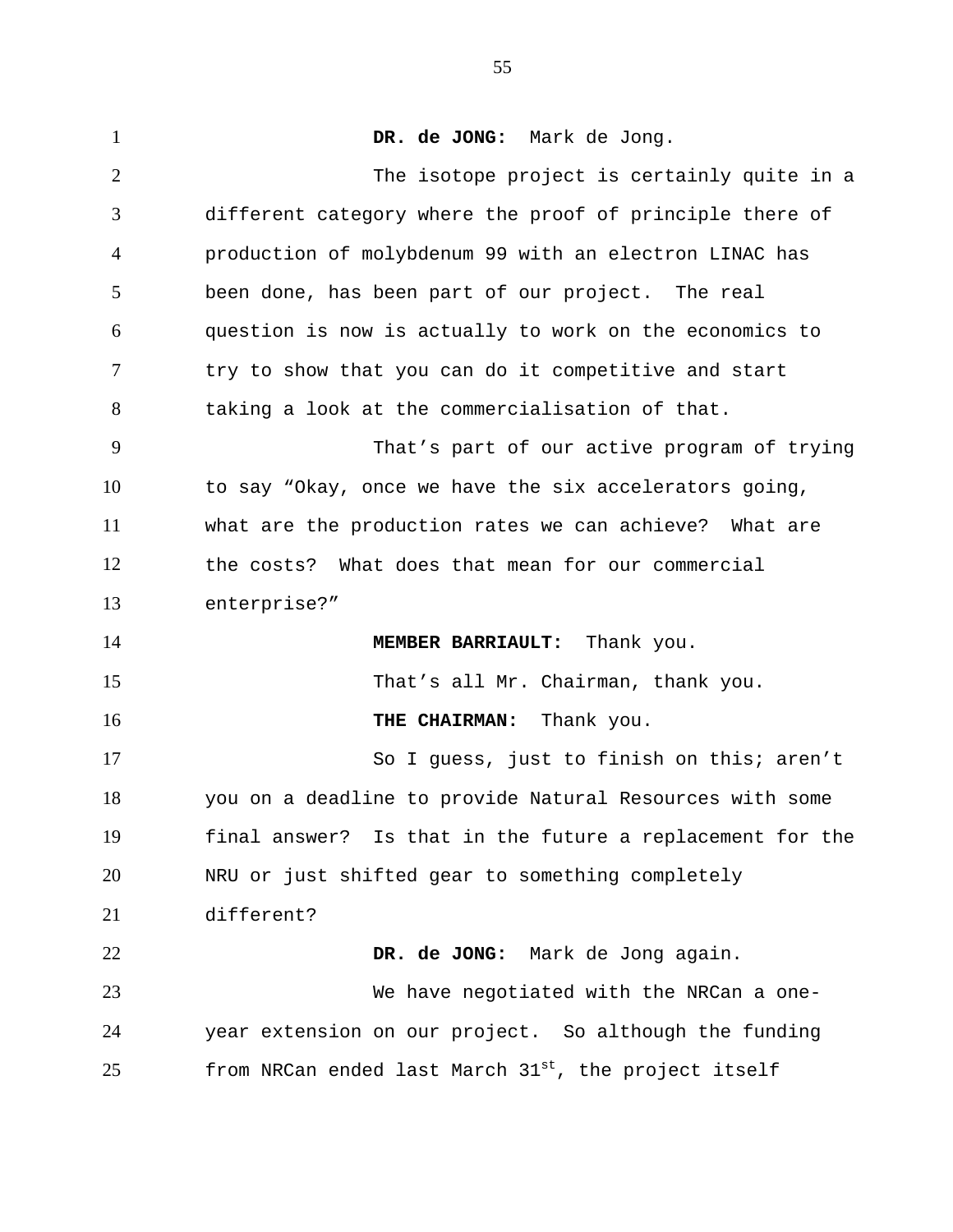continues for another year with provincial funding to carry through and to do the demonstration. After next March  $31^{st}$ , we'll see what we can achieve.  **THE CHAIRMAN:** So when are you coming to ask for -- when are you coming to present the application or is the application already --- **DR. de JONG:** The application for a commission licence has already been submitted. Our target probably is around the end of May that we hope that we will be able to start doing the commissioning.  **THE CHAIRMAN:** Okay. Thank you. Ms. Velshi please?  **MEMBER VELSHI:** Thank you Mr. Chairman. Some clarification please on their operating performance on slide number 24, you mentioned that over your licensing period you had nine reported incidents to the CNSC and the CNSC slide 17 of the presentation say that there were 8 incidents reported, is it 8 or 9?  **MS. PLANTE:** Jacinthe Plante for the record. There were 9 incidents that were reported to the CNSC; I missed one when I wrote the presentation.  **MEMBER VELSHI:** Okay. I'm trying to get a handle of what the 1 2 3 4 5 6 7 8 9 10 11 12 13 14 15 16 17 18 19 20 21 22 23 24 25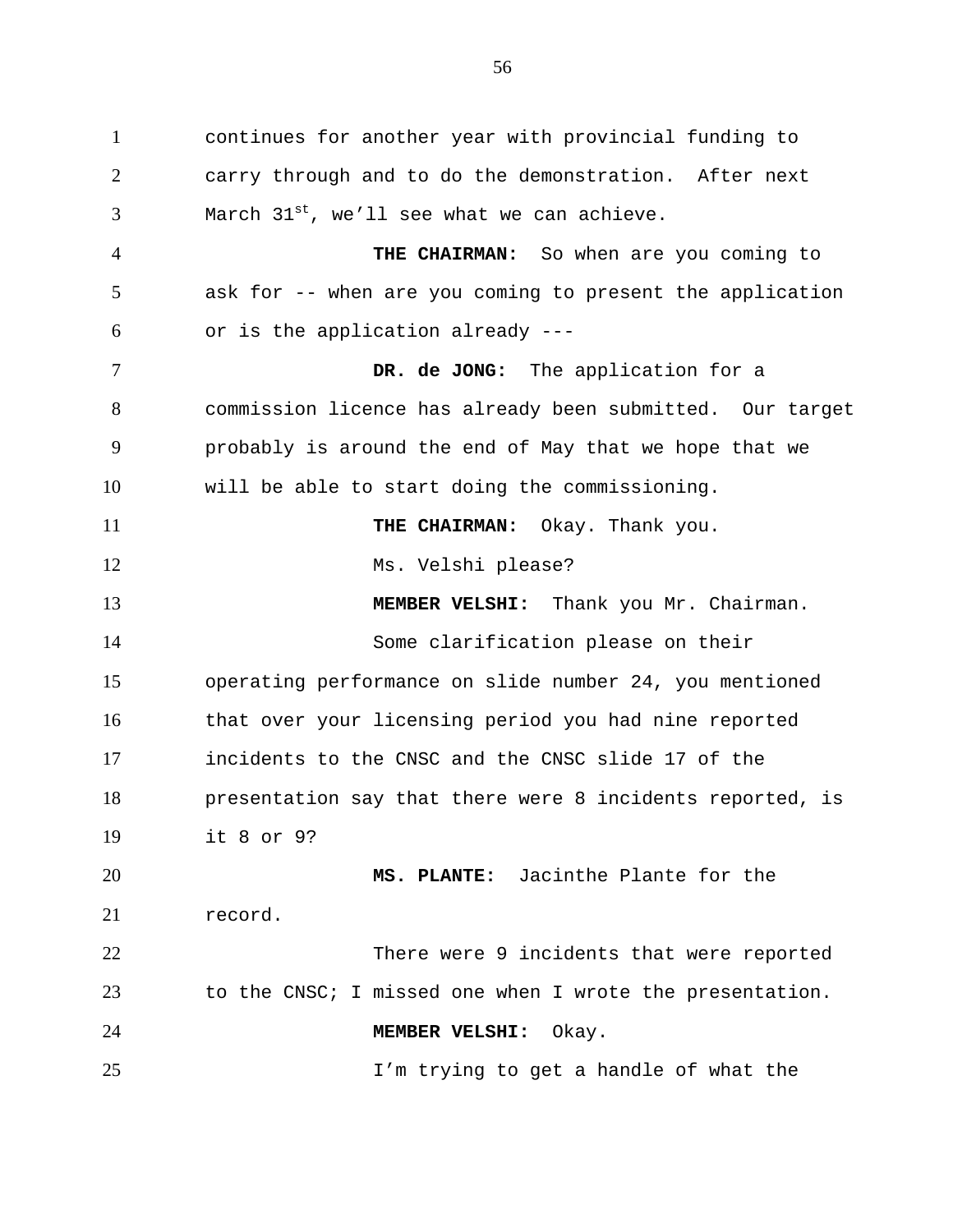radiological hazards are and the risks associated with that in your facility. So while the synchrotron is working, I guess you got access control so no one can mistakenly go where the fields are high. And then you've said that there are some activation products that are created and that they're short-lived; but what are the radiological fields and for how long after operation are there and what's the risks to the users? 1 2 3 4 5 6 7 8

**DR. BENMERROUCHE:** Mo Benmerrouche for the record. 9 10

The residual radiation levels arise from the -- certain amount of beam is lost when you take the beam from the gun all the way to the storage ring, and as a result of that, you might activate certain components on the accelerator more so than anywhere else. And those activations are very localized. 11 12 13 14 15 16

For example, the loss of the activated components, typically are around areas of the machine where they absorb most of the power. For example, collimators, beam stops or beam dumps, and those levels are typically in the range of no more than 20-25 microsiverts per hour shortly after shutdown. And then if you wait a few weeks after that, the levels will go down to almost like background levels. 17 18 19 20 21 22 23 24

So the risks from residual radiation 25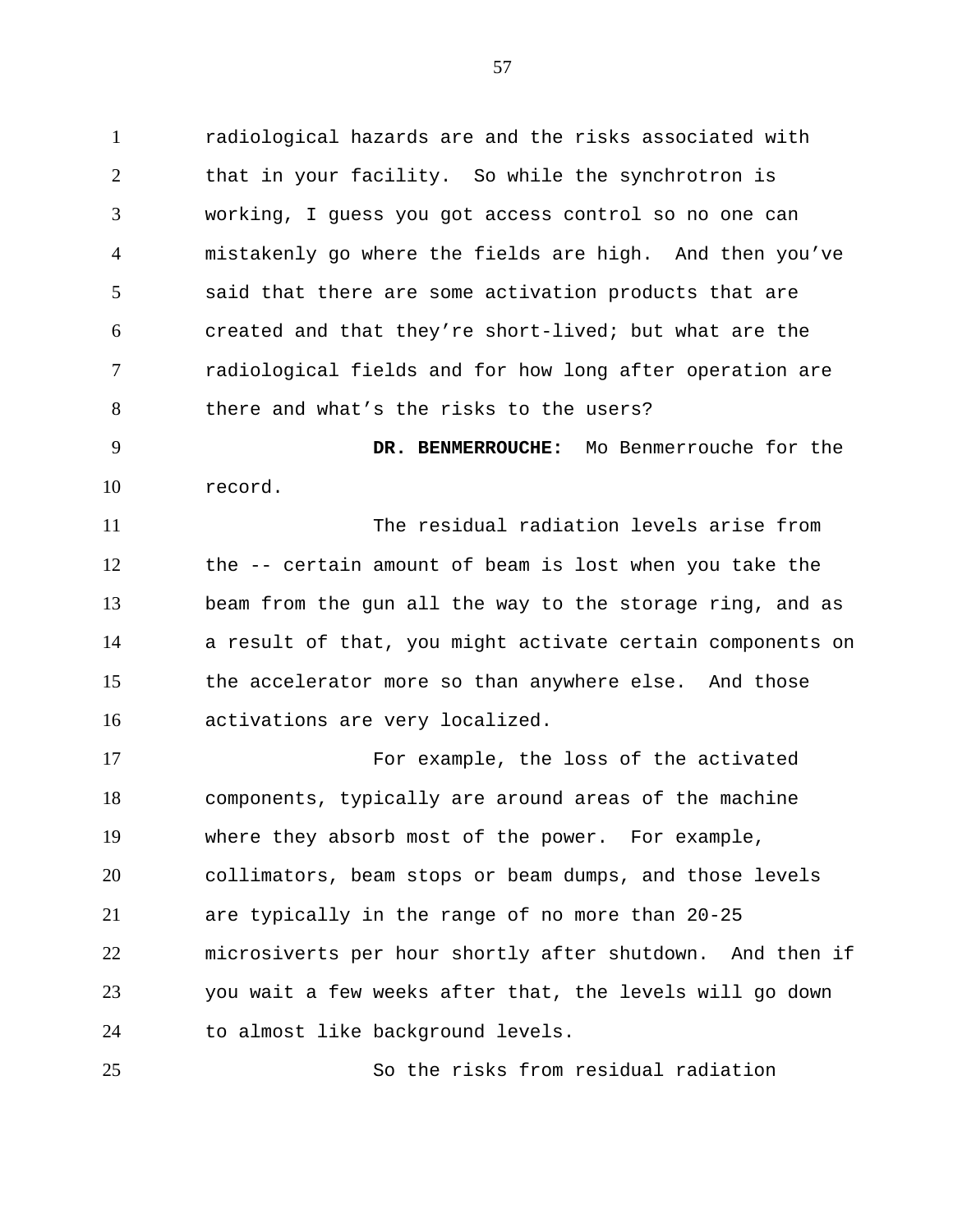exposure is still very small and like I said it's very localized in certain areas inside the accelerator enclosures. You don't see that outside the accelerator enclosures. 1 2 3 4

**DR. HORMES:** Just as an addition, the users are normally not allowed to be inside the machine, even if it's shut down. The users are outside, they're using the beam lines, our nuclear energy workers, that means our staff, they're working inside; that's a different group of people that are working there. 5 6 7 8 9 10

 **MEMBER VELSHI:** So, to your CMD12-84.1, it's the CLSI on page 24 on the reportable events, you mentioned an incident which occurred in October 2009 where one of the magnets had its polarity reversed and while it states that this incident did not result in any radioactive exposure to a worker or a member of the public, in a worst case scenario, what could have happened? 11 12 13 14 15 16 17 18

**DR. BENMERROUCHE:** Mo Benmerrouche for the record. 19 20

We actually discussed this specific issue last year in great length at the licence amendment around June of last year. 21 22 23

So what worse could have happened - actually we did some measurements, just trying to mimic 24 25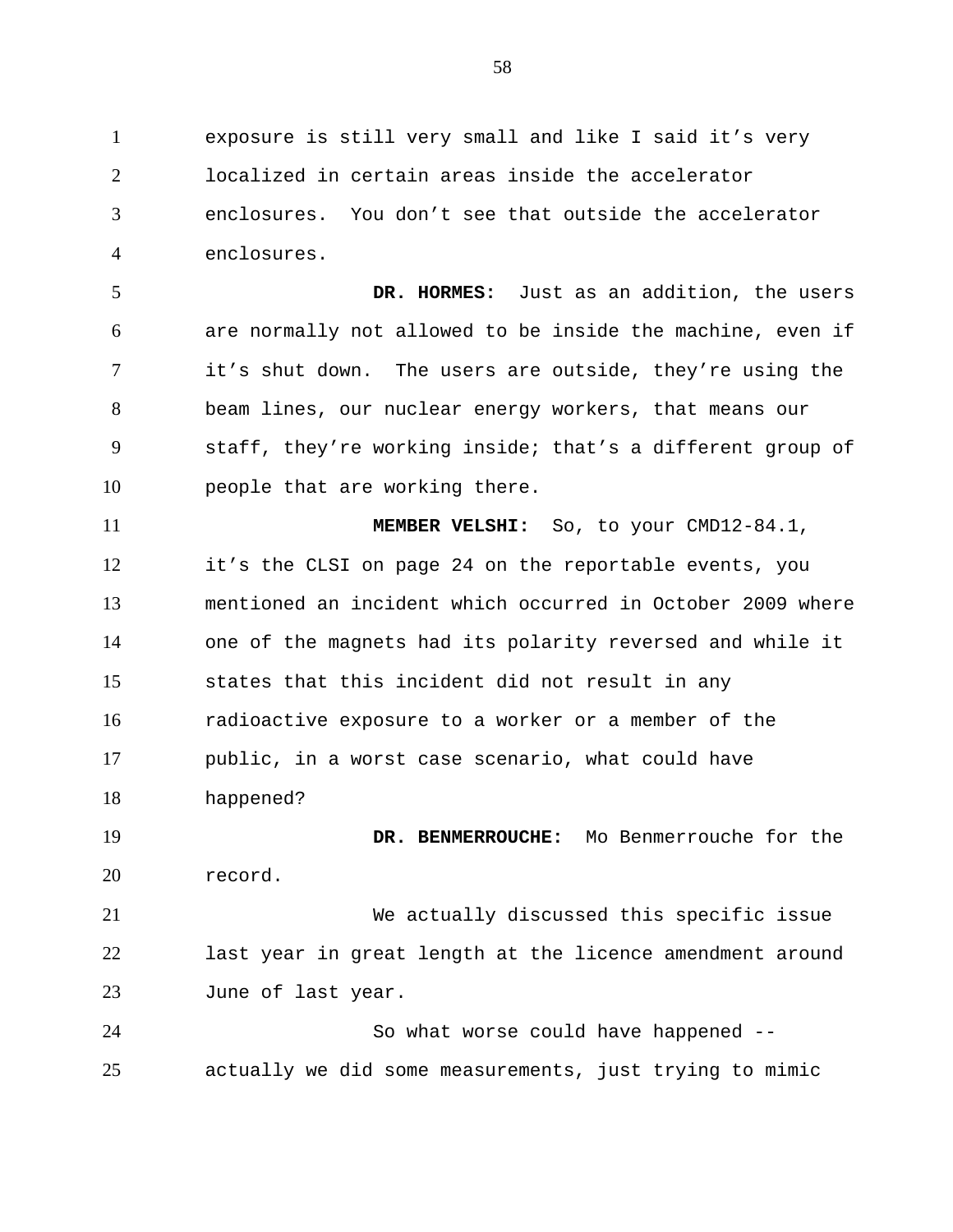that specific event, and the worse that could happen is that if that happened we are able to measure around 2 to 3 milisiverts per hour and it was not at beam height, it was just above beam height. So that's what we can -- and again it's, those are localized; it's not all over; it's only specific area where that beam is lost. 1 2 3 4 5 6

 **MEMBER VELSHI:** Thank you. My last question is really follow-up to --- 7 8

 **THE CHAIRMAN:** Wait a second ---  **MEMBER VELSHI:** Sorry.  **THE CHAIRMAN:** I am still intrigued. So 9 10 11

let's assume it did happen; so would you be able to detect that immediately and would alarm go off? What would happen in terms of mitigation? 12 13 14

**DR. BENMERROUCHE:** Mo Benmerrouche for the record. 15 16

As we discussed last hearing, we do have an area radiation marked at that location and that radiation did alarm. And that was the indication that we had some issue there. 17 18 19 20

And typically in this kind of situation, the operators also will have an idea where the beam is. So in that specific situation, there's two locations on the axle to where you're supposed to see beam. They were unable to see beam. And from that they deducted that the 21 22 23 24 25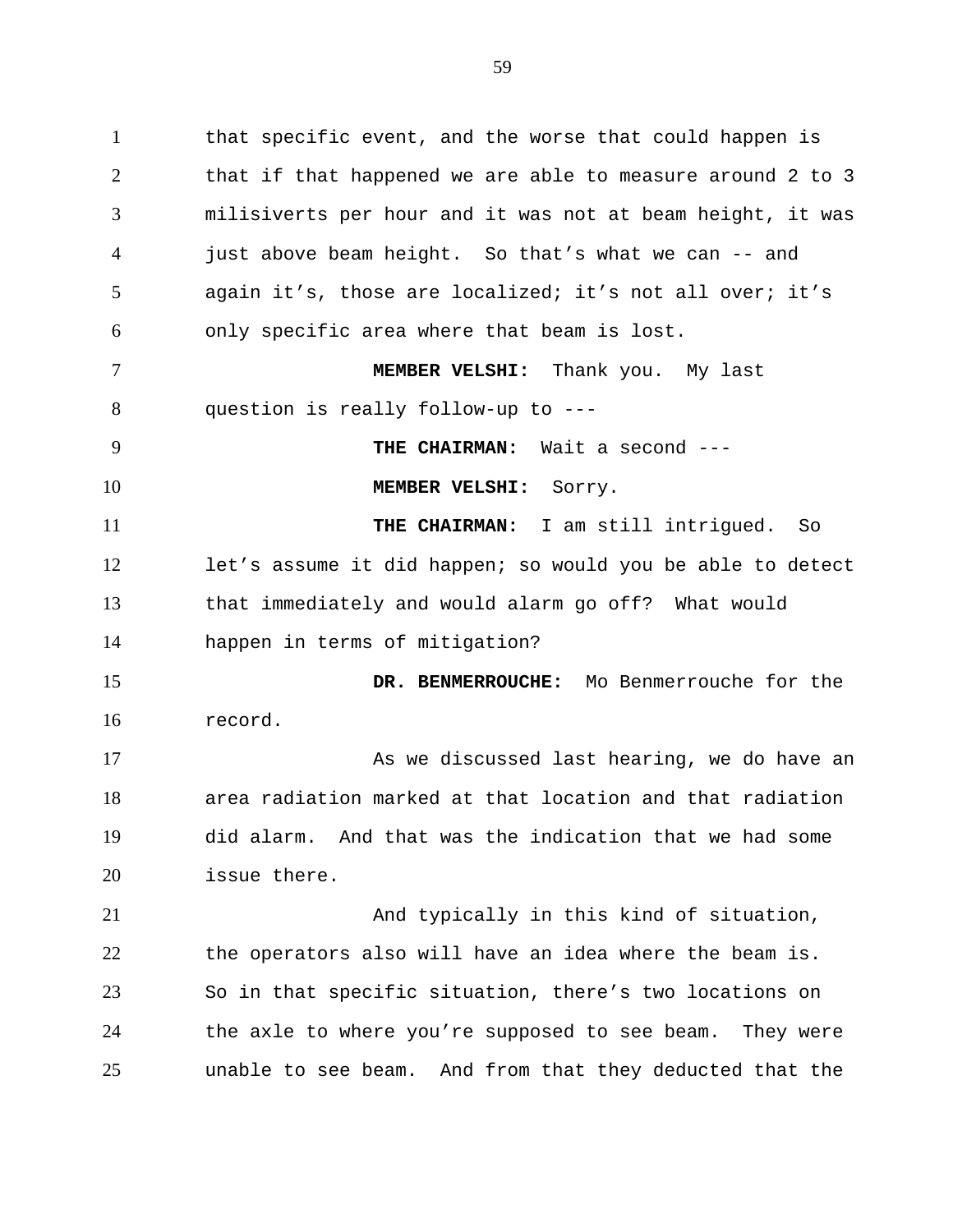beam is lost somewhere else along that short section of the machine. So typically from the system that we have in place and in addition to the operators, we should be able to pick up those issues that come up and address them as soon as possible.  **THE CHAIRMAN:** Thank you. Ms. Velshi?  **MEMBER VELSHI:** So as a follow-up to Dr. Binder's question around 10-year versus a 5- or a 6-year licence, I just want to make sure I've got the impact of that clear in my mind. So from a CNSC perspective, your compliance activity regards to monitoring and inspections really doesn't change whether it's a 5- or 10-year licence, correct? **MS. MURTHY:** That's correct; it does not change.  **MEMBER VELSHI:** And from a licensee's perspective, I mean other than not having to submit a licence application in every 5 or 6 years and not having to show up in front of the Commission, what do you see as a big advantage of a 10-year licence versus a 5- or a 6 year licence? 1 2 3 4 5 6 7 8 9 10 11 12 13 14 15 16 17 18 19 20 21 22 23 24

25

**DR. HORMES:** Well that's exactly the point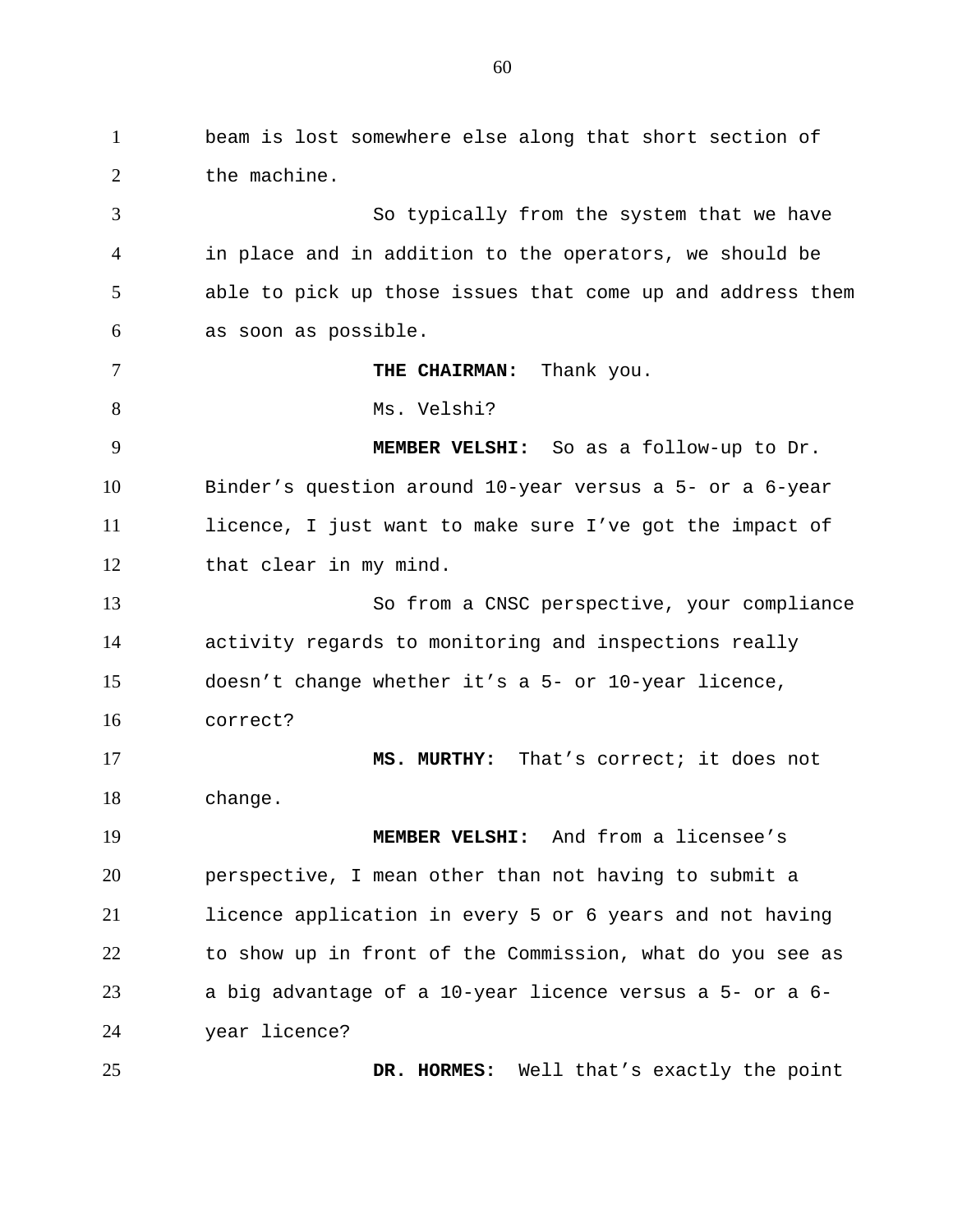-- Josef Hormes.

1

I would not see any changes in direction with Canadian Nuclear Safety Commission staff, same numbers of inspections, same numbers of interactions. It's really just coming in front of the Commission and preparing these huge documents again for the licence renewal; that's seems the only real advantage because we are not changing the situation.  **MEMBER VELSHI:** Okay. Thank you.  **THE CHAIRMAN:** Thank you. Monsieur Harvey?  **MEMBRE HARVEY:** Merci Monsieur le Président. My first question has to do with the training. You've got a variety of people coming and you are in a variety of training for different purposes. So how does it work with so many people coming in? And how do you complete the training for all those people? **DR. BENMERROUCHE:** Mo Benmerrouche for the record. The training is delivered online. So when for example the users when they come in, they register and once they register, they are required to take certain modules, training modules, before they're allowed access to the floor. 2 3 4 5 6 7 8 9 10 11 12 13 14 15 16 17 18 19 20 21 22 23 24 25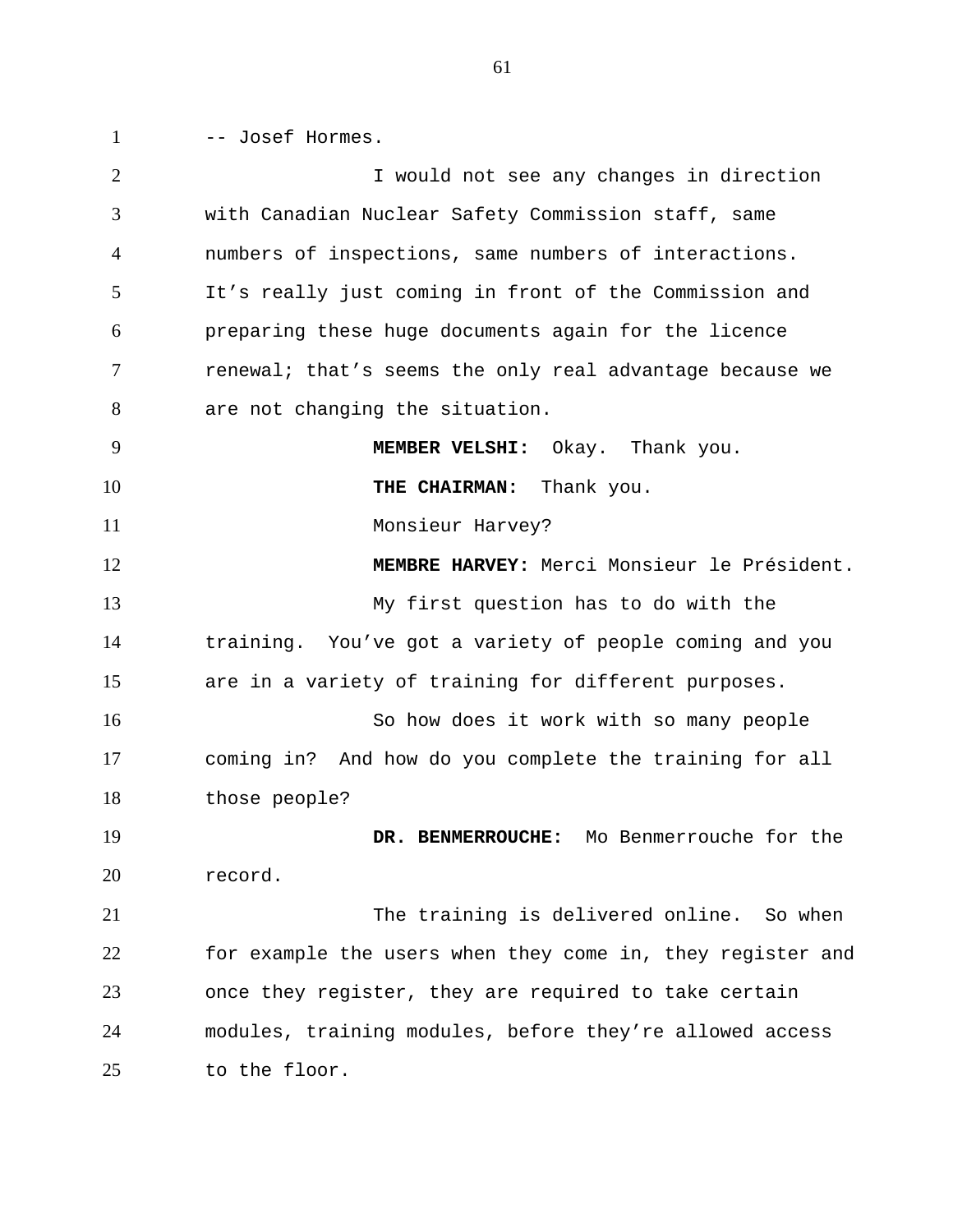So the modules that they have to take is the Health and Safety Orientation; they have to take the Radiation Safety module; and they have to take WHMIS. Once they pass these -- all this training requires that they have to pass an exam, or test, with an 80 percent or better. 1 2 3 4 5 6

Once they pass the training online, then they they're allowed to go on the experimental hall. And before they start using the beam line, where they're assigned for their research, they have to take a Beam Line Safety Orientation. And that orientation is delivered by the beam line scientist or designate. And they have to do that once every two years. 7 8 9 10 11 12 13

So most of that training expires every two years, and they have to do it again. If they don't, the access to the facility is deactivated. 14 15 16

**MEMBER HARVEY:** How long is it -- I mean, if you have to complete all those modules, it takes a certain time, so how long does it take to get the -- to be able to work in your facility? 17 18 19 20

 **MR. BENMERROUCHE:** The time it takes, it depends on the individual. We don't set specific times that they have to finish the training. But it has to be completed before they're allowed access to the experimental hall. 21 22 23 24 25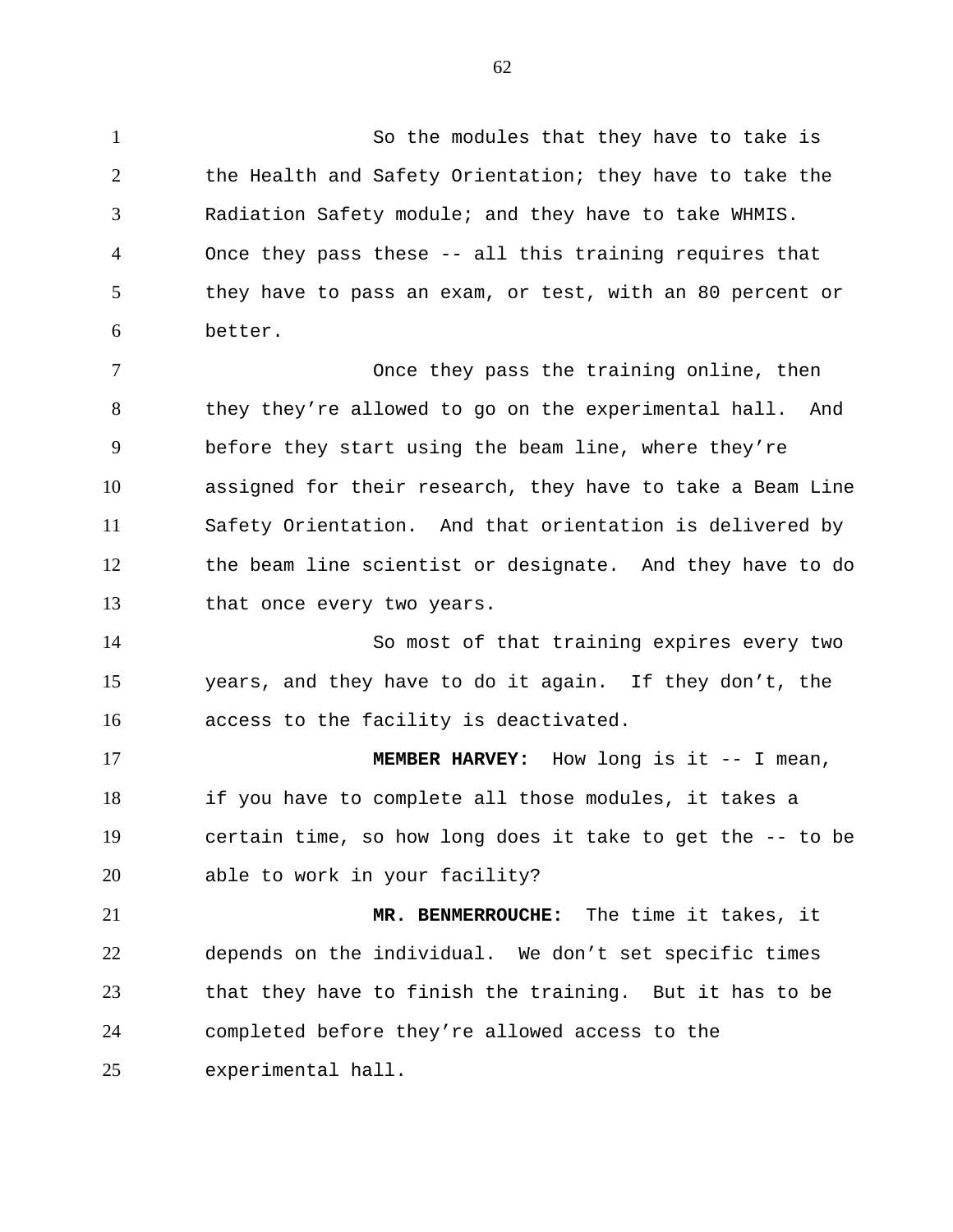Typically, on average, it could take maybe half an hour to an hour. It's very -- it's very simple -very simple training, but you have to cover the specific safety issues that they have to be aware of before they're allowed access to the floor. **DR. HORMES:** Perhaps I can add to that question. I'm a guinea pig, because I have also to do that testing or so. And the last one I had to renew early this year, and the three modules took me something like 45 minutes to get that 90 percent approval rate. Other facilities are putting more pressure on users, because there's a time limit. It means the European, or some other facilities, they are asking to pass the test within 30 minutes. I'm not really sure if that's the best way to do it. But I would say something, for the basic modules, between half an hour and 45 minutes if you know what similar orientation is and things like this. In some cases, it could also be one and a half hour for the basic things. **MEMBER HARVEY:** Does the staff have 1 2 3 4 5 6 7 8 9 10 11 12 13 14 15 16 17 18 19 20 21 22

something to do with the content of those modules?  **MR. RÉGIMBALD:** I'll ask Madame Plante to provide details about our assessment of the training 23 24 25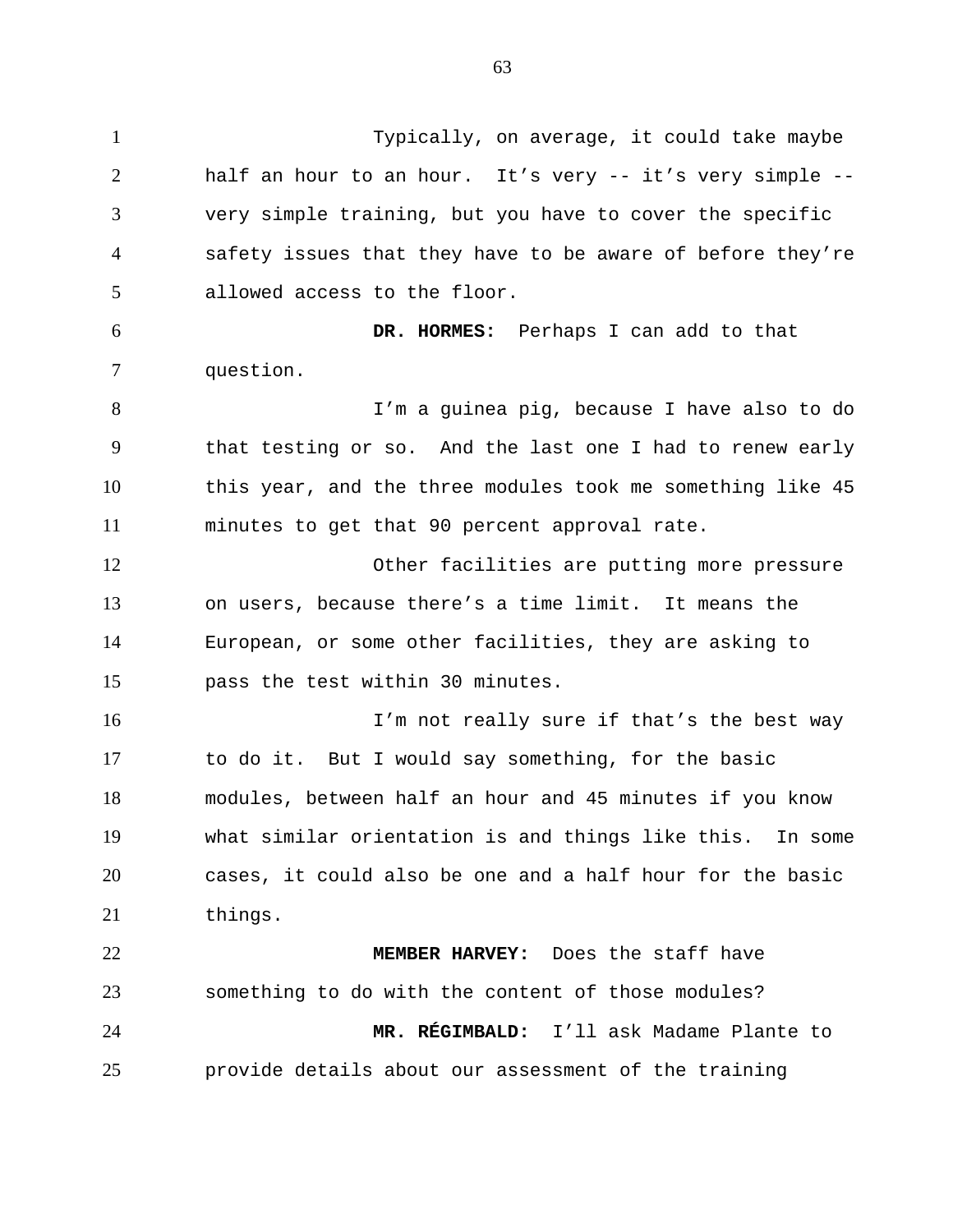program.

1

 **MS. PLANTE:** Jacinthe Plante, for the record. Training is verified during a compliance inspection. We don't really look at the content. We verify that they suit the needs of the users. We ask questions to users during inspections to verify the knowledge of the radiation safety. And we were satisfied at the last inspection that was verified. **MEMBER HARVEY:** Thank you. The second question, about your request, reducing the scope of the annual revalidation, I know that will come back in front of the Commission. What is the purpose of that? Is this a resource for -- resources, or --- 2 3 4 5 6 7 8 9 10 11 12 13 14 15

 **DR. HORMES:** We developed that program very early, during the construction and commissioning. And in some cases it's very strict and we are checking actually items that are not really correlated to each other. But it's written down; therefore we are doing it. 16 17 18 19 20

The time that it now takes for the validation of all the beam lines -- it depends on the beam line. It's between half a day and several days, so that -- I'm a little bit afraid that if you have 22 beam lines in operation, that Mohamed Benmerrouche and his people are 21 22 23 24 25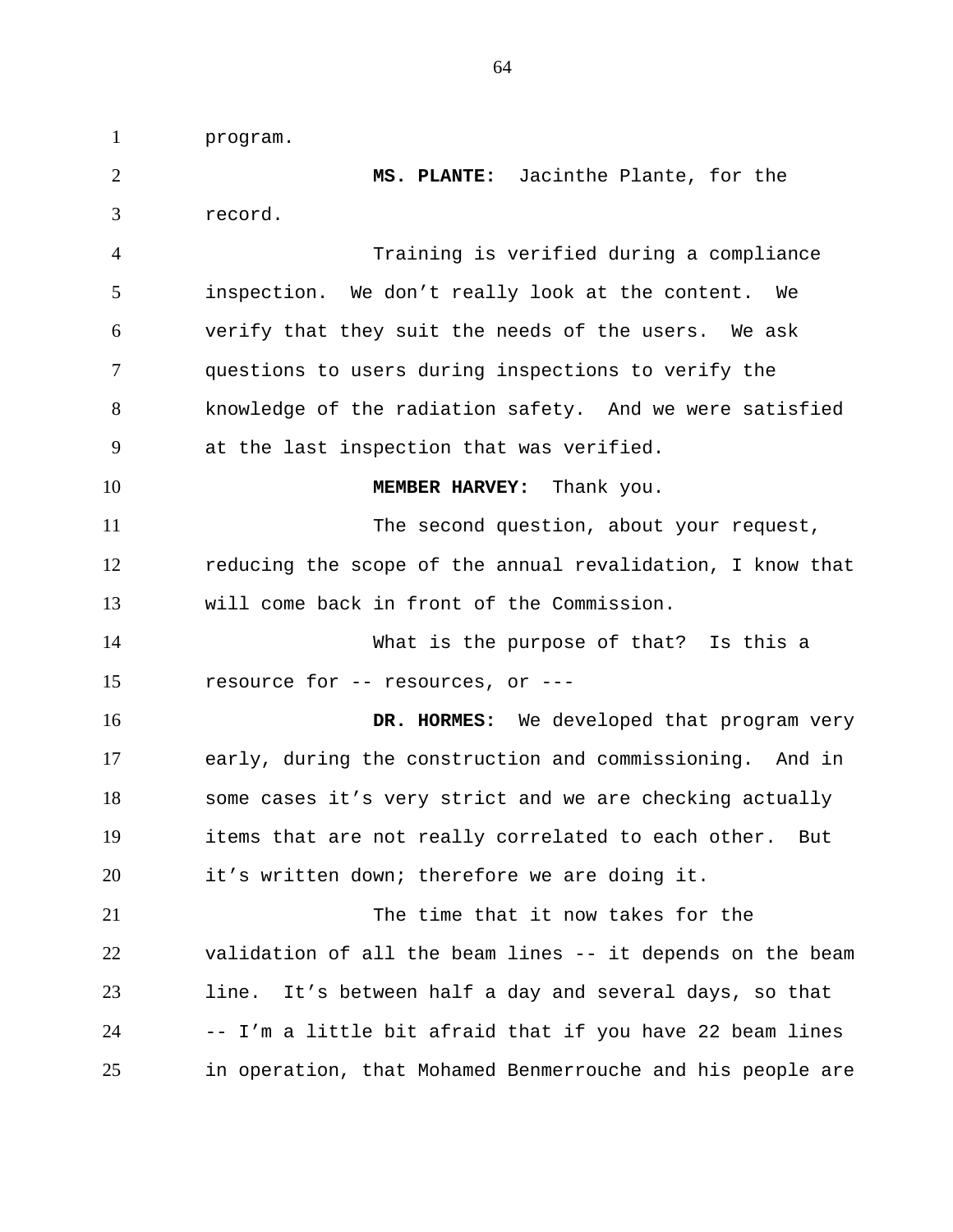doing nothing else than just validation of the beam lines. And compared to the other facilities where I worked, we are on one extreme. There are extremes between 15 beam lines in two days and, in our case, perhaps one beam line in two days. And we have to find - again, in consultation with the Nuclear Safety Commission staff, and also our colleagues from other facilities, a reasonable way to optimize that process, without improving, of course, any safety risk or so, and that's possible, is my feeling. **MR. BENMERROUCHE:** All I just want to add is, any time we do those verification of additional procedures, they have to be done when the machine is shut down. And we have two major shutdowns in the year, one in April and usually one in October, and we have one month to complete those tests. 1 2 3 4 5 6 7 8 9 10 11 12 13 14 15 16

And if we you can see the number of beam lines that we have to do -- and in addition to that, also we have to do the machine, the LINAC, the booster, and the storage ring. So we are revisiting that, to see whether or not we are really doing some of the tests that might not be physically possible. 17 18 19 20 21 22

For example, your concern about the radiation source in the booster; what are you doing on the beam line? There's really no connection, and we do have 23 24 25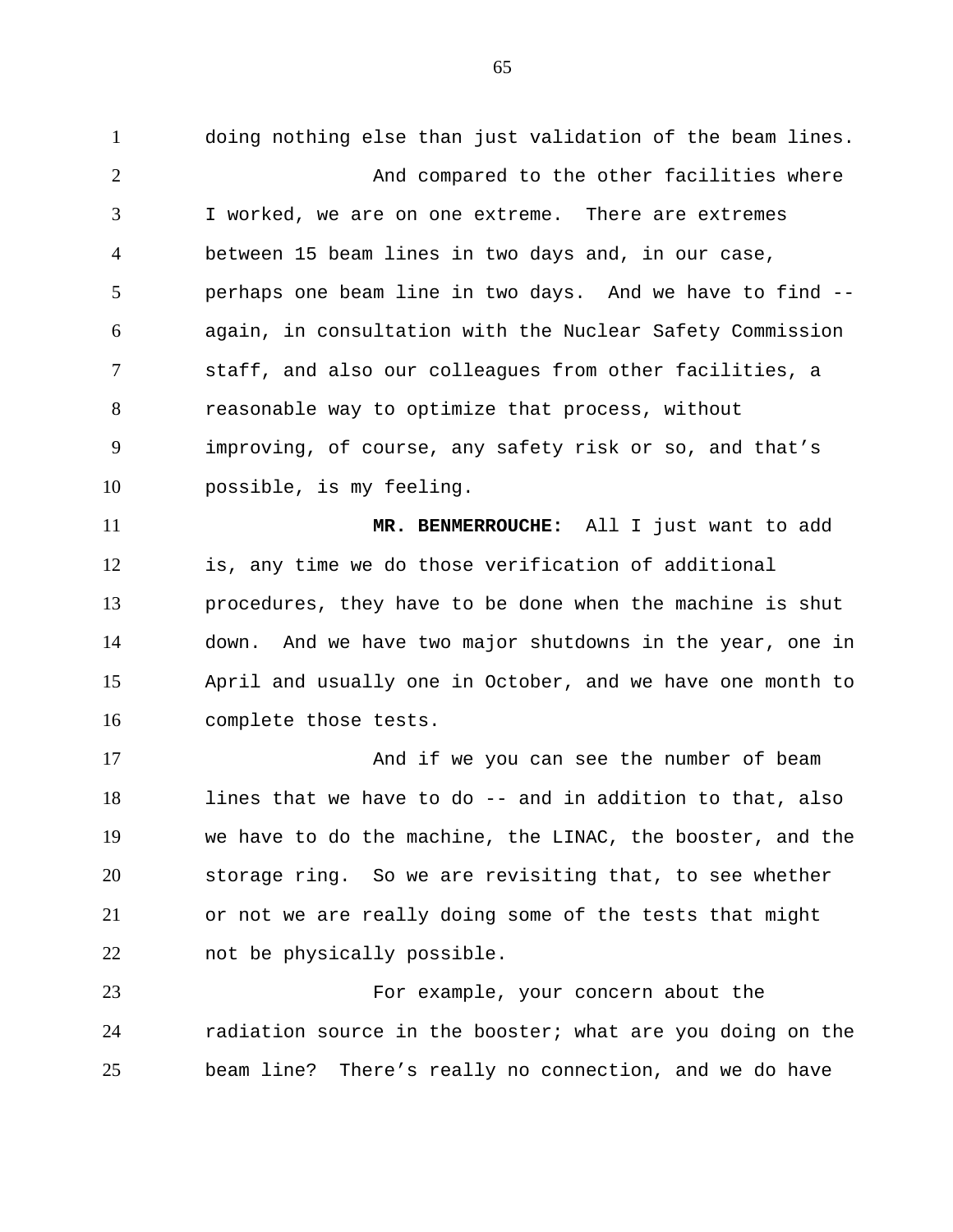to test that.

1

And our engineers, the way they do it is, they just look at al possible combinations of various sources and components, and they just have the matrix to supply them all, and we do them all. So we try to revisit that and make it a little bit more effective and optimized. **MEMBER HARVEY:** When do you think you'll be back with the request?  **MR. BENMERROUCHE:** It's hard to tell. But I think, because this has a bit of an implication on the resources, we probably would like to proceed that probably, you know, this year, if not early next year.  **DR. HORMES:** I can add to that. What I would like is, of course, again, an internal inspection beyond the Canadian Nuclear Safety Commission. We are inviting some experts from other facilities, but also European facilities, for two- or three-day inspections, and they will give some recommendations based on their own experience and by just looking to what we are doing. And when that is finished, it might be by the end of this year or so, then we might up with a request for January.  **MEMBER HARVEY:** Staff?  **MS. MURTHY:** I'd like to make three points. Number one, this is a reflection of the 2 3 4 5 6 7 8 9 10 11 12 13 14 15 16 17 18 19 20 21 22 23 24 25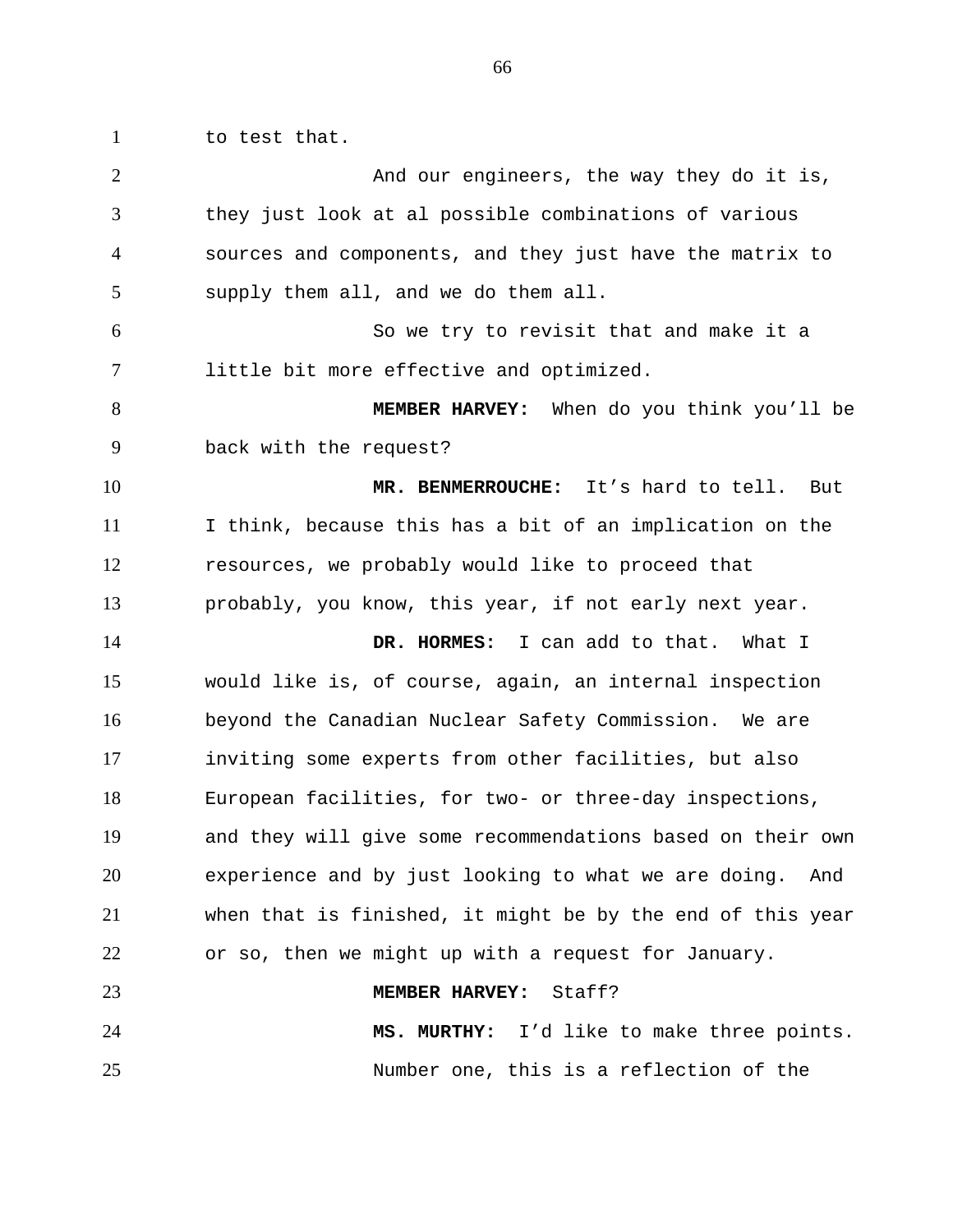licensee's operating experience with this facility, which is informing what they want to do in the future.

1

2

25

And like -- we made reference to monitoring for workers. This is another one of those requests, that when we receive the full details of it, we will do a complete assessment. 3 4 5 6

I just wanted to point out to the Commission that this type of change is one that we would consider as appropriate to make under the licence condition handbook. So we, most likely, without having seen the full details of it, most likely would be proceeding by making an amendment, if the amendment is approved as to the licence condition handbook. 7 8 9 10 11 12 13

The other point I wanted to make was also that the requirements for testing -- while we do have a requirement that everything be tested, there is also a submission made by the licensee at the time of their application where they state what they're going to test and how frequently they're going to test. 14 15 16 17 18 19

So the requirement for them to test at the frequency that they're doing it, was arrived upon in combination with the CNSC staff recommendation, by taking into account what they told us that they wanted to do at this facility. 20 21 22 23 24

**MEMBER HARVEY:** The next question is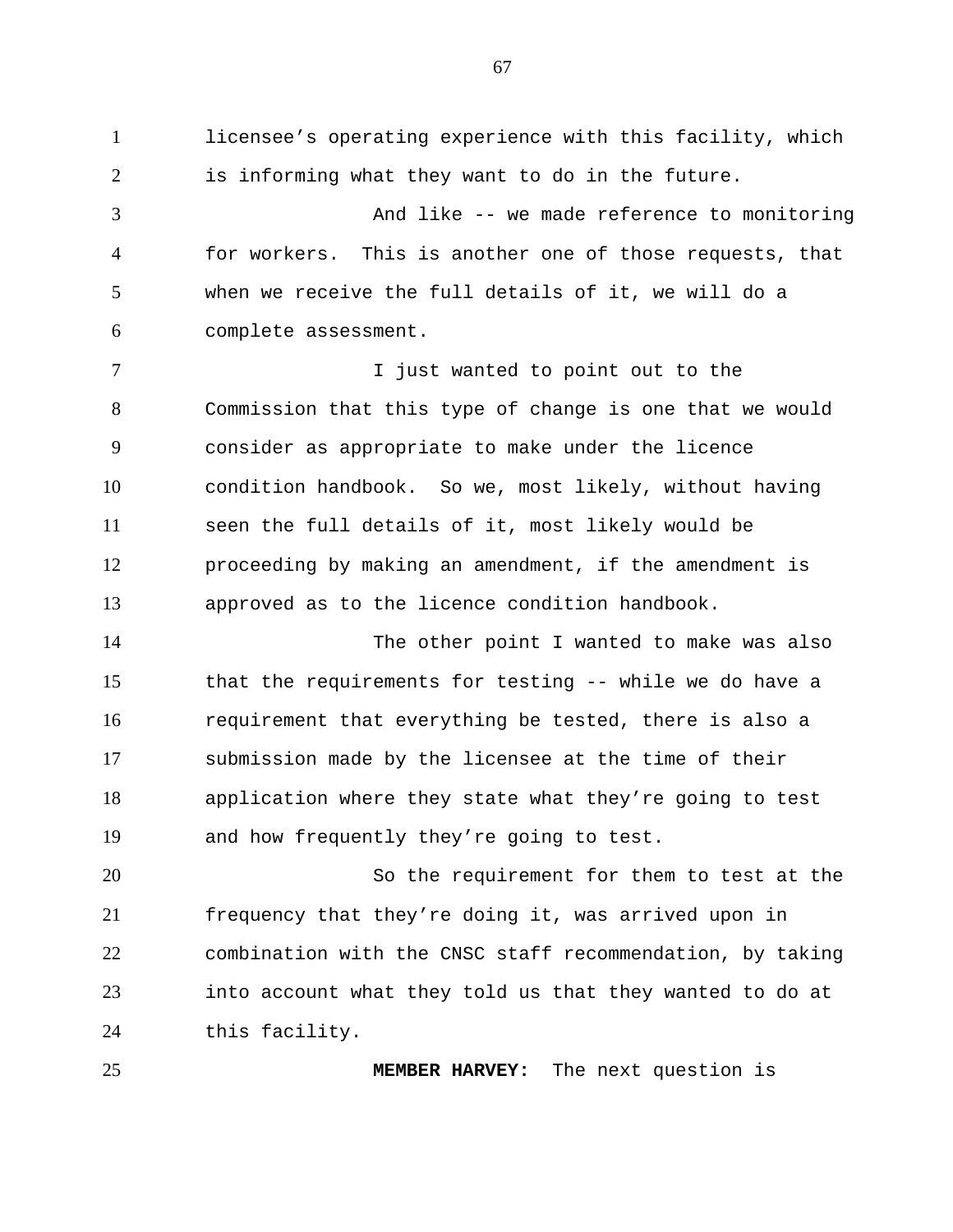referred to the staff. Page 6 of your written submission, CMD. In the table there, under "Facility and Equipment," you've got the risk ranking, and under "Physical Design" you've got in "Fitness for Service, Medium" -- I don't know. I think it's "Medium?" So what is the -- I thought that the fitness for service is very important, so why is it -- the risk is lower than the physical design? **MS. PLANTE:** Jacinthe Plante, for the record. The risks that are listed on page 6 of the CNSC staff CMD are really based on this facility, and there were looking at the worst scenario of what could happen if some of the SA failed, and the fitness for service was looking at a lower risk than the physical design of all the others. **MEMBER HARVEY:** I see that. But I was just asking why something -- well, equipment has to be fit for service, otherwise, well ---**MS. PLANTE:** Jacinthe Plante, for the record. You're quite right. When they do maintenance and service of the equipment, they shut down 1 2 3 4 5 6 7 8 9 10 11 12 13 14 15 16 17 18 19 20 21 22 23 24

the facility, so the facility is not in operation, and

25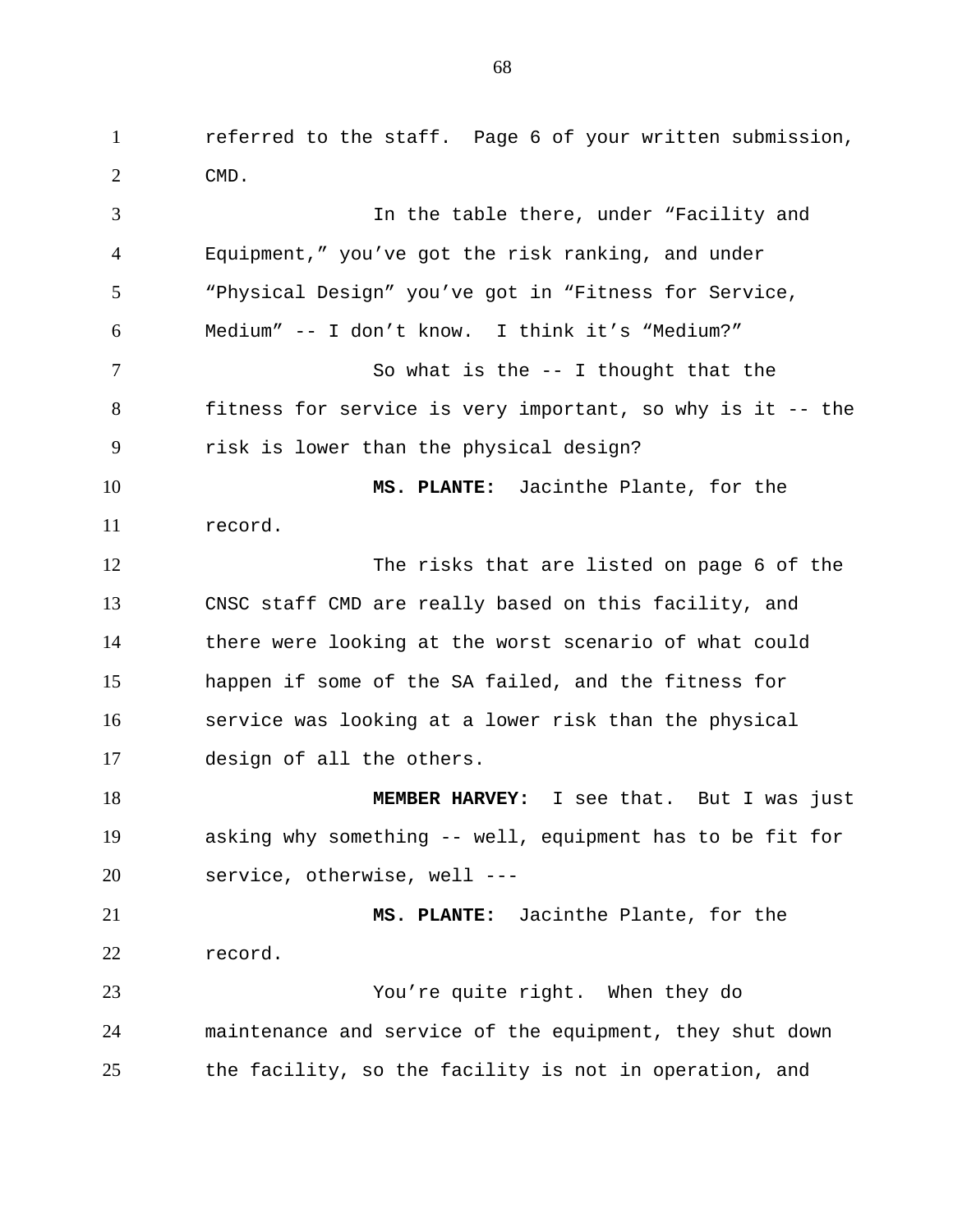they do verification and complete validation of the system before they report it for service. **MEMBER HARVEY:** Thank you. 1 2 3

 **THE CHAIRMAN:** Okay. Thank you.

Any other questions? Monsieur Tolgyesi? **MEMBER TOLGYESI:** You were saying this - you know you have three models of compulsory training, one of which is health and safety orientation, WHMIS and one of three radiation, RAM, GRT or RWT. And you are saying 5 6 7 8 9 10

4

that the training takes about -- just to clarify - training takes 30 to 45 minutes or the test takes 30 or 45 minutes per module? 11 12 13

**MR. HORMES:** You cannot pass the test without reading the information material. That is a basic part of that because the questions are closely connected of course. It means, if you don't read it –- the question, how fast you can read it. My feeling is – I have some background knowledge –- that it takes, for me the three tests, well between 35 and 45 minutes or so, that is with some background knowledge. 14 15 16 17 18 19 20 21

What I said is it could take also one and a half or two hours if you are not really familiar with it, and you would read all the things perhaps twice or so. But that is my test number. I don't know, 15 or so at the 22 23 24 25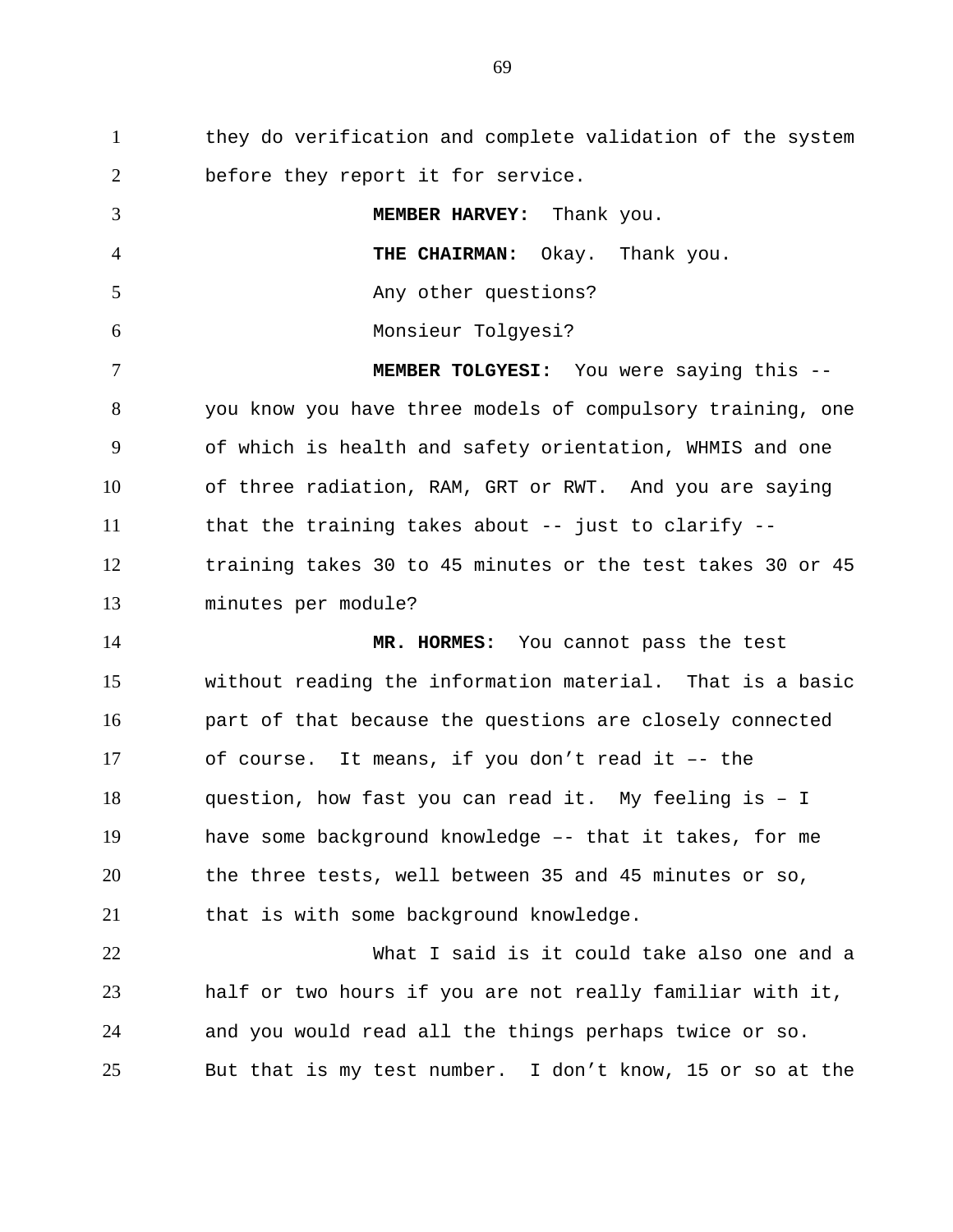end.

1

 **MEMBER TOLGYESI:** The question is that, you know, when I read something, I read the page and I am going to test and it's easy to pass the test because, you know, you retain all that, but if you have to learn something and after eventually pass the test, it could be how much you retain and how much you remember. They were tests on the safety, just to tell you on the safety meetings where there were questions four hours after the safety meeting, what was the subject or what was the discussions? And I should tell you that it was not necessarily a very high retention rate. That's why I'm asking. And I suppose a question of Mr. Harvey was that when you are talking about the training, how long it takes these three modules to take day or two before the visitor could have an access to the facility and move freely.  **DR. BENMERROUCHE:** Mo Benmerrouche for the record. They are able to take those tests before coming on site. And the way the training is structured is they go through the training module slides, and after they complete that, they take the test. 2 3 4 5 6 7 8 9 10 11 12 13 14 15 16 17 18 19 20 21 22 23 24

But really we don't have stats how long it 25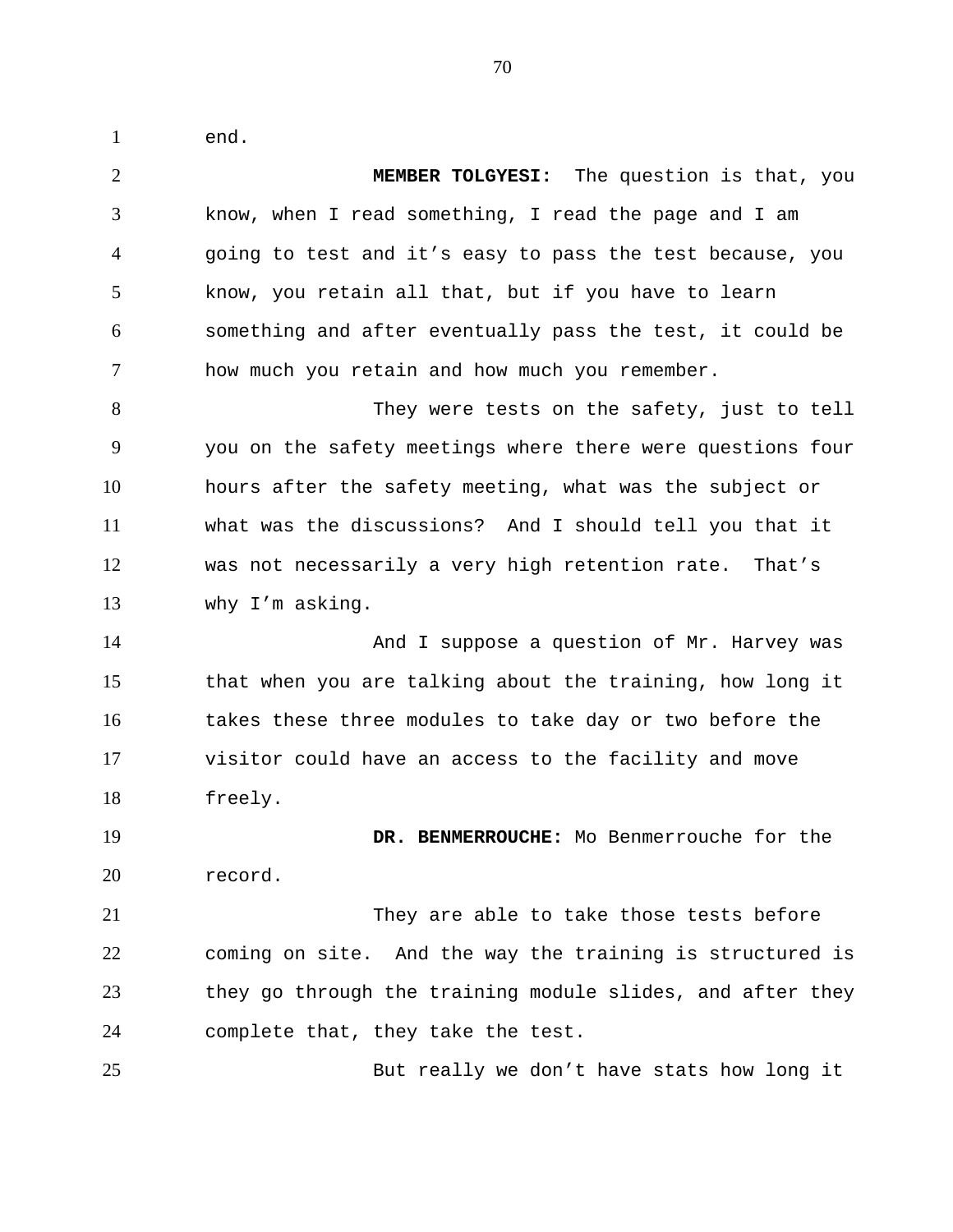usually takes for that person to complete the training because sometimes I can see people that it could take them half a day to complete that, but it depends on the individual. 1 2 3 4

And the training that we structured is very similar to other synchrotrons, like for example the EU labs and all that. 5 6 7

So we have to balance between the amount of information that the person has to understand and pass a test on it and also give them quick access to the facility. So it's a balance, but so far we haven't received any complaints or issues on our training, at least from the users. 8 9 10 11 12 13

**MEMBER TOLGYESI:** And I have one more; it's regards --- 14 15

**THE CHAIRMAN:** But, just to understand. I'm trying to understand. So somebody walking off the street, you guys don't know, that went online, that did the training, he can walk in and turn on a beam? I mean, you guys, are --- 16 17 18 19 20

**DR. BENMERROUCHE:** They have to -- they have a commission earlier before they are -- before they can take any of the training, they have to be registered in our system. 21 22 23 24

25

 **THE CHAIRMAN:** And presumably there will be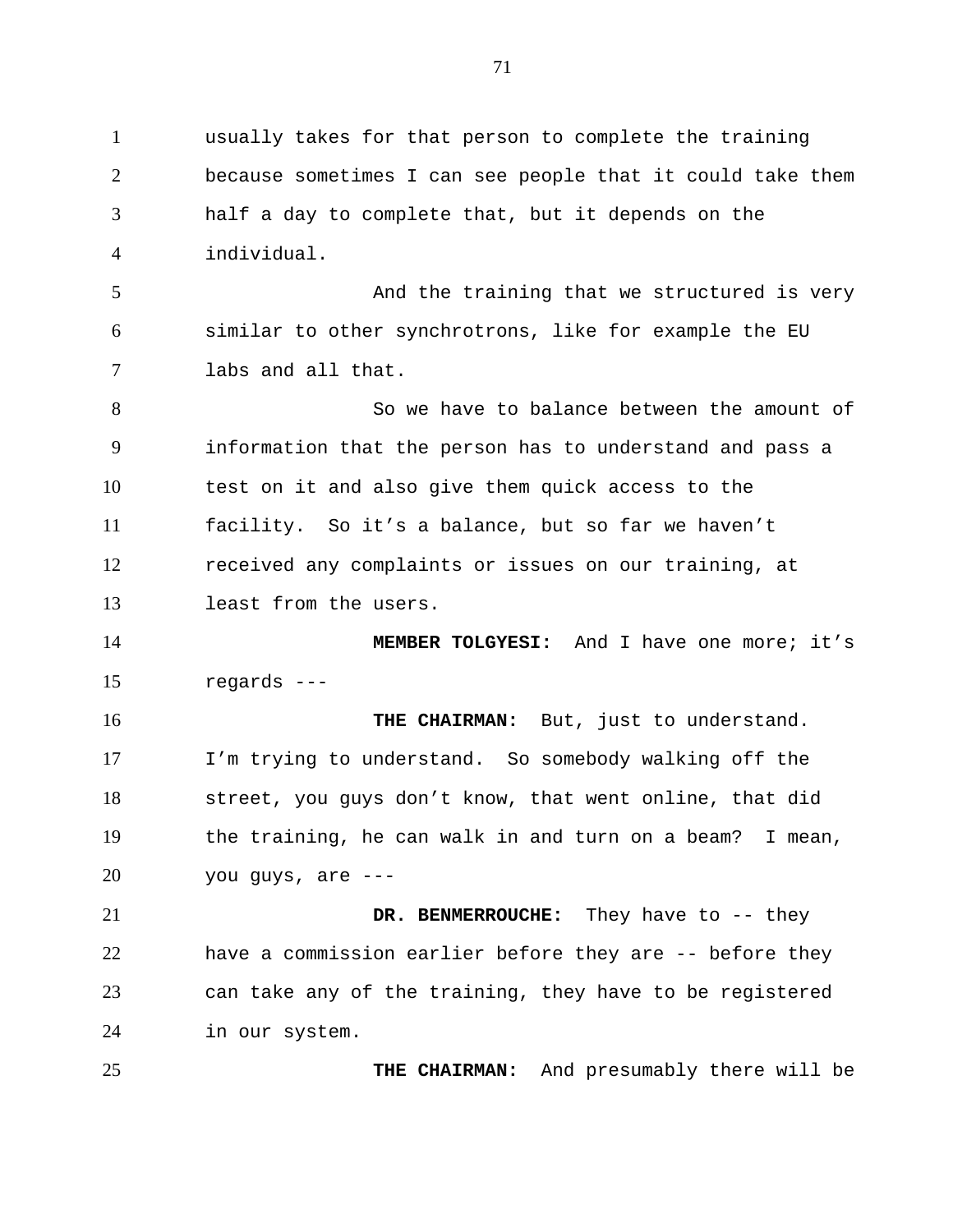some staff with them that show them where the switch is, right? 1 2

**DR. BENMERROUCHE:** Yeah, like I said, for the users, this other level which is called BMI safety orientation. That's why and also, in addition to show them how the beam might operate, they also go through some of the safety issues on the floor. Like for example, emergency exits and what to do in case of an evacuation. It's like a practical side of the training. **THE CHAIRMAN:** Okay. **DR. de JONG:** The three tests that you mentioned only allow you to go to the hall. It doesn't allow you to operate any switches and operate a beam line. That is that personal training with the beam line scientists. That's a different approach, and that's individual from beam line to beam line. You are also not allowed to operate a beam line where you are not a registered user for. That means, these three tests that you are mentioning just allow you to be unescorted on the floor, that's all. You can't operate things. And what we said is, we are checking also identity before people are doing those tests. We introduce that also as a security measure. 3 4 5 6 7 8 9 10 11 12 13 14 15 16 17 18 19 20 21 22 23

**THE CHAIRMAN:** Dr. Tolgyesi? **MEMBER TOLGYESI:** You were saying that 24 25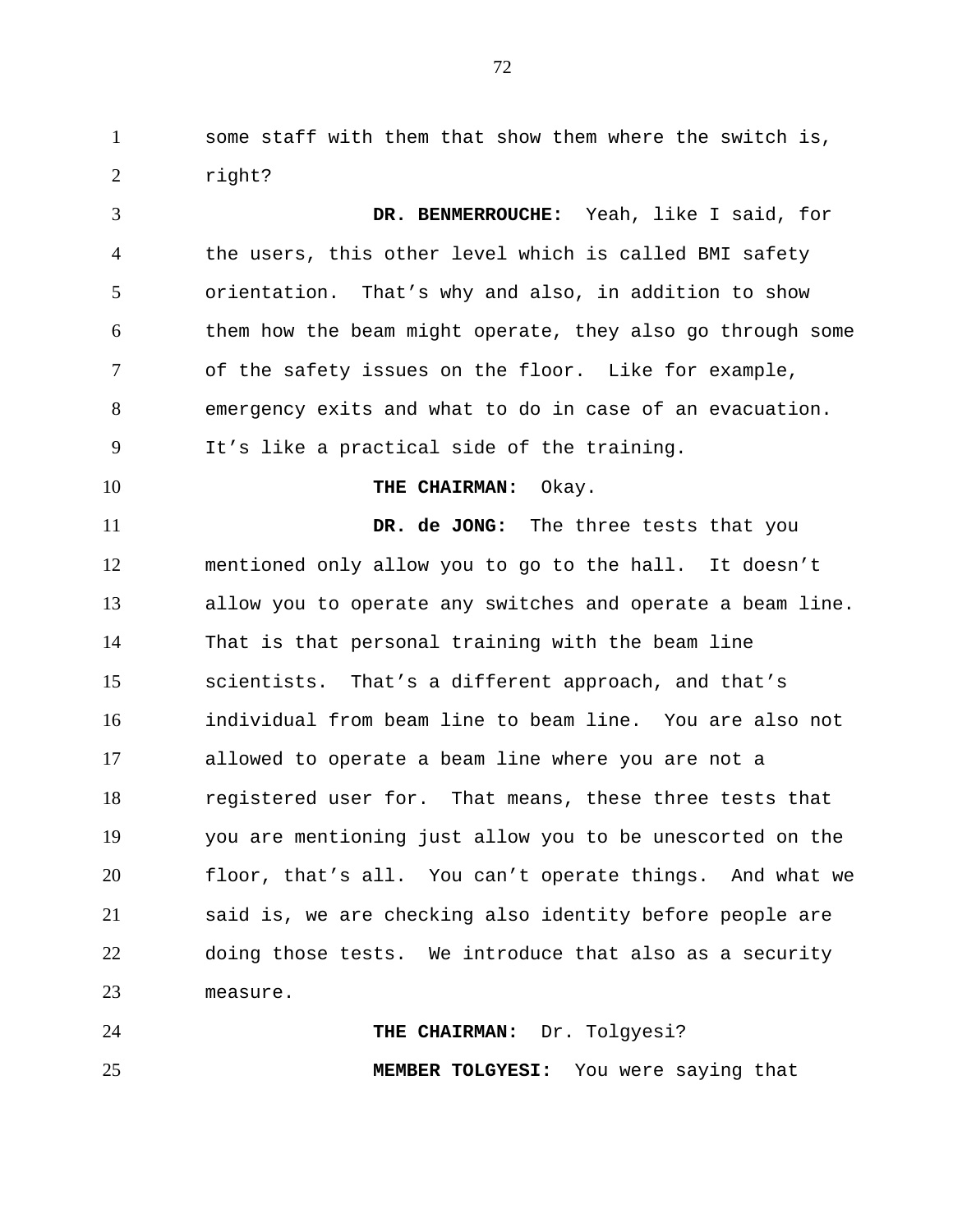there were about 6 to 800 training done during the year, and I think it's about 1500 people who is working on the site during a year? I mean they are visiting, they are there for a month or a week or a day or so. But how many people is on the site usually on 24 hours period, in hourage, 300, 500? How many? 1 2 3 4 5 6

**DR. HORMES**: No. The normal user time, that means if you would apply for beam time, you will get something between eight hours, that is one shift. And if you are lucky, you would get perhaps 10 shifts; that means 80 hours; that means something like 3 or 4 days. That means there is always a rotation. 7 8 9 10 11 12

There is hardly more than 3 or 4 people per beam line multiplied by 15; that means we might have on average between 60 and 80 people on the floor, not the people working in the offices. That gives an average number. It's never several hundred people at the same time. That never happens. 13 14 15 16 17 18

**MEMBER TOLGYESI:** I just threw a number because you have also a janitor and those people who are there and they are exposed to the accidents and they could slip and whatever. 19 20 21 22

So that's why my question, is how many people is present during a day, during a 24-hour, you know, on the site? 23 24 25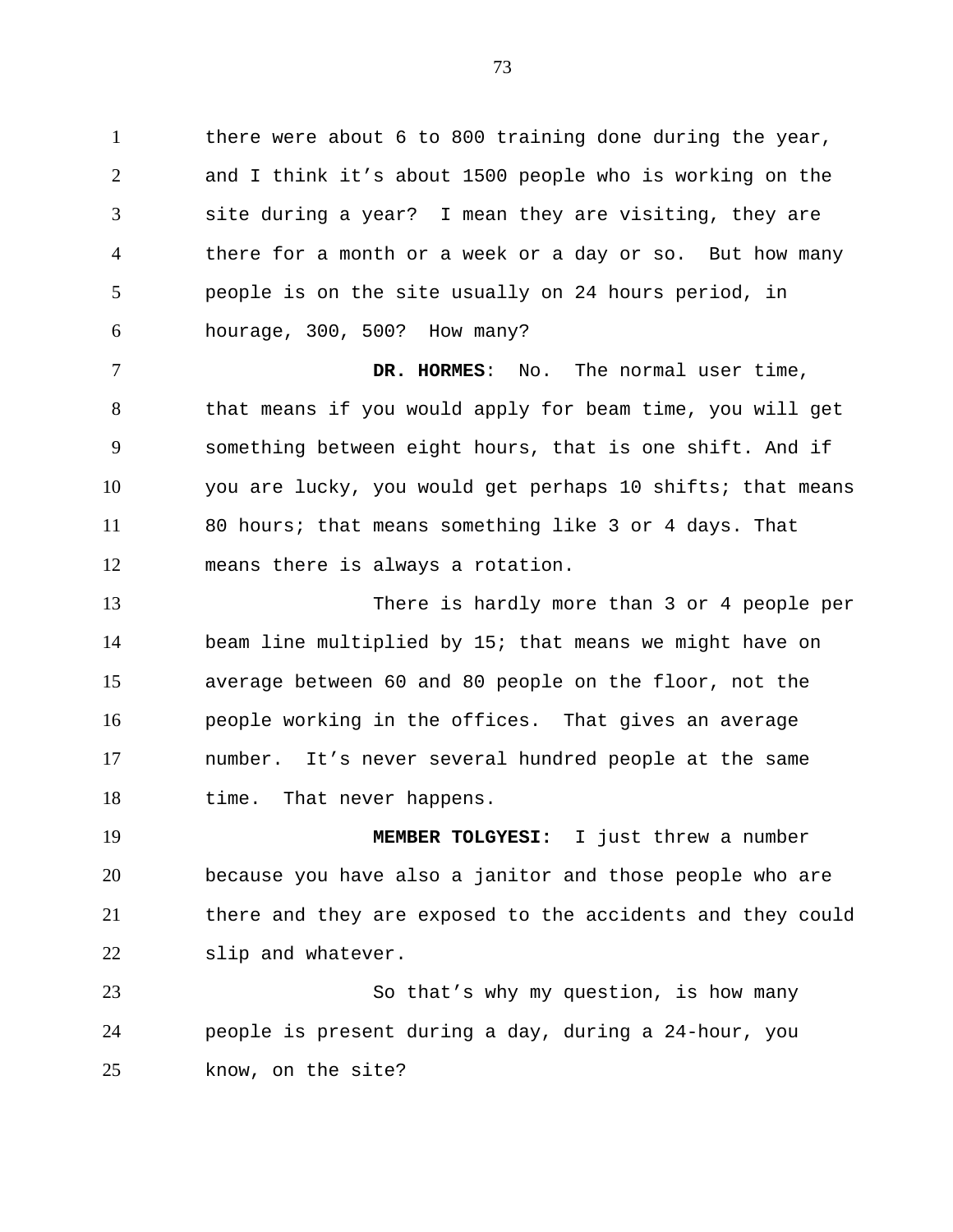**DR. HORMES:** The average number might be, I would say, 50 or lower than that, but we have of course the people who are working continuously. We have floor coordinators, that means we have always a 24/7 supervision of the hall. That means we have people, their main responsibility is just being there controlling the permits, looking for accidents and things like this. We have what we call floor coordinators. 1 2 3 4 5 6 7 8

 **MEMBER TOLGYESI:** And my last is, in an emergency shutdown, when you should shut down the beam for some reasons; could it happen that somebody who is working somewhere is in a situation where he needs to shutdown the system, and what's the process when you do that? Anybody could shut down that or he could shutdown just his beam, I suppose? 9 10 11 12 13 14 15

 **DR. BENMERROUCHE:** Mo Benmerrouche, for the record. 16 17

Users have only access to open the shutters to allow the synchrotron into their experimental station. They don't have the authority to shutdown the beam line. The beam line usually is under the responsibility of the beam line scientist or designate. And each beam line has a beam line scientist designate. 18 19 20 21 22 23

In regards to the storage ring, the booster and the LINAC is under the authority of the access to 24 25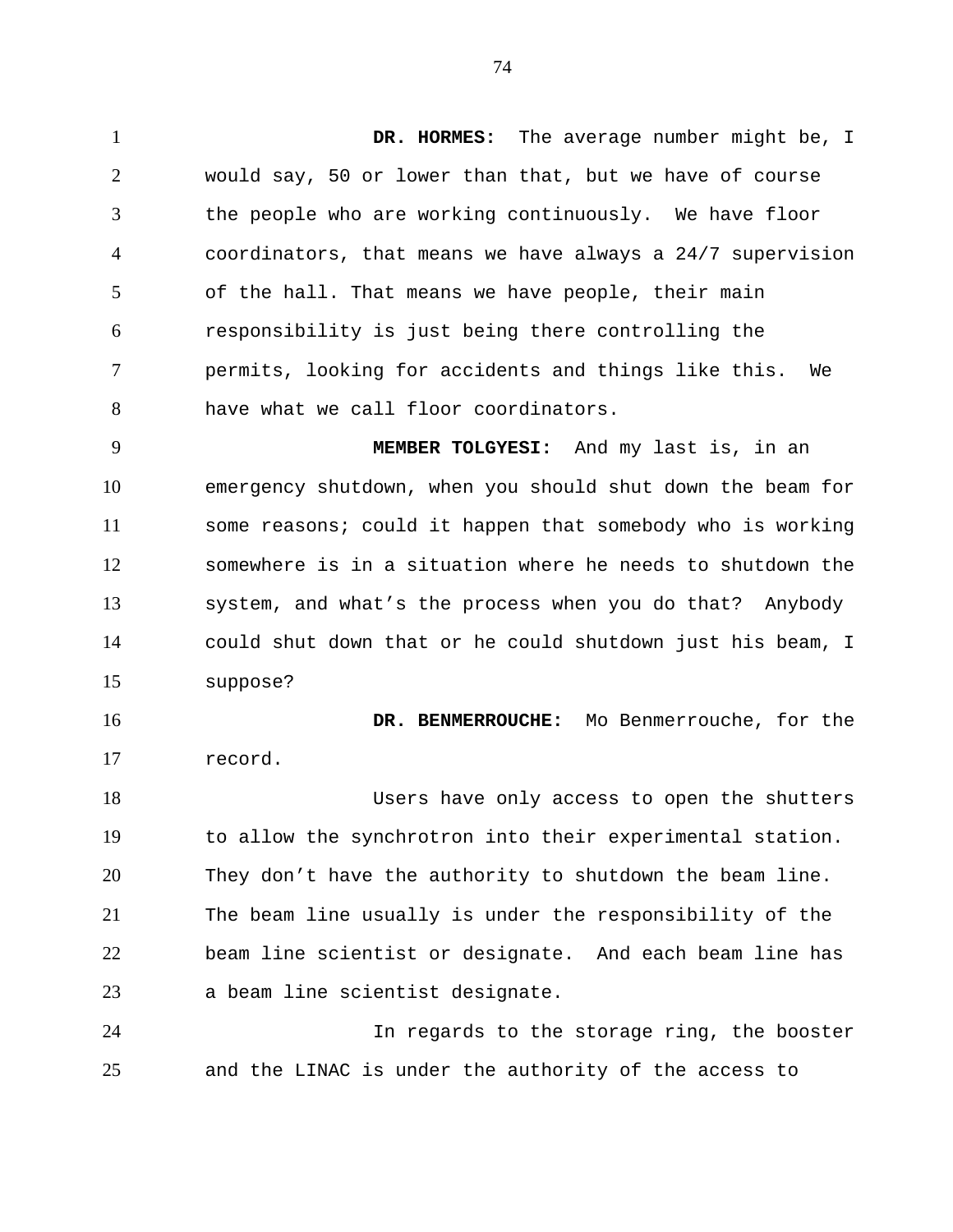operations. If they feel that the beam line or the machine has to be shut down for any reason, they have the authority to do that. So that are the typical people that can shutdown the machine. 1 2 3 4

**DR. HORMES:** There are several answers. There is of course the possibility that you might be in a hutch and search and secure because you are too small, didn't find you or so, then there is an emergency button that allows you, to prevent the start of the operation. 5 6 7 8 9

But that is really that, it's not an emergency case; it's something that should not happen because of said search and secure process, because you ask not for routine operation, but you ask for an emergency in that same direction as it was. 10 11 12 13 14

**DR. de JONG:** And finally, we, the accelerator can be tripped off within milliseconds and it's quite safe to do so, other than of course the loss of performance. And it takes us typically about 15 minutes to a half hour to put the beam back in again. 15 16 17 18 19

So a lot of our systems are all hardwired or with the safety systems, they just simply turn off the beam. I mean if there's any concern, both from personnel safety so all of our safety systems, all of the safety shutters. If somebody tries to open a hutch door in violation, they all shut off the beam immediately. 20 21 22 23 24 25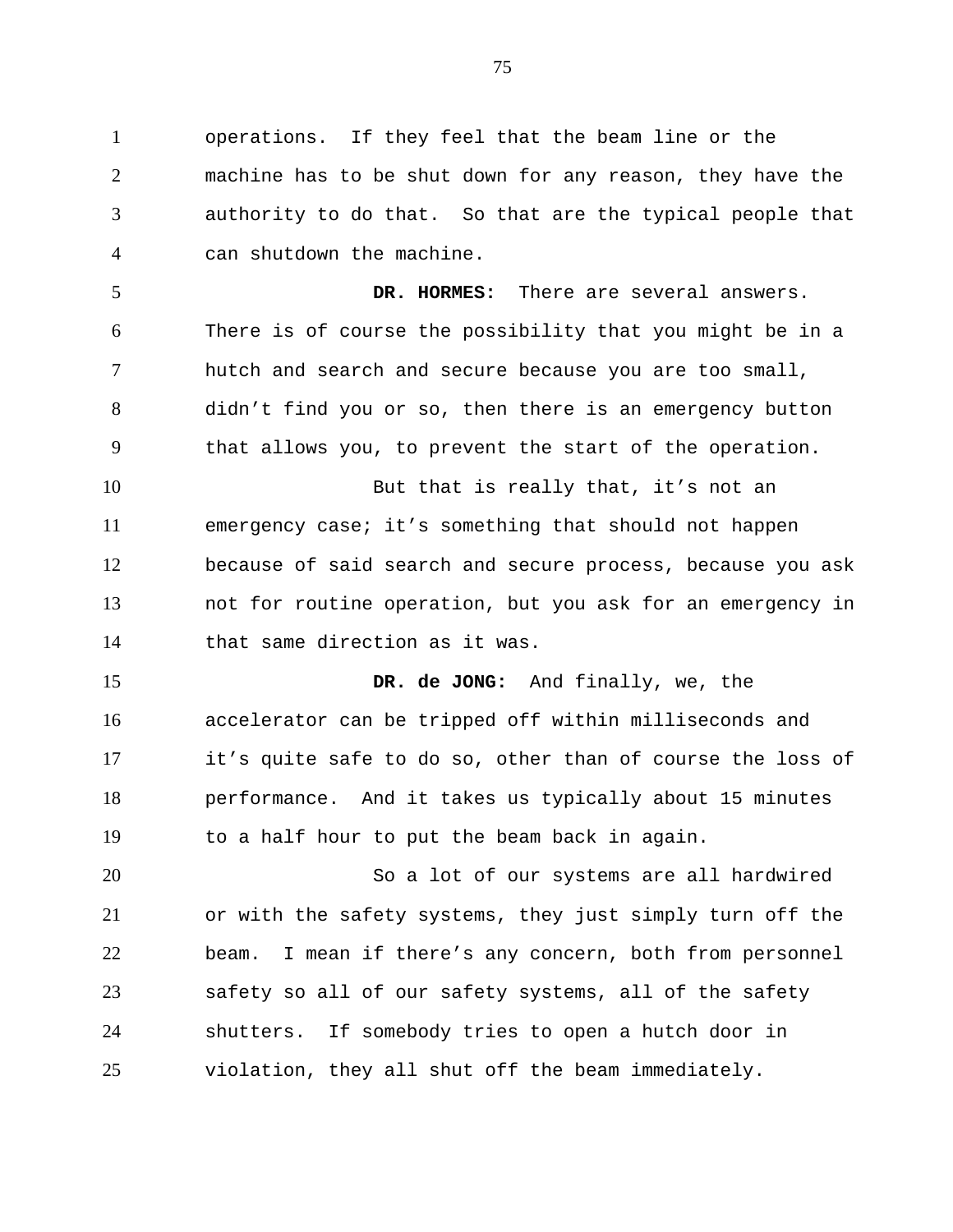| $\mathbf{1}$   | If it's -- the safety system goes, we have                 |
|----------------|------------------------------------------------------------|
| $\overline{2}$ | a quick check with the health and safety group to check to |
| 3              | see which beam line was it. What was the nature of the     |
| 4              | trip? But also even to protect components in the machine   |
| 5              | if something seems to be a little errant; we also trip it  |
| 6              | off quite frequently.                                      |
| $\tau$         | And you asked at the beginning about a 98                  |
| 8              | percent availability? That two percent is the sum of all   |
| 9              | of these effects, is where we lose the time.               |
| 10             | THE CHAIRMAN: Thank you.                                   |
| 11             | Anybody else?                                              |
| 12             | Dr. Barriault?                                             |
| 13             | MEMBER BARRIAULT: Just one brief question.                 |
| 14             | We know that in the wake of Fukushima, that we have to ask |
| 15             | the obvious question. What is the worst case scenario      |
| 16             | that could happen? If you have student unrests tomorrow    |
| 17             | morning and they blow up your cyclotron, what residual     |
| 18             | radiation do you have left, if any?                        |
| 19             | DR. BENMERROUCHE: Mo Benmerrouche, for the                 |
| 20             | record.                                                    |
| 21             | We did look into that, and I think in about                |
| 22             | -- probably two years ago we did respond to the Commission |
| 23             | about what would happen if any of those systems fail.      |
| 24             | Like I mentioned earlier, really, the                      |
| 25             | amount of residual activation is very minimal. It's very   |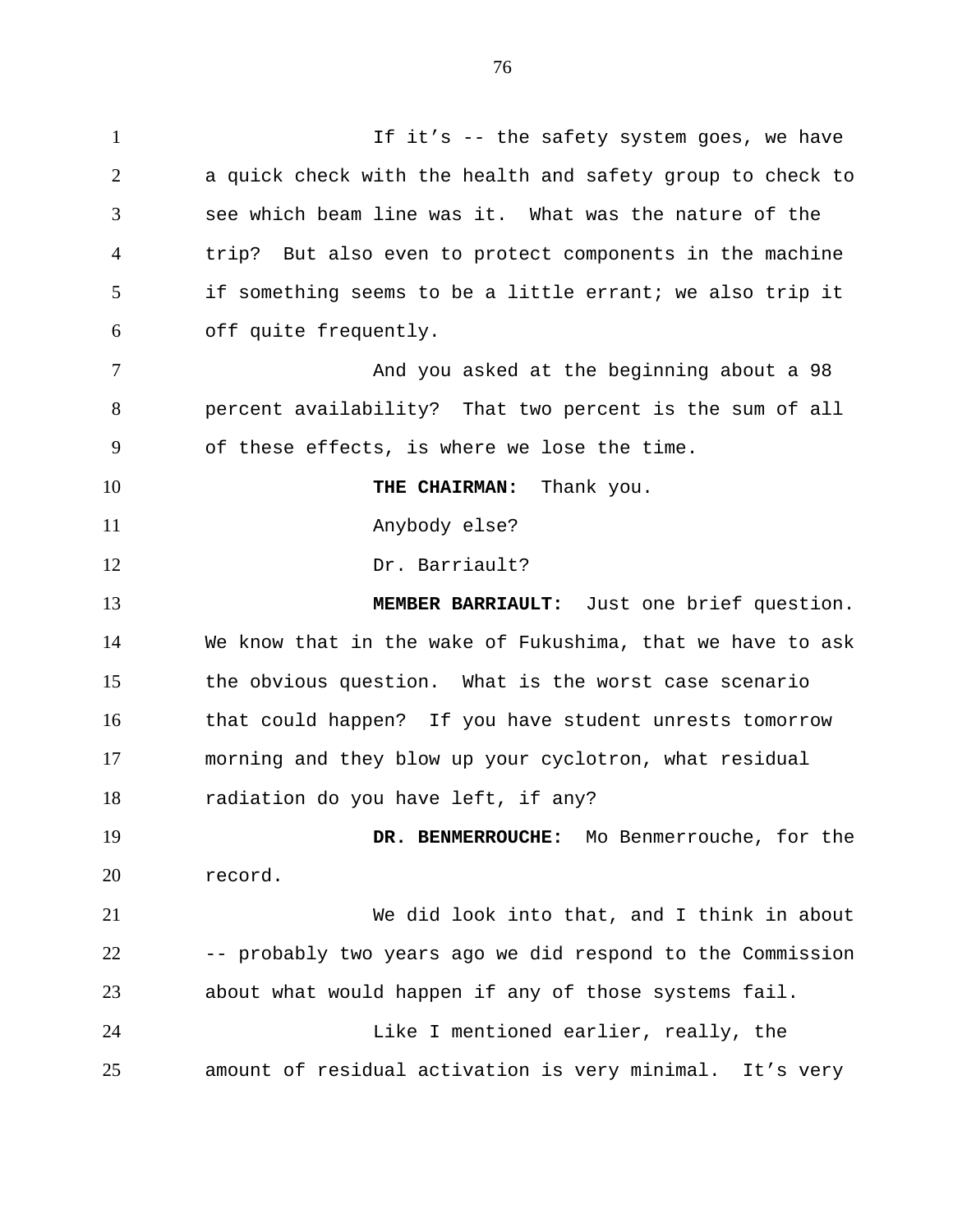small and it's very localized. And if anything happened, really, the risk to the public or the workers is very minimal. And like Josef mentioned in his slides, again, if you -- the other type of radiation, the prompt radiation, if you shut down the machine --- **MEMBER BARRIAULT:** It's gone. **DR. BENMERROUCHE:** --- all gone immediately. So it's really the risk to the workers and the public is very, very small. **THE CHAIRMAN:** But again, we are now - like to do a new view, a new set of eyes on low portability, high impact events. So seismic, while the beam is running, is a seismic event will trigger it off? I mean, I want to understand what a doomsday scenario beyond design analysis. You know, we're almost forced to ask this of every nuclear facility. **DR. de JONG:** Mark de Jong. The impact, again, on the machine is if it was large enough to shift the beam position by about one millimetre from its reference trajectory, the beam would trip. That's hardwired into our safety system, and then removal of the prompt radiation. Otherwise, lesser vibrations, we have active systems to compensate the beam position to keep it stable. 1 2 3 4 5 6 7 8 9 10 11 12 13 14 15 16 17 18 19 20 21 22 23 24 25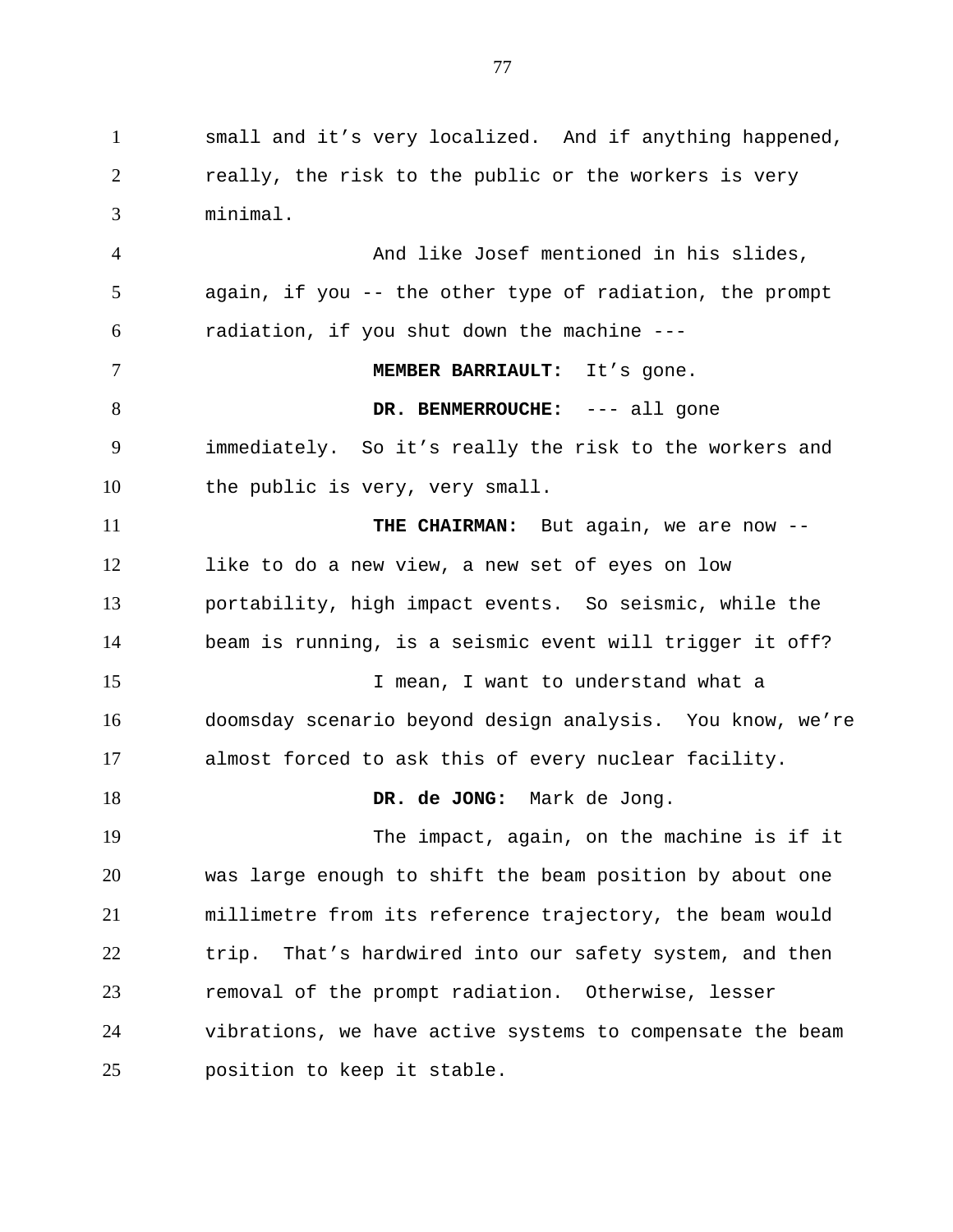I think the systems we might worry most about would be a large cryogenic system where we have the possibility of loss of the insulating vacuum on a liquid helium system and so that we would have burst because of the overpressure. We have burst disks in vent systems and we have some equipment damage from that perspective. But any other, you know, rare event -- and earthquakes in Saskatchewan are definitely very rare, but, you know, I think it has an impact on recovery in terms of the amount of time you'd, say, have to do an alignment. I mean, we have colleagues at other facilities both in Japan and in Stanford that have gone through that. It's part of the design and recovery. But in terms of risks and hazards to the staff and to the public, they're very low. **THE CHAIRMAN:** Thank you. 1 2 3 4 5 6 7 8 9 10 11 12 13 14 15 16

Dr. Barriault?

**MEMBER BARRIAULT:** That's all, Mr. 18

Chairman. Thank you. 19

17

**THE CHAIRMAN:** Anybody else? Any other question? 20 21

I've got a couple of quick hits. First of all, somewhere along the line, I think in your submission, you said that your funding is only available to 2013. So what's next? 22 23 24 25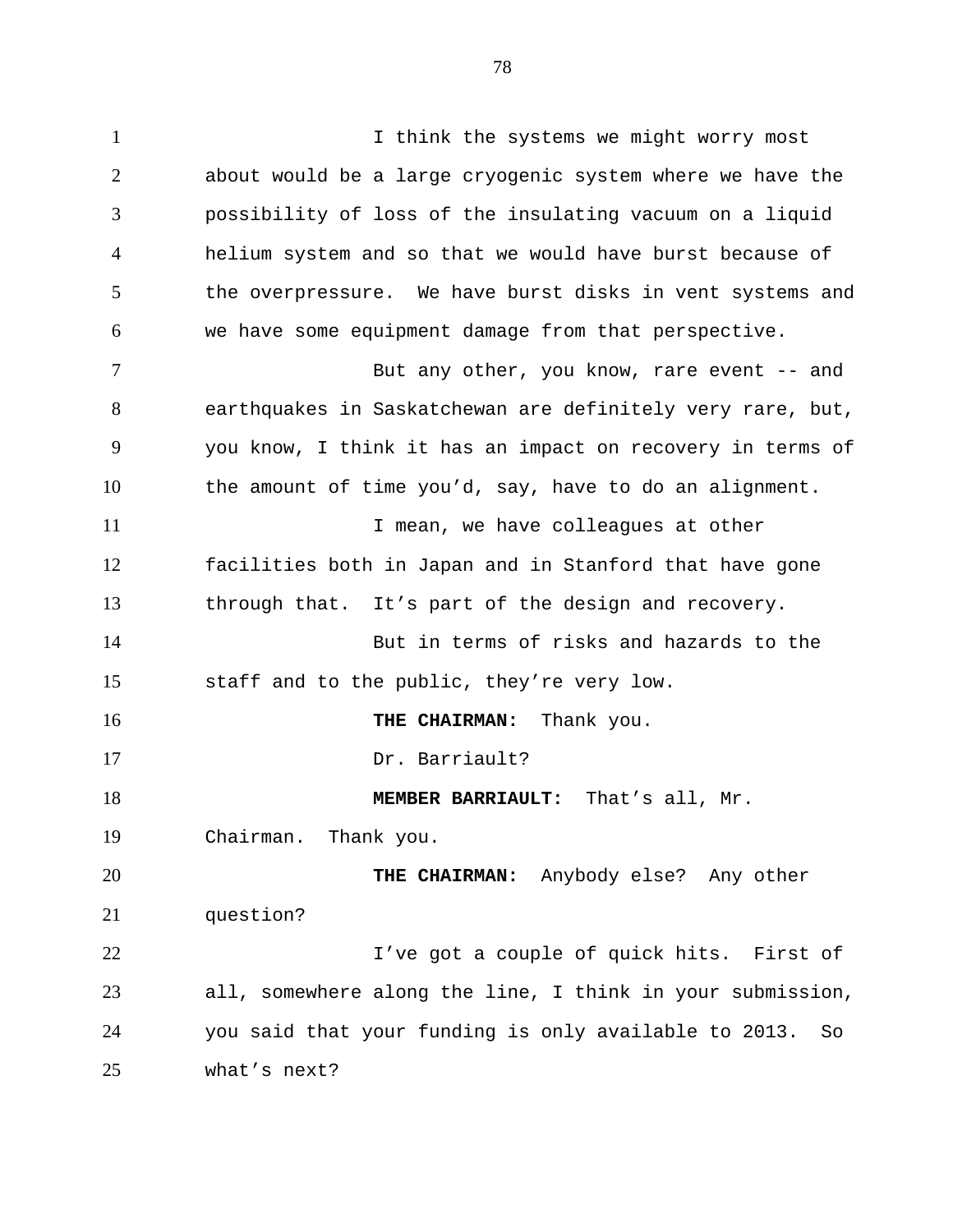79

**DR. HORMES:** There is some unofficial notice from Canada Foundation for Innovation that we have a very positive review of our application for the next five years. There is also an unofficial notice from NSERC that there's a very positive review of our application to NSERC. And I visited yesterday already NRC and I'm going to visit Canadian Institute of Health Research today. We have actually seven funding partners for our operational budget, which is a little bit difficult, I would call it, but we are working on it. I'm pretty optimistic that we will secure the budget -- that's not 100 percent, but perhaps 80 percent -- 'til March of next year so that there will be a smooth transition from this funding cycle to the next one, based on the information that I have until now. **THE CHAIRMAN:** On that optimistic note, I will turn to staff on your rating. What I'm trying to understand is now I notice here and I notice everywhere else that we seem not to ever use the fully satisfactory rating any more. What does it take to get a fully satisfactory in a class -- you know, in something that you will almost deem to be Class II? Are you tough raters or is it some inherent 1 2 3 4 5 6 7 8 9 10 11 12 13 14 15 16 17 18 19 20 21 22 23 24 25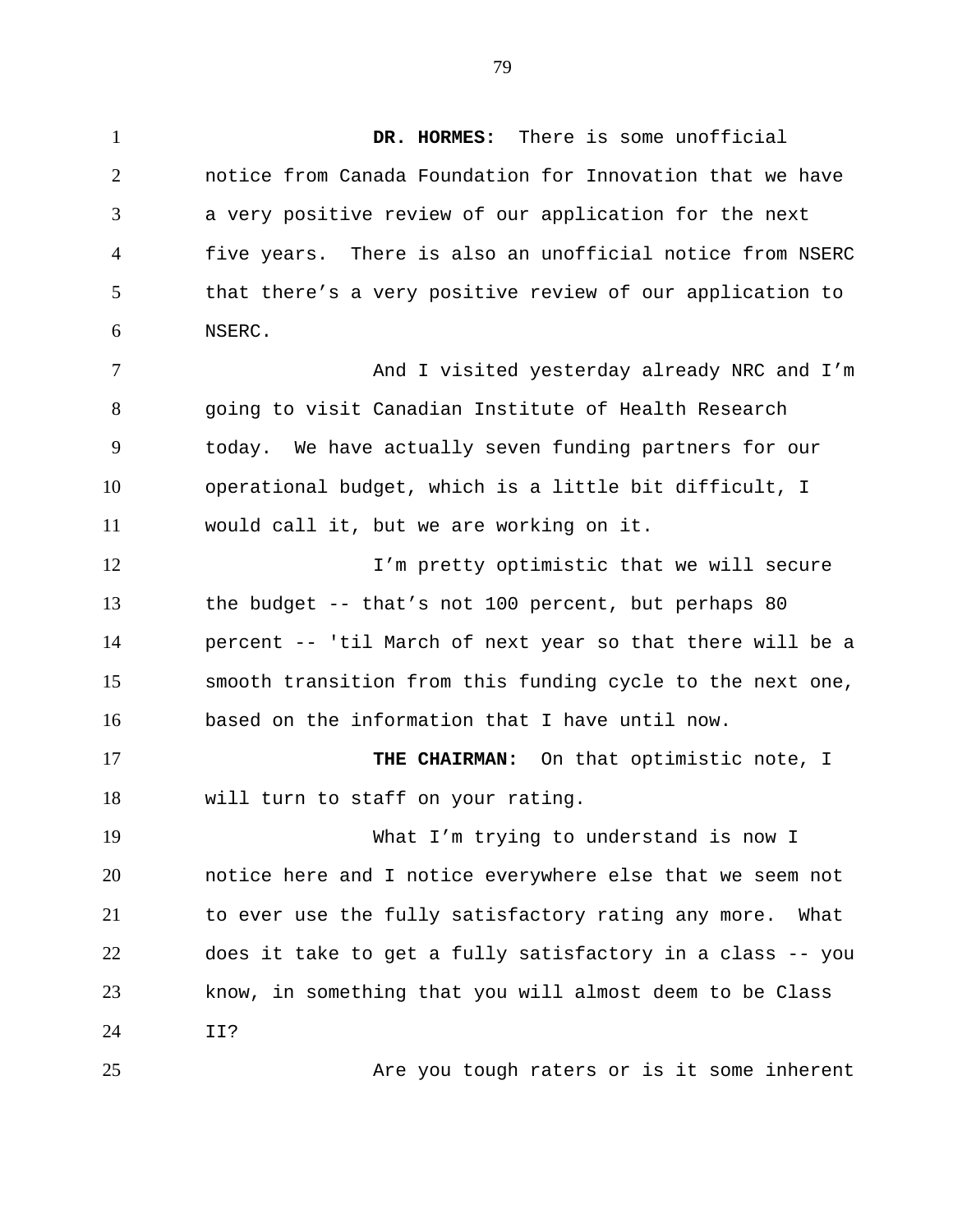--- **MS. MURTHY:** The rating criteria for fully satisfactory requires that compliance within an area exceeds what CNSC would consider acceptable or what CNSC expectations are with respect to that.  $We$   $---$ **THE CHAIRMAN:** (Off mic) **MS. MURTHY:** That's right. **DR. HORMES:** There's always room for improvement, as you know. We'll work on that. **THE CHAIRMAN:** I know. It just runs across 14 safety and control. I figure that one of them you already mastered. Anyhow, this is for, I guess, the next - for something to look forward to. A little bit more on staff. I think it's staff page 22, just a curiosity. It states here that you have to be compliant with Canadian Occupational Health and Safety Regulation, Public Health Agency of Canada, *Human Pathogen and Toxic Act*, Canadian Food Inspection Agency and on and on and on. What I'm curious to know is do they actually inspect you also, or is it only CNSC who does the inspection? Who else appears knocking on your door for inspections? 1 2 3 4 5 6 7 8 9 10 11 12 13 14 15 16 17 18 19 20 21 22 23 24 25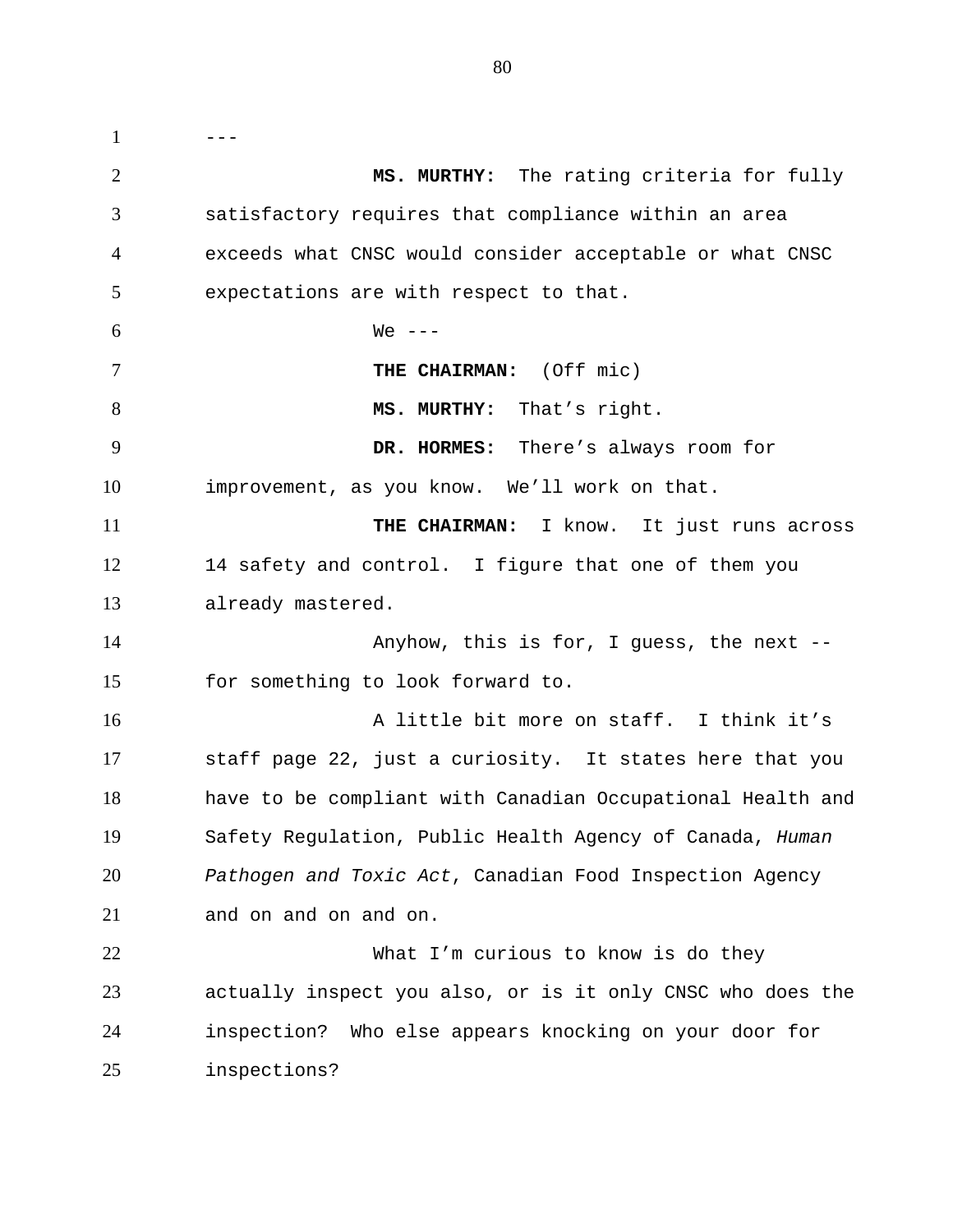**DR. BENMERROUCHE:** The other agency that they come and knock on our door on a regular basis is the Saskatoon Fire and Protection Services just to inspect for fire protection. As far as the Canada Labour officer, we haven't seen that officer for a couple of years or so. They used to come at least once a year just to review the report that we have to submit on a yearly basis to the Labour officer. But these are the two -- the two main agencies, the CNSC and the Saskatoon --- **THE CHAIRMAN:** So does the other agency rely on our -- on CNSC analysis and safety kind of reports? Anybody knows this? **MS. PLANTE:** Jacinthe Plante, for the record. You're quite right. If we find anything, we will inform the other agency and department. In addition, I believe that for any animals there is some ethic groups from the Saskatoon University that are also visiting the CLS. **DR. HORMES:** The animal protection is taken very seriously. When we had the first chicken into our beam line, there were four people monitoring the health of that chicken. 1 2 3 4 5 6 7 8 9 10 11 12 13 14 15 16 17 18 19 20 21 22 23 24 25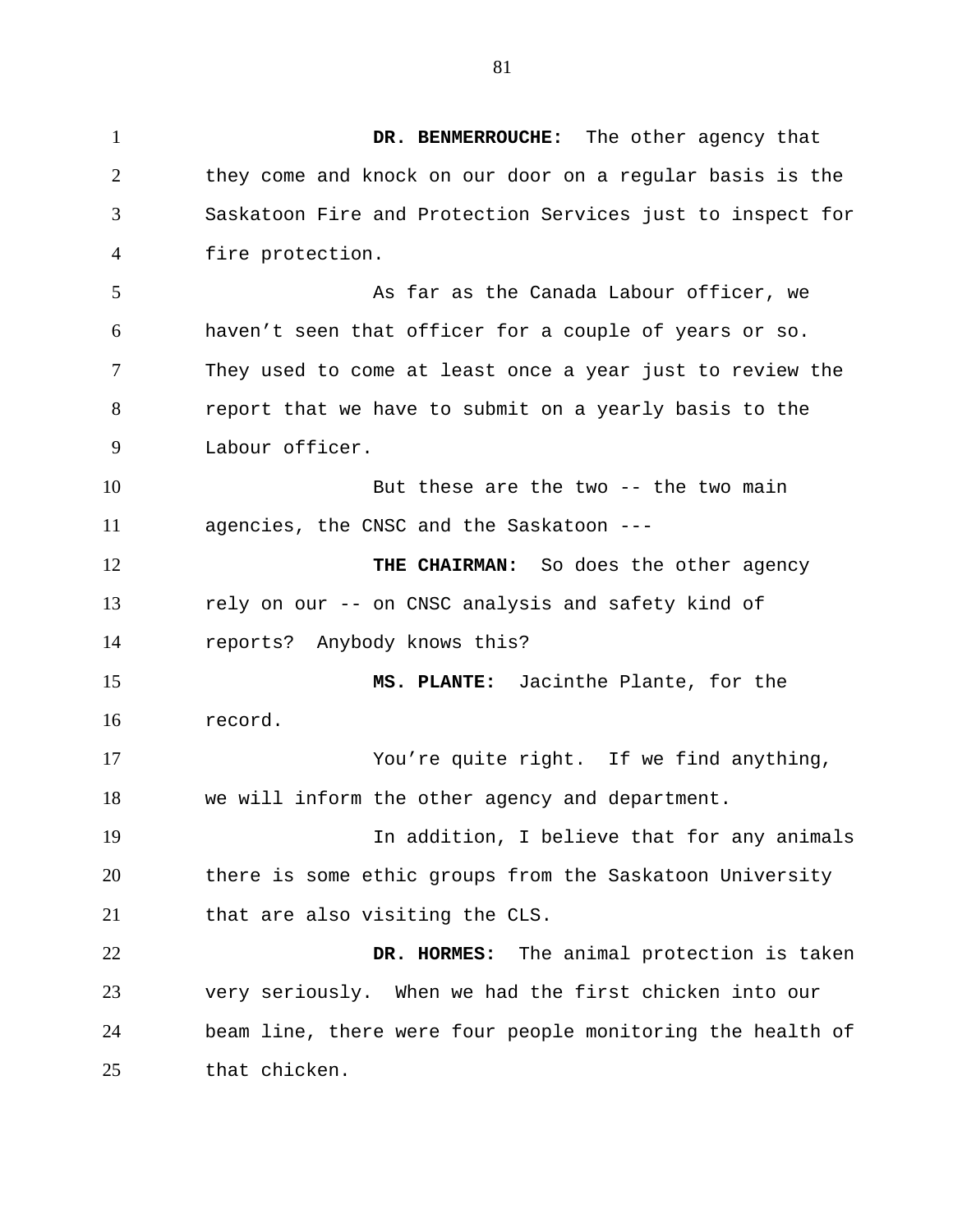I'm looking forward when the first human is in the beam line if there would be also four people monitoring the health of the human. **THE CHAIRMAN:** Thank you. On Appendix D, there is the list of substances limits. I just want to know if these are also -- if those limits cover also the linear accelerator or they'll have to come up with a new -- in the new application there will be new limits. **MS. MURTHY:** Yes, there will be a separate consideration for the products that are going to be generated from the medical isotope project. They're not a part of this. **THE CHAIRMAN:** Okay. So that will be a completely --- **MS. MURTHY:** That's right. **THE CHAIRMAN:** --- different kind of a list. And just out of curiosity, why is Appendix E -- why is H3 sits on its own? Why is it not part of Appendix D, or am I missing something here? **MS. MURTHY:** Oh, it's a safeguard that --- **THE CHAIRMAN:** This is page 74. **MS. MURTHY:** Tritium is not -- they're not allowed to import and export tritium, so it's a bit 1 2 3 4 5 6 7 8 9 10 11 12 13 14 15 16 17 18 19 20 21 22 23 24 25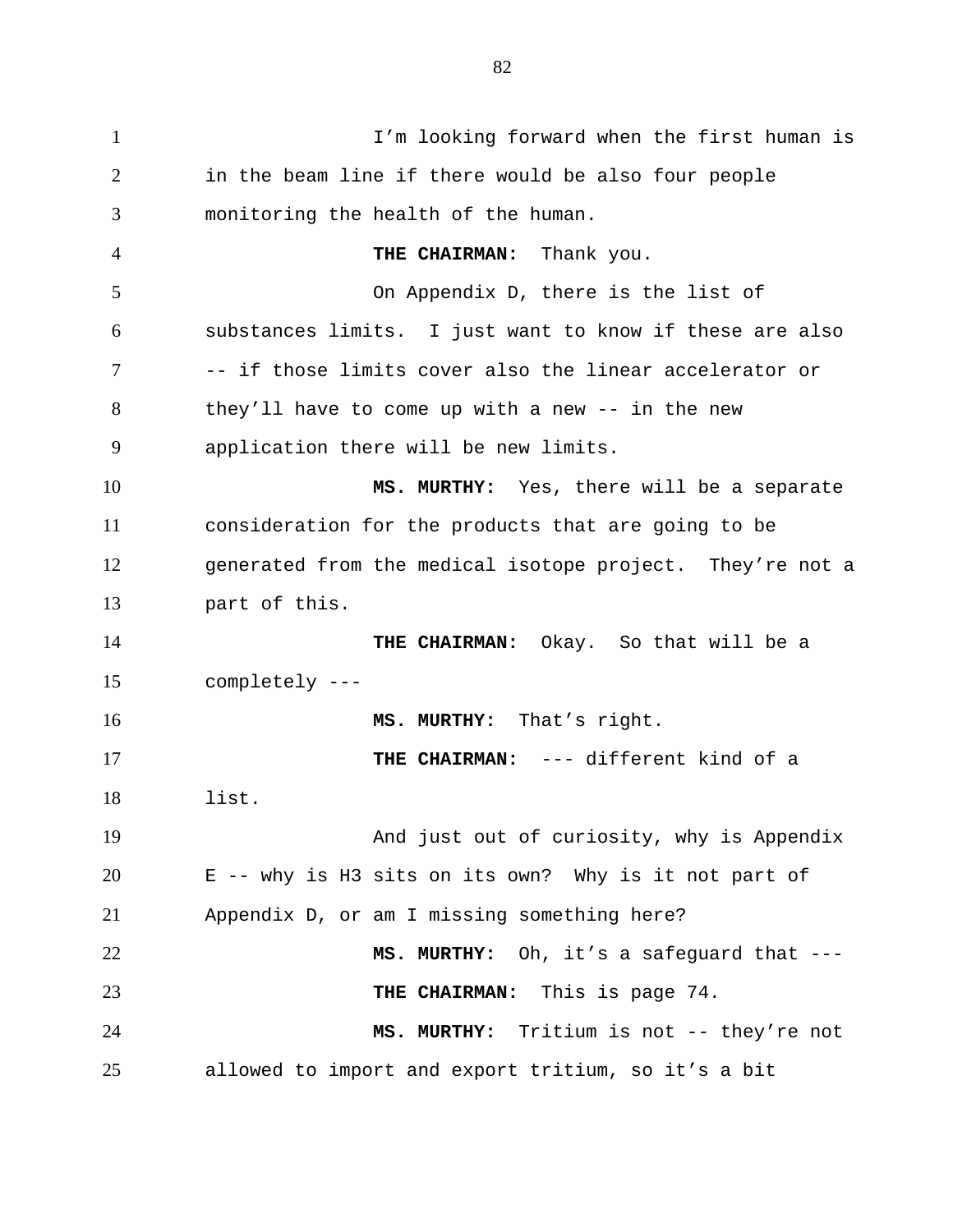different from the isotopes listed in the previous page. They are allowed to import those substances that are in Appendix D, but not the one in Appendix --- **THE CHAIRMAN:** But the heading is identical. I mean, it doesn't --- **MS. MURTHY:** No, the heading is missing import. **THE CHAIRMAN:** Well, okay. So if you want to -- I didn't understand why it was separate because of clarity. Monsieur Harvey? **MEMBER HARVEY:** Just a quick question. On page 9 of 52 of your document, you've got a figure there and I see there that the -- it's written Province of PQ. I know it's Quebec and -- well, it shouldn't be PQ, anyway. Anyway, for now -- and it's zero percent. Why is it there if it's zero percent? **DR. HORMES:** Page 9? **MEMBER HARVEY:** Nine of 52. That's the tart there. **THE CHAIRMAN:** Your pie --- **MEMBER HARVEY:** The pie. **THE CHAIRMAN:** This is your pie diagram. Quebec is not playing? 1 2 3 4 5 6 7 8 9 10 11 12 13 14 15 16 17 18 19 20 21 22 23 24 25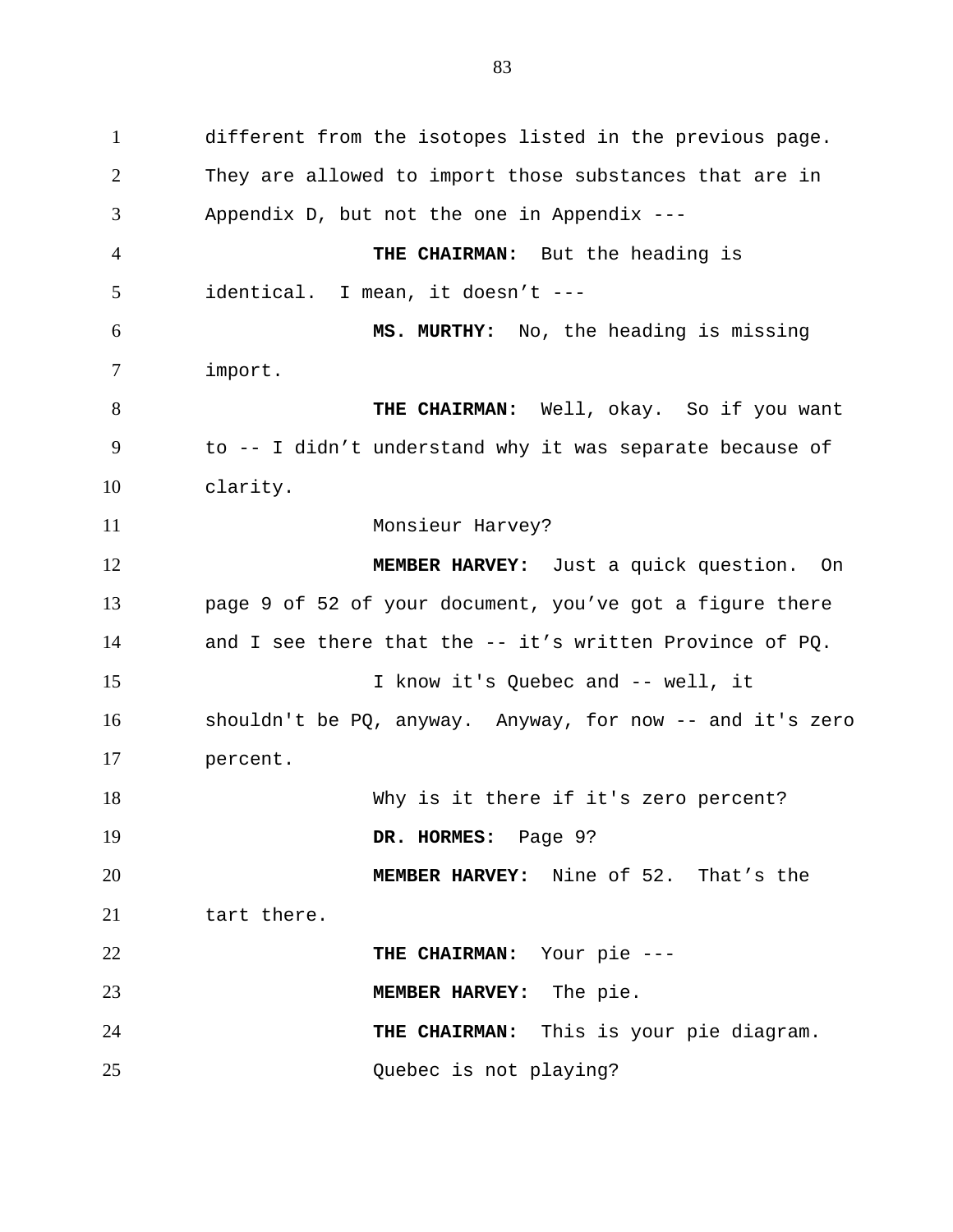**DR. HORMES:** My feeling is there is a tiny figure behind the zero missing. The -- but the contribution from other provinces is --- **THE CHAIRMAN:** It's Province of Quebec. Anything else? **MEMBER BARRIAULT:** Just one brief question. If I understand correctly, I understand that there is nobody actually monitoring the occupational health in your facility. Provincially they're not doing it. Is CNSC staff monitoring the occupational health system in the facility? **DR. HORMES:** We have an Occupational Health and Safety Commission that is doing regularly inspection and the reports from that inspection are also forwarded to the Nuclear Safety Commission. **MEMBER BARRIAULT:** So that's being done? **DR. HORMES:** No, we are doing that. That's the -- by law. **MEMBER BARRIAULT:** That's fine. Thank you. Thank you, Mr. Chair. **THE CHAIRMAN:** Okay. Last chance. Thank you very much. **DR. HORMES:** Thank you. **THE CHAIRMAN:** I'm sure you're going to miss us now if you're granted a 10-year licence. 1 2 3 4 5 6 7 8 9 10 11 12 13 14 15 16 17 18 19 20 21 22 23 24 25